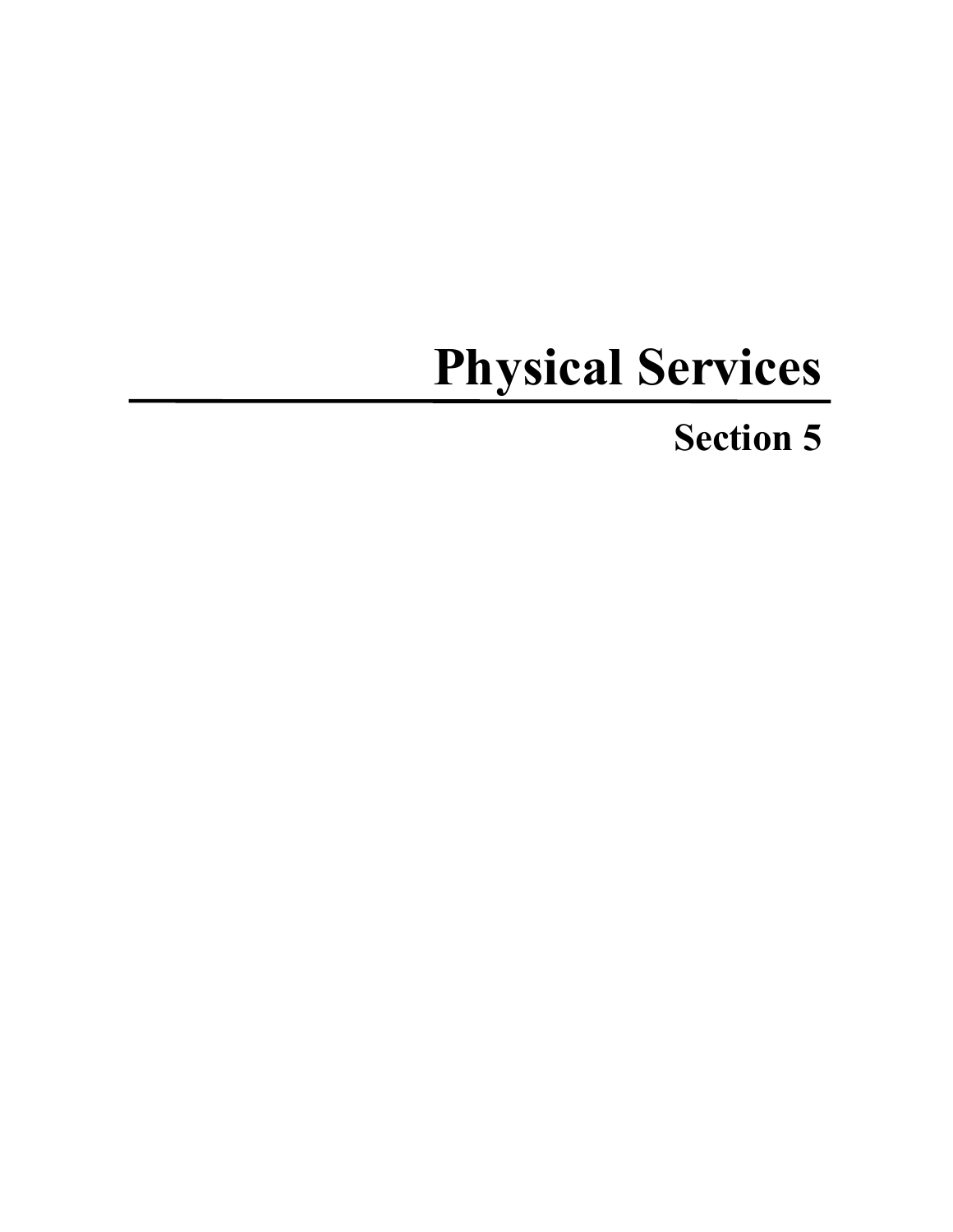## **In This Section**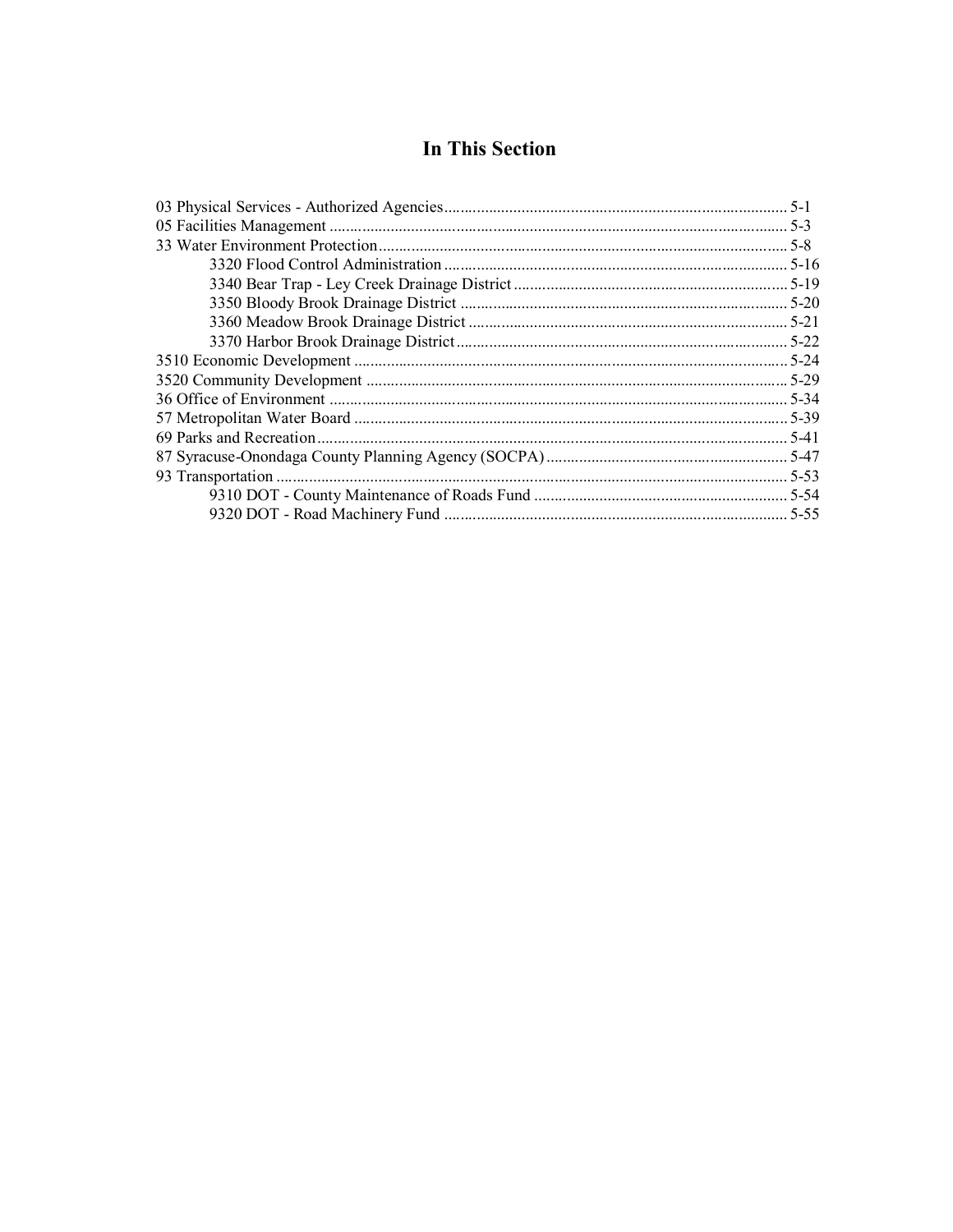# **D03 - Physical Services - Authorized Agencies**

#### **Department Mission**

The Physical Services Authorized Agencies work to maintain and protect the County's land and water resources.

**The Cornell Cooperative Extension** is an educational organization that disseminates information and leadership techniques to individuals, families and communities. Core programs include:

- Nutrition and Health: Nutrition monitoring, healthy food choices and food safety
- Individual and Family Well-Being: strong family relationships, basic financial management
- Youth Development: leadership and citizenship skill-building activities for 4-H members, work force preparation
- § Agriculture Competitiveness and Profitability: Water quality (nutrient management and non-point source pollution), farm business management practices and dairy science

**The Onondaga County Soil and Water Conservation District** is a special purpose district responsible for protecting and improving natural resources in Onondaga County. The District provides soil and water conservation programs to all residents of the County and implements solutions to priority non-point source water pollution problems. The agency administers conservation education programs throughout the County, with an emphasis on City schools.

**The Centers for Nature Education (CNE)** fosters an appreciation for woodlands and other natural areas and animal life. The CNE's mission is threefold: to maintain and enhance Baltimore Woods, a 160-acre environmental education center; to develop environmental education programs and disseminate information to a wide variety of audiences; and to provide environmental analysis and planning services to public and private agencies.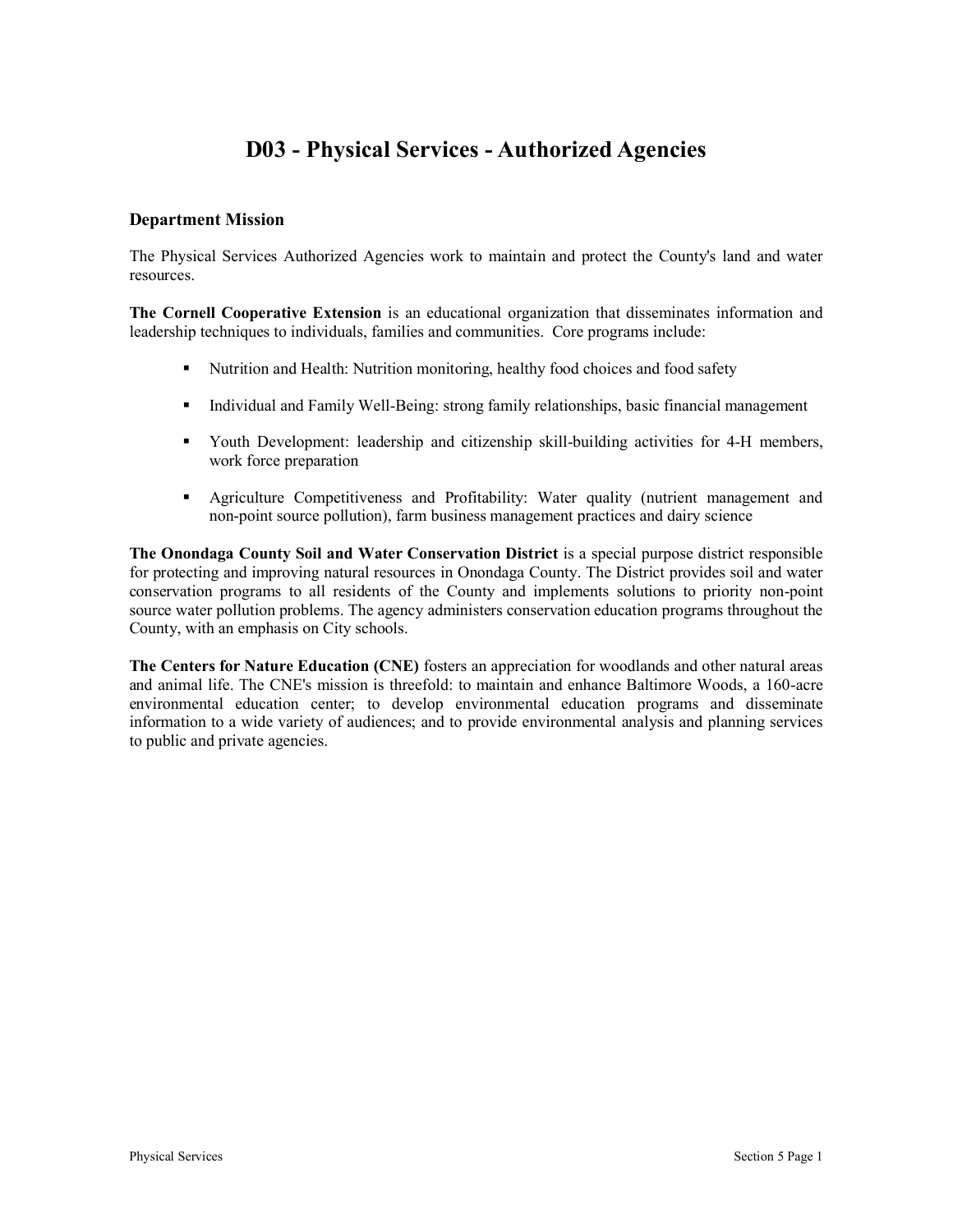## **D0300000000-Authorized Agencies - Physical Services F10001-General Fund**

|                                          | 2019<br>Actual | 2020<br>Adopted | 2021<br>Adopted | 2021<br>Modified | 2022<br><b>Executive</b> | 2022<br><b>Adopted</b> |
|------------------------------------------|----------------|-----------------|-----------------|------------------|--------------------------|------------------------|
| <b>Account Code - Description</b>        |                |                 |                 |                  |                          |                        |
| A659690-Centers For Nature Education     | 12,500         | 12,500          | $\theta$        | $\mathbf{0}$     | 12,500                   | 12,500                 |
| A659710-Cooperative Extension Assn       | 266,979        | 316,979         | 298,583         | 298,583          | 316,979                  | 341,979                |
| A659720-Onon Soil & Water Conserv        | 87,500         | 100,000         | 110,000         | 110,000          | 100,000                  | 100,000                |
| <b>Subtotal Direct Appropriations</b>    | 366,979        | 429,479         | 408,583         | 408,583          | 429,479                  | 454,479                |
| <b>Total Appropriations</b>              | 366,979        | 429,479         | 408,583         | 408,583          | 429,479                  | 454,479                |
| A590005-Non Real Prop Tax Items          | 12,500         | 12,500          | $\Omega$        | $\mathbf{0}$     | 12,500                   | 12,500                 |
| <b>Subtotal Direct Revenues</b>          | 12,500         | 12,500          | $\bf{0}$        | $\bf{0}$         | 12,500                   | 12,500                 |
| <b>Total Revenues</b>                    | 12,500         | 12,500          | $\bf{0}$        | $\bf{0}$         | 12,500                   | 12,500                 |
| <b>Local (Appropriations - Revenues)</b> | 354,479        | 416,979         | 408,583         | 408,583          | 416,979                  | 441,979                |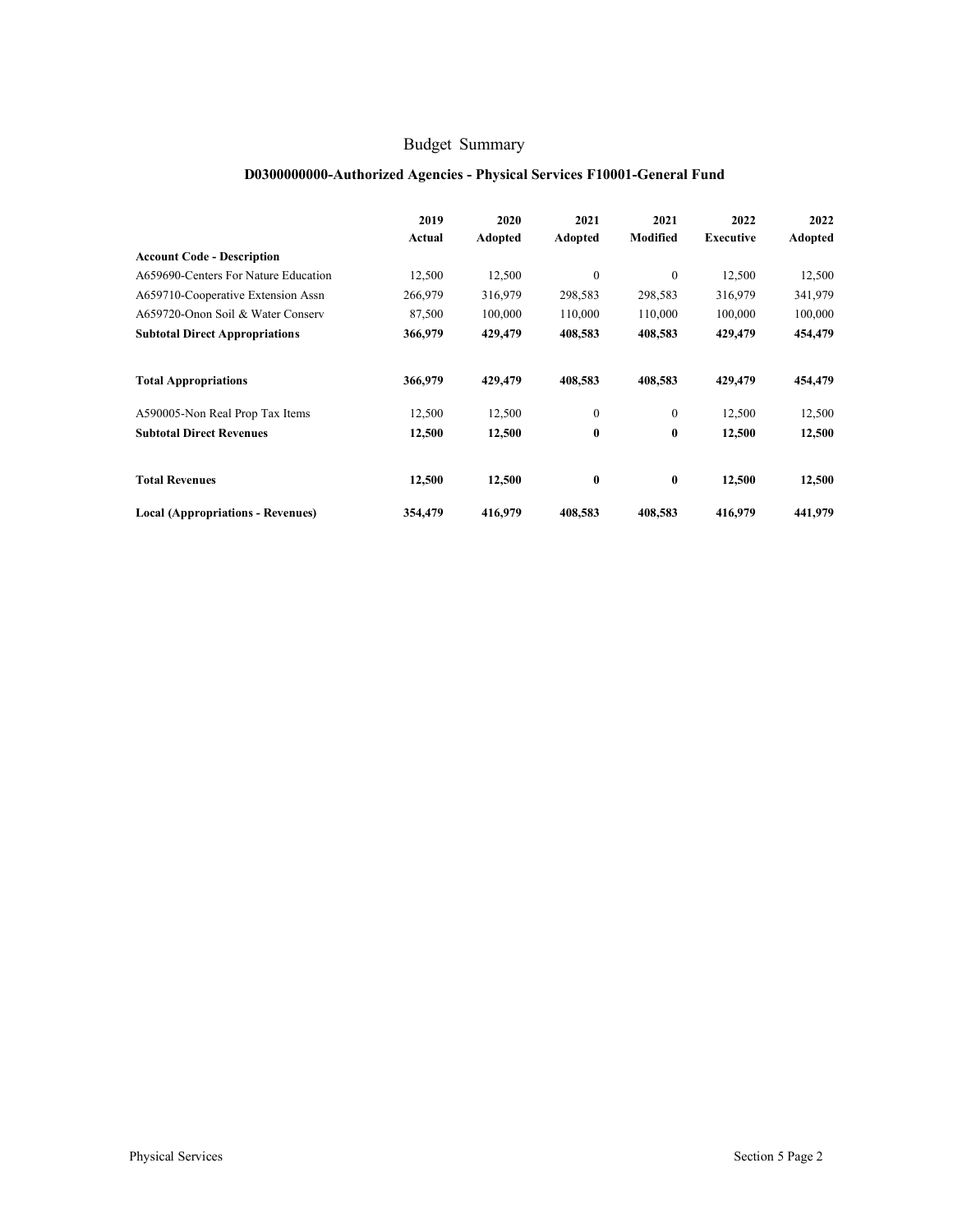# **D05 - Facilities Management**



#### **Department Mission**

To support the delivery of government services through the ongoing planning, management, and maintenance of infrastructure and assets

#### **Department Vision**

To exceed our customers' expectations

## **Department Goals**

- § Buildings and infrastructure operate effectively and efficiently
- Ensure that visitors are safe and secure
- § A six-year capital improvement plan is developed and implemented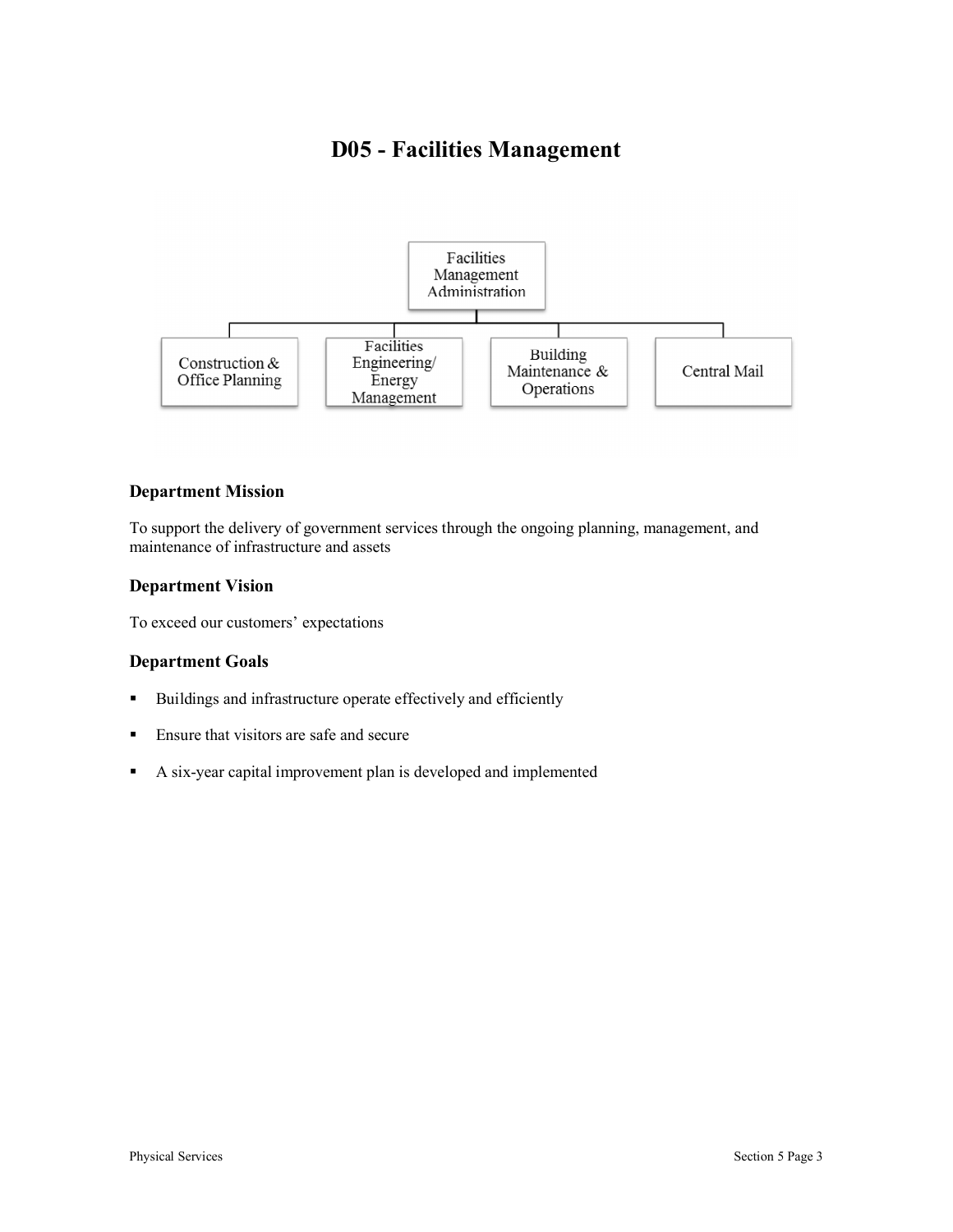#### **D05-Facilities Management F10001-General Fund**

|                                             | 2019             | 2020             | 2021             | 2021             | 2022             | 2022           |
|---------------------------------------------|------------------|------------------|------------------|------------------|------------------|----------------|
|                                             | Actual           | Adopted          | Adopted          | Modified         | <b>Executive</b> | <b>Adopted</b> |
| <b>Account Code - Description</b>           |                  |                  |                  |                  |                  |                |
| A641010 Total-Total Salaries                | 6,255,053        | 6,351,334        | 6,234,670        | 6,234,670        | 6,734,971        | 6,734,971      |
| A641020-Overtime Wages                      | 270,062          | 224,000          | 224,000          | 224,000          | 255,023          | 255,023        |
| A641030-Other Employee Wages                | 102,399          | 164,705          | 15,518           | 15,518           | 15,673           | 15,673         |
| A691250-Employee Benefits                   | $\boldsymbol{0}$ | 26,000           | $\mathbf{0}$     | $\boldsymbol{0}$ | $\mathbf{0}$     | $\mathbf{0}$   |
| A693000-Supplies & Materials                | 853,585          | 894,532          | 840,541          | 843,304          | 906,700          | 906,700        |
| A694130-Maint, Utilities, Rents             | 3,860,293        | 3,998,570        | 3,652,550        | 3,683,475        | 3,699,135        | 3,699,135      |
| A694080-Professional Services               | 95,500           | 110,000          | $\boldsymbol{0}$ | $\boldsymbol{0}$ | 175,000          | 175,000        |
| A694100-All Other Expenses                  | 1,742,215        | 1,849,440        | 1,810,224        | 1,814,499        | 2,109,892        | 2,069,892      |
| A694010-Travel & Training                   | 24,168           | 29,915           | 24,000           | 24,000           | 26,778           | 26,778         |
| A671500-Automotive Equipment                | 43,839           | $\boldsymbol{0}$ | $\mathbf{0}$     | $\boldsymbol{0}$ | $\boldsymbol{0}$ | $\mathbf{0}$   |
| A674600-Provision for Capital Projects      | $\mathbf{0}$     | 700,000          | $\boldsymbol{0}$ | $\mathbf{0}$     | 500,000          | 400,000        |
| <b>Subtotal Direct Appropriations</b>       | 13,247,114       | 14,348,496       | 12,801,503       | 12,839,466       | 14,423,172       | 14,283,172     |
| A691200-Employee Benefits-Interdepart       | 3,871,137        | 3,857,219        | 3,330,505        | 3,330,505        | 3,067,549        | 3,067,549      |
| A694950-Interdepart Charges                 | 2,246,932        | 2,425,080        | 2,199,631        | 2,199,631        | 2,498,638        | 2,498,638      |
| A699690-Transfer to Debt Service Fund       | 4,561,530        | 5,199,744        | 5,214,971        | 5,214,971        | 5,008,222        | 5,008,222      |
| <b>Subtotal Interdepartl Appropriations</b> | 10,679,599       | 11,482,043       | 10,745,107       | 10,745,107       | 10,574,409       | 10,574,409     |
| <b>Total Appropriations</b>                 | 23,926,713       | 25,830,539       | 23,546,610       | 23,584,573       | 24,997,581       | 24,857,581     |
| A590020-State Aid - General Govt Support    | 591,299          | 575,125          | 454,687          | 454,687          | 586,446          | 586,446        |
| A590030-County Svc Rev - Gen Govt Suppt     | 29,186           | 35,178           | 29,138           | 29,138           | 37,291           | 37,291         |
| A590034-County Svc Rev - Transportation     | 232,895          | 341,450          | 241,450          | 241,450          | 191,450          | 191,450        |
| A590038-County Svc Rev - Home & Comm Svc    | 6,965            | 7,467            | 6,878            | 6,878            | 8,546            | 8,546          |
| A590040-Svcs Other Govts - Genl Govt Suppt  | 2,531,892        | 3,017,879        | 2,416,091        | 2,416,091        | 2,455,279        | 2,455,279      |
| A590042-Svcs Other Govts- Public Safety     | 1,582,943        | 1,580,230        | 1,252,888        | 1,252,888        | 877,899          | 877,899        |
| A590051-Rental Income                       | 33,060           | 33,060           | 21,600           | 21,600           | $\boldsymbol{0}$ | $\mathbf{0}$   |
| A590056-Sales of Prop and Comp for Loss     | 5,450            | 16,212           | 7,876            | 7,876            | 8,145            | 8,145          |
| A590057-Other Misc Revenues                 | 34,442           | 49,000           | 41,000           | 41,000           | 33,500           | 33,500         |
| <b>Subtotal Direct Revenues</b>             | 5,048,130        | 5,655,601        | 4,471,608        | 4,471,608        | 4,198,556        | 4,198,556      |
| A590060-Interdepart Revenue                 | 16,190,468       | 16,336,453       | 16,091,404       | 16,091,404       | 16,880,868       | 16,880,868     |
| <b>Subtotal Interdepartl Revenues</b>       | 16,190,468       | 16,336,453       | 16,091,404       | 16,091,404       | 16,880,868       | 16,880,868     |
| <b>Total Revenues</b>                       | 21,238,598       | 21,992,054       | 20,563,012       | 20,563,012       | 21,079,424       | 21,079,424     |
| <b>Local (Appropriations - Revenues)</b>    | 2,688,115        | 3,838,485        | 2,983,598        | 3,021,561        | 3,918,157        | 3,778,157      |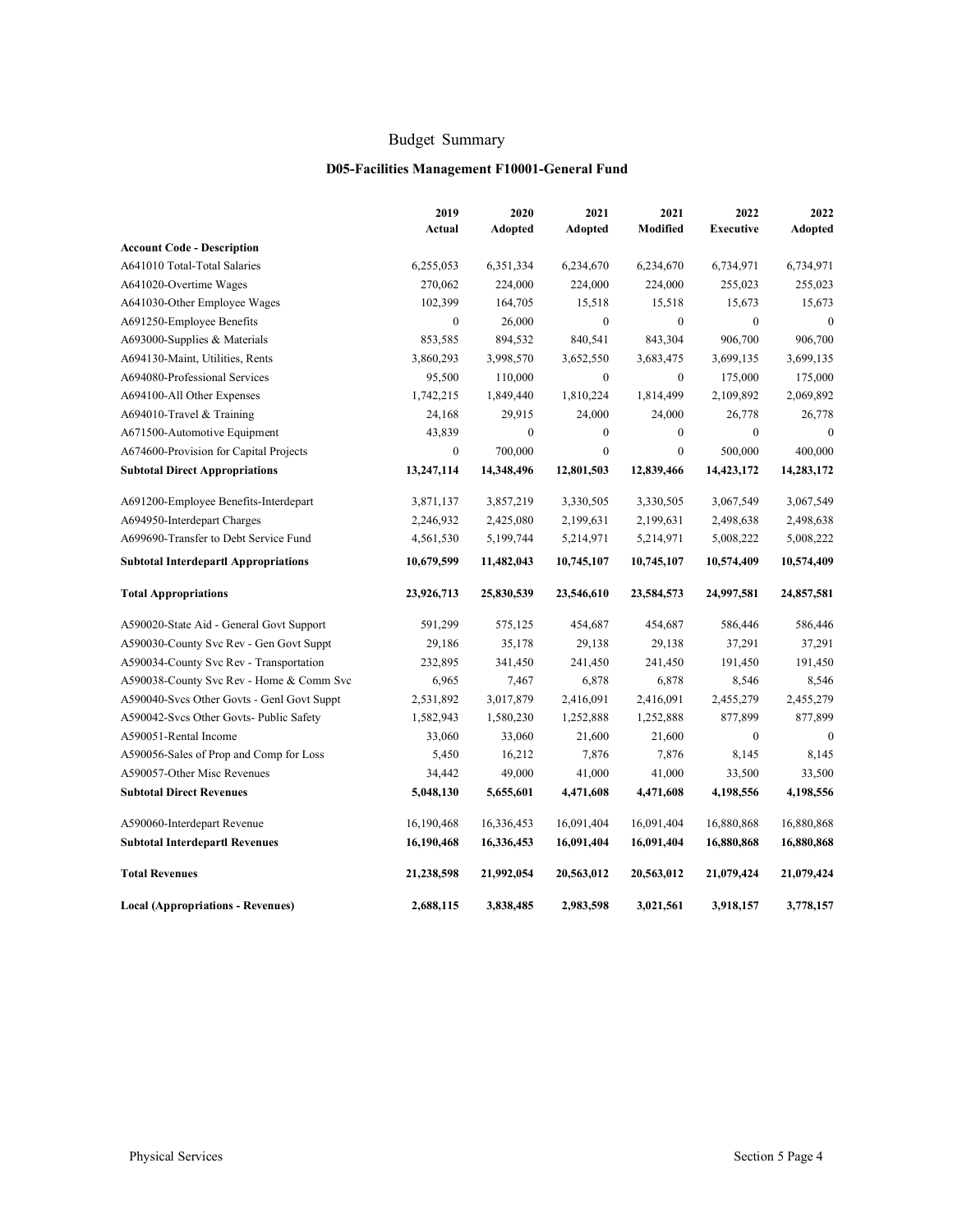## **D05-Facilities Management F10030-General Grants Projects Fund**

|                                          | 2019<br>Actual | 2020<br>Adopted | 2021<br><b>Adopted</b> | 2021<br><b>Modified</b> | 2022<br><b>Executive</b> | 2022<br>Adopted |
|------------------------------------------|----------------|-----------------|------------------------|-------------------------|--------------------------|-----------------|
| <b>Account Code - Description</b>        |                |                 |                        |                         |                          |                 |
| A694130-Maint, Utilities, Rents          | 60,435         | $\mathbf{0}$    | $\mathbf{0}$           | $\mathbf{0}$            | $\mathbf{0}$             | $\mathbf{0}$    |
| <b>Subtotal Direct Appropriations</b>    | 60,435         | $\bf{0}$        | $\bf{0}$               | $\bf{0}$                | $\bf{0}$                 | $\bf{0}$        |
| <b>Total Appropriations</b>              | 60,435         | $\bf{0}$        | $\bf{0}$               | $\bf{0}$                | $\bf{0}$                 | $\bf{0}$        |
| <b>Local (Appropriations - Revenues)</b> | 60,435         | $\bf{0}$        | $\bf{0}$               | $\bf{0}$                | $\bf{0}$                 | $\mathbf{0}$    |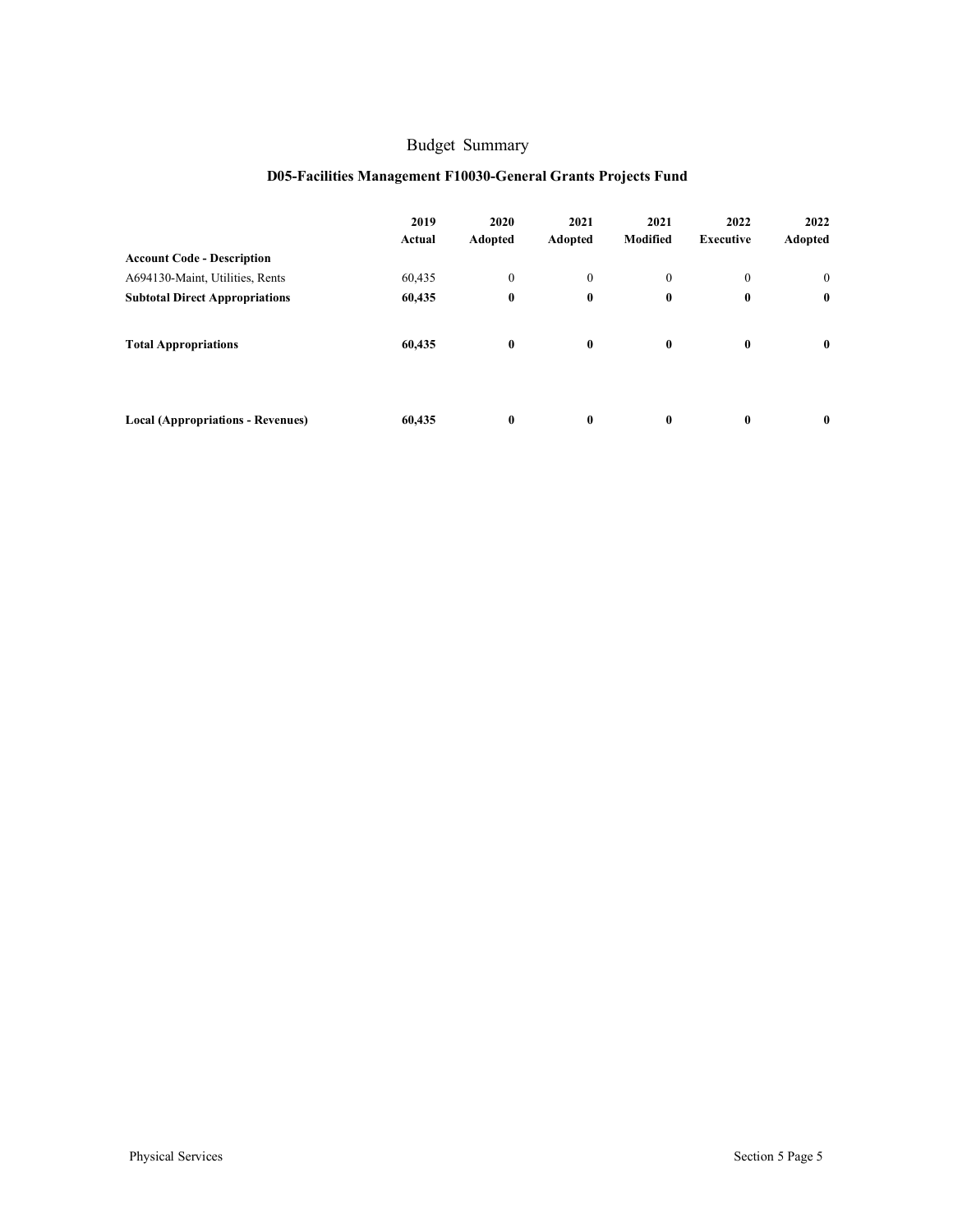## Budgeted Positions

#### **D05-Facilities Management F10001-General Fund**

|                                   |                | 2020                           |                | 2021                           |                | 2022                           |                | 2022                           |                            |                                |
|-----------------------------------|----------------|--------------------------------|----------------|--------------------------------|----------------|--------------------------------|----------------|--------------------------------|----------------------------|--------------------------------|
|                                   |                | <b>Adopted</b>                 |                | <b>Modified</b>                |                | Executive                      |                | Adopted                        | <b>Variance to Adopted</b> |                                |
|                                   | Grade          | Authorized<br><b>Positions</b> | Grade          | Authorized<br><b>Positions</b> | Grade          | Authorized<br><b>Positions</b> | Grade          | Authorized<br><b>Positions</b> | Grade                      | Authorized<br><b>Positions</b> |
| JC09100-MAIL ROOM CLERK           | 5              | $\overline{c}$                 | 5              | $\overline{c}$                 | 5              | $\overline{c}$                 | 5              | $\overline{2}$                 | $\mathbf{0}$               | $\theta$                       |
| JC10480-COMM OF FACIL MANAGE      | 37             | $\mathbf{1}$                   | 37             | $\mathbf{1}$                   | 38             | $\mathbf{1}$                   | 38             | $\mathbf{1}$                   | 1                          | $\theta$                       |
| JC10950-DEP COMM FAC MGMT         | 35             | $\overline{c}$                 | 35             | $\overline{c}$                 | 35             | $\overline{c}$                 | 35             | $\overline{c}$                 | $\mathbf{0}$               | $\theta$                       |
| JC63195-CONSTRUCTION ADMIN        | 32             | $\overline{c}$                 | 32             | $\overline{c}$                 | 32             | $\overline{2}$                 | 32             | $\overline{2}$                 | $\mathbf{0}$               | $\theta$                       |
| JC63425-MECH SYS MTCE DIR         | 34             | $\mathbf{1}$                   | 34             | $\mathbf{1}$                   | 34             | $\mathbf{1}$                   | 34             | $\mathbf{1}$                   | $\mathbf{0}$               | $\theta$                       |
| JC10460-ARCHITECT 1               | 11             | $\mathbf{1}$                   | 11             | $\mathbf{1}$                   | 11             | $\mathbf{1}$                   | 11             | $\mathbf{1}$                   | $\mathbf{0}$               | $\theta$                       |
| JC10470-DIR BLDG MTCE & OP        | 33             | $\mathbf{1}$                   | 33             | $\mathbf{1}$                   | 33             | 1                              | 33             | $\mathbf{1}$                   | $\mathbf{0}$               | $\theta$                       |
| JC10490-DIR CONST & OFC PLAN      | 33             | $\overline{c}$                 | 33             | $\overline{2}$                 | 33             | $\overline{c}$                 | 33             | $\overline{c}$                 | $\theta$                   | $\Omega$                       |
| JC10500-ARCHITECT 2               | 13             | $\mathbf{1}$                   | 13             | $\mathbf{1}$                   | 13             | $\mathbf{1}$                   | 13             | $\mathbf{1}$                   | $\boldsymbol{0}$           | $\theta$                       |
| JC10060-DRAFTING TECH 2           | 8              | $\mathbf{1}$                   | 8              | $\mathbf{1}$                   | 8              | $\mathbf{1}$                   | 8              | $\mathbf{1}$                   | $\boldsymbol{0}$           | $\theta$                       |
| JC01760-SECRETARY                 | 24             | 1                              | 24             | 1                              | 24             | 1                              | 24             | 1                              | $\boldsymbol{0}$           | $\mathbf{0}$                   |
| JC09010-MAILROOM SUPV             | 7              | 1                              | 7              | 1                              | 7              | 1                              | $\tau$         | 1                              | $\boldsymbol{0}$           | $\mathbf{0}$                   |
| JC10540-BLDG MTCE OPER AST        | 10             | 1                              | 10             | 1                              | 10             | 1                              | 10             | 1                              | $\boldsymbol{0}$           | $\mathbf{0}$                   |
| JC60150-MTCE WORKER 2             | 9              | 4                              | 9              | $\overline{4}$                 | 9              | $\overline{4}$                 | 9              | $\overline{4}$                 | $\mathbf{0}$               | $\mathbf{0}$                   |
| JC61130-PAINTER                   | PA             | 6                              | PA             | 6                              | PA             | 6                              | PA             | 6                              | $\mathbf{0}$               | $\mathbf{0}$                   |
| JC61210-ELECTRICIAN               | EL             | 10                             | <b>EL</b>      | 10                             | EL             | 10                             | <b>EL</b>      | 10                             | $\boldsymbol{0}$           | $\mathbf{0}$                   |
| JC61220-PLUMBER                   | PL             | 6                              | PL             | 6                              | PL             | 6                              | PL             | 6                              | $\boldsymbol{0}$           | $\mathbf{0}$                   |
| <b>JC61240-TILE SETTER</b>        | <b>TS</b>      | 1                              | <b>TS</b>      | 1                              | <b>TS</b>      | 1                              | <b>TS</b>      | 1                              | $\mathbf{0}$               | $\Omega$                       |
| JC61250-CARPENTER                 | CA             | 4                              | CA             | 4                              | CA             | $\overline{4}$                 | CA             | $\overline{4}$                 | $\boldsymbol{0}$           | $\mathbf{0}$                   |
| JC61280-STEAMFITTER               | <b>SF</b>      | 4                              | <b>SF</b>      | 4                              | SF             | $\overline{4}$                 | <b>SF</b>      | $\overline{4}$                 | $\mathbf{0}$               | $\mathbf{0}$                   |
| JC61480-MECH SYSTMS MTCE WKR      | $\overline{4}$ | 10                             | $\overline{4}$ | 10                             | 4              | 10                             | $\overline{4}$ | 10                             | $\mathbf{0}$               | $\mathbf{0}$                   |
| JC63191-CONTROL ROOM SUP DHC      | 5              | 5                              | 5              | 5                              | 5              | 5                              | 5              | 5                              | $\boldsymbol{0}$           | $\mathbf{0}$                   |
| JC63290-BLDG MTCE SUPV            | 12             | 3                              | 12             | 3                              | 12             | 3                              | 12             | 3                              | $\boldsymbol{0}$           | $\mathbf{0}$                   |
| JC63420-MECH SYS MTCE SUPV        | 31             | 1                              | 31             | $\mathbf{1}$                   | 31             | $\mathbf{1}$                   | 31             | 1                              | $\mathbf{0}$               | $\theta$                       |
| JC65100-BOILER OPERATOR           | 3              | $\overline{4}$                 | 3              | $\overline{4}$                 | 3              | $\overline{4}$                 | 3              | $\overline{4}$                 | $\mathbf{0}$               | $\theta$                       |
| JC65110-BOILER OPER-MTCE WKR      | 4              | 1                              | 4              | $\mathbf{1}$                   | $\overline{4}$ | 1                              | $\overline{4}$ | 1                              | $\mathbf{0}$               | $\theta$                       |
| JC65200-REFRIG MACH OPER          | $\overline{4}$ | 5                              | $\overline{4}$ | 5                              | $\overline{4}$ | 5                              | $\overline{4}$ | 5                              | $\mathbf{0}$               | $\mathbf{0}$                   |
| JC05410-STOREKEEPER               | 7              | 1                              | 7              | $\mathbf{1}$                   | 7              | 1                              | $\tau$         | 1                              | $\mathbf{0}$               | $\theta$                       |
| JC60110-LABORER 2                 | 3              | $\overline{4}$                 | 3              | $\overline{4}$                 | 3              | $\overline{4}$                 | 3              | $\overline{4}$                 | $\boldsymbol{0}$           | $\theta$                       |
| JC60130-MTCE HELPER               | 4              | 1                              | $\overline{4}$ | $\mathbf{1}$                   | $\overline{4}$ | 1                              | $\overline{4}$ | 1                              | $\mathbf{0}$               | $\theta$                       |
| JC60140-MTCE WORKER 1             | 5              | 10                             | 5              | 10                             | 5              | 10                             | 5              | 10                             | $\mathbf{0}$               | $\theta$                       |
| JC60180-GROUNDSKEEPER             | 6              | $\mathbf{1}$                   | 6              | $\mathbf{1}$                   | 6              | $\mathbf{1}$                   | 6              | $\mathbf{1}$                   | $\mathbf{0}$               | $\theta$                       |
| <b>JC62010-DRIVER MESSENGER</b>   | $\overline{4}$ | $\overline{4}$                 | $\overline{4}$ | $\overline{4}$                 | $\overline{4}$ | $\overline{4}$                 | $\overline{4}$ | $\overline{4}$                 | $\mathbf{0}$               | $\theta$                       |
| <b>JC63180-GROUNDS SUPERVISOR</b> | 11             | $\mathbf{1}$                   | 11             | $\mathbf{1}$                   | 11             | 1                              | 11             | $\mathbf{1}$                   | $\mathbf{0}$               | $\mathbf{0}$                   |
| JC70020-CUSTODIAL WORKER 1        | $\overline{c}$ | 21                             | $\overline{2}$ | 21                             | $\overline{2}$ | 21                             | $\overline{2}$ | 21                             | $\mathbf{0}$               | $\theta$                       |
| <b>JC70030-CUSTODIAL WORKER 2</b> | 3              | 3                              | 3              | 3                              | 3              | 3                              | 3              | 3                              | $\mathbf{0}$               | $\theta$                       |
| JC70050-CUSTODIAL CREW LDR        | 7              | $\mathbf{1}$                   | 7              | $\mathbf{1}$                   | $\tau$         | $\mathbf{1}$                   | $\overline{7}$ | $\mathbf{1}$                   | $\mathbf{0}$               | $\theta$                       |
| JC80300-CUSTODIAL WKR I-70-       | $\overline{2}$ | 3                              | $\overline{2}$ | 3                              | $\overline{2}$ | 3                              | $\overline{c}$ | 3                              | $\mathbf{0}$               | $\theta$                       |
| <b>Total Authorized Positions</b> |                | 131                            |                | 131                            |                | 131                            |                | 131                            |                            | 0                              |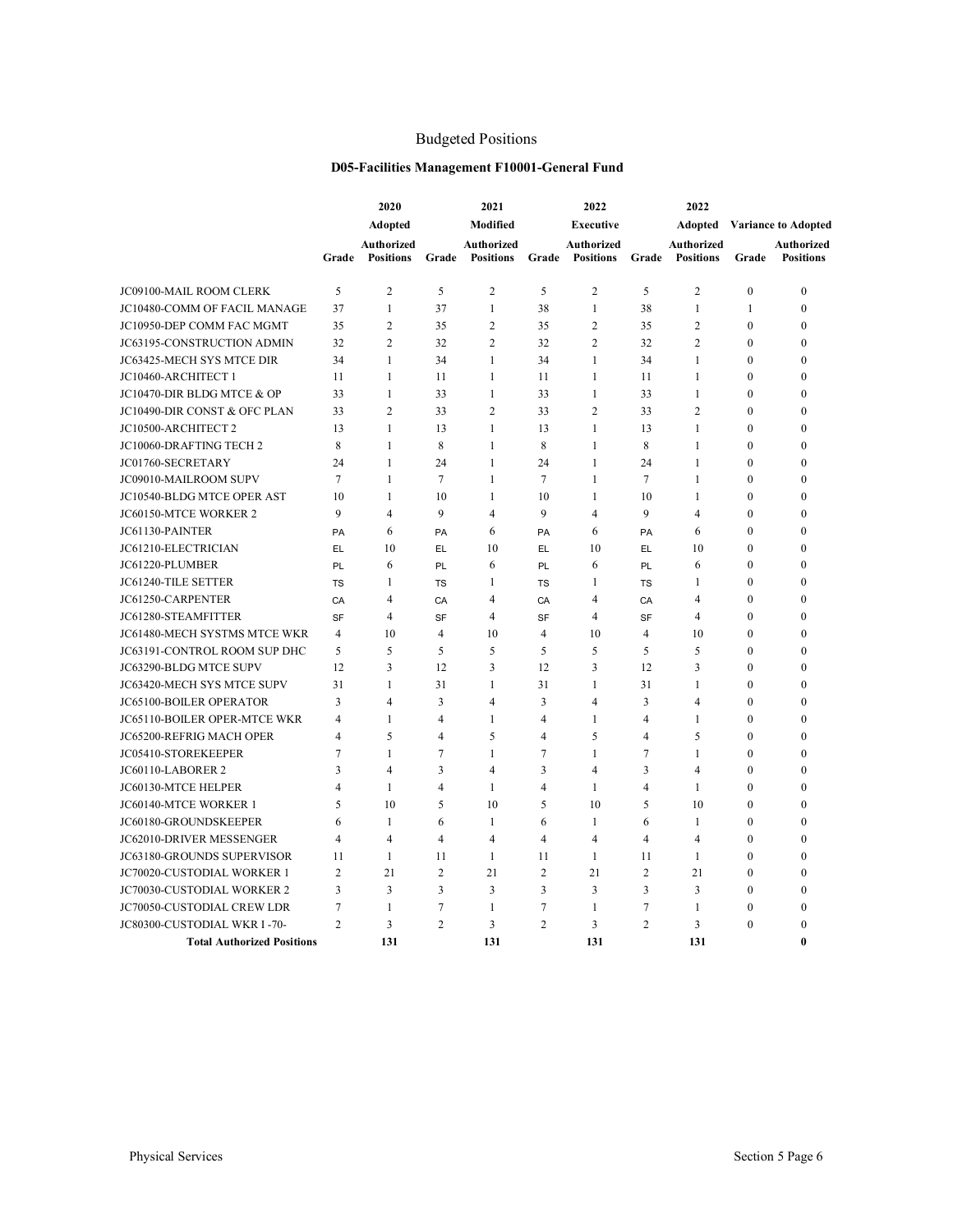#### **Facilities Management**

#### **Program Narrative**

|                                                   |                                           | 2022<br><b>Adopted</b> |                 |
|---------------------------------------------------|-------------------------------------------|------------------------|-----------------|
|                                                   | <b>Gross Appropriations</b> Local Dollars |                        | <b>Staffing</b> |
| <b>D05-Facilities Management</b>                  | 24,857,581                                | 3,778,157              | 120             |
| D0511000000-Facilities Administration             | 3,038,308                                 | 1,201,597              | 5               |
| D0512000000-Construction and Office Planning      | 6,648,489                                 | 1,440,694              | 6               |
| D0513000000-Facilities Engineering $&$ Energy Mgt | 6,413,290                                 | 859,730                | 30              |
| D0514-Building Maintenance $&$ Operations         | 7,393,345                                 | 135,542                | 73              |
| D0516000000-Central Mail                          | 1,364,149                                 | 140,594                | 6               |

**Facilities Administration:** Facilities Administration is responsible for overall management of the department, program planning and coordinating with the Executive and Legislative branches of County government and building tenants. The costs for Financial Management/Human Resources are also included under Administration; they include financial planning/management, accounting, contract compliance, procurement, inventory control and human resources and personnel training initiatives. Accounting is done within guidelines of GAAP; Human Resources within applicable DOL and Civil Service Regulations, as well as three separate union agreements.

**Construction and Office Planning:** Construction and Office Planning is responsible for capital project planning and administration; space utilization and design (including long term use); information management systems including space inventory; applicable building codes and ADA compliance; PESH/OSHA compliance; asbestos management; filing and maintenance of all construction documents.

**Facilities Engineering & Energy Management:** Facilities Engineering & Energy Management administers and manages the production, distribution and utilization of steam and chilled water for interior air quality and temperature/comfort control through the District Heating & Cooling Plant. This program is also responsible for the procurement of wellhead natural gas and electricity for use by County departments, the City and the City School District; management of the County's Energy Initiative Program; management of fire detection/suppression systems; management of vertical transportation systems and special projects.

**Building Maintenance & Operations:** This program is responsible for building maintenance and operations including trade-supported maintenance/repairs to buildings and systems, minor rehab projects, custodial services, grounds care, pest control, and recycling/trash/hazardous waste/trash disposal.

**Central Mail:** Coordination of all incoming, outgoing and inter-departmental mail services for the downtown County government complex and several outlying departments, as well as the City of Syracuse and Onondaga Community College. Provide updates to customer base on changes to US Postal Service regulations. Provide courier services for mail and supplies to specific County departments, located outside the downtown complex, on a scheduled basis**.**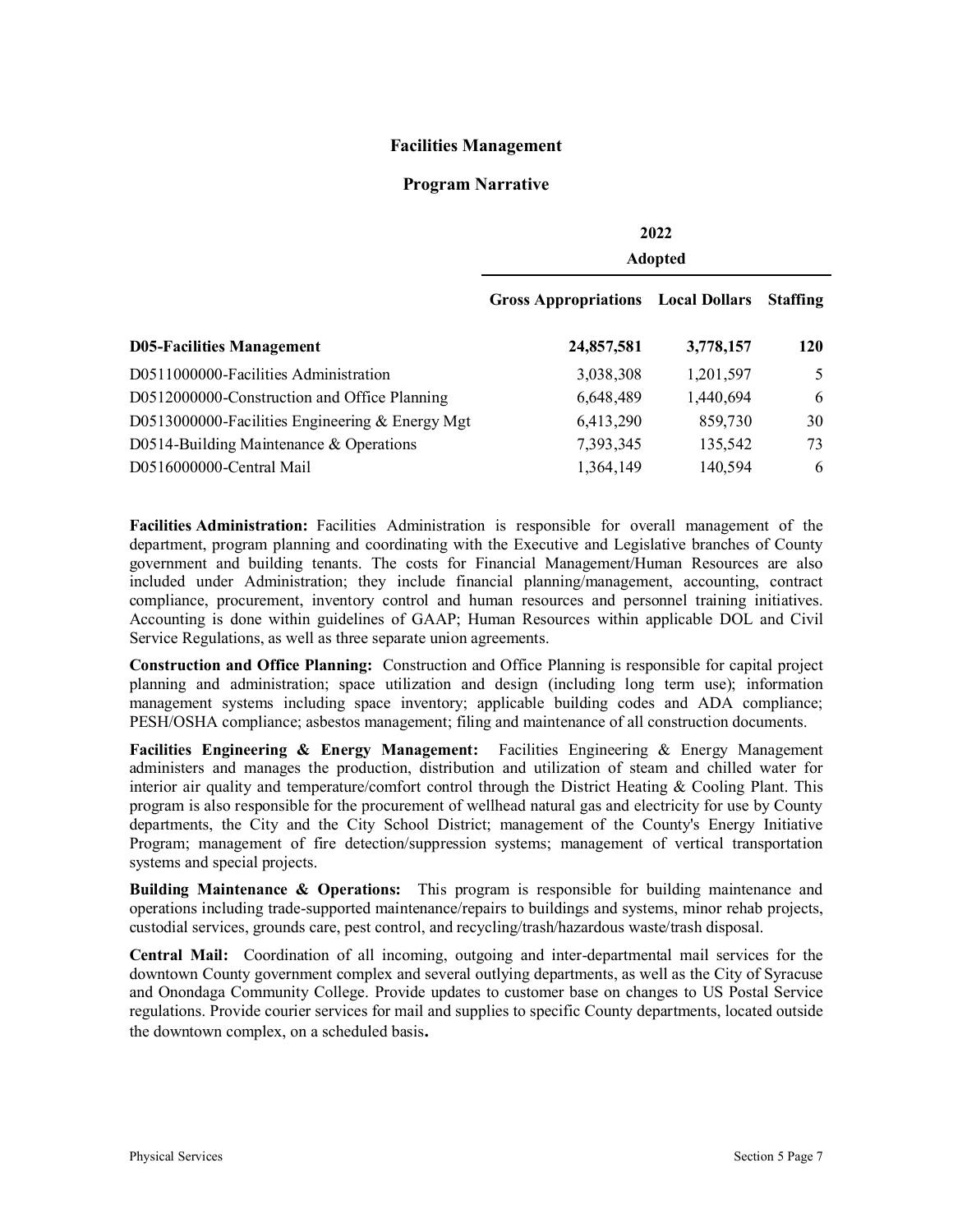

# **D33 - Water Environment Protection**

## **Department Mission**

To responsibly improve the water environments in our community.

## **Department Vision**

"United in Water"

## **Department Goals**

- § Workforce Development
- § Service Consolidation
- § Asset Management

#### **Guiding Principles**

- Infrastructure matters for our future.
- § Our teams work together with TRUST and open COMMUNICATION.
- § Our planning and decision-making is data driven and fiscally responsible.
- Integrity to our mission is first with our partners (staff, regulators, community).
- Safety must always be top of mind.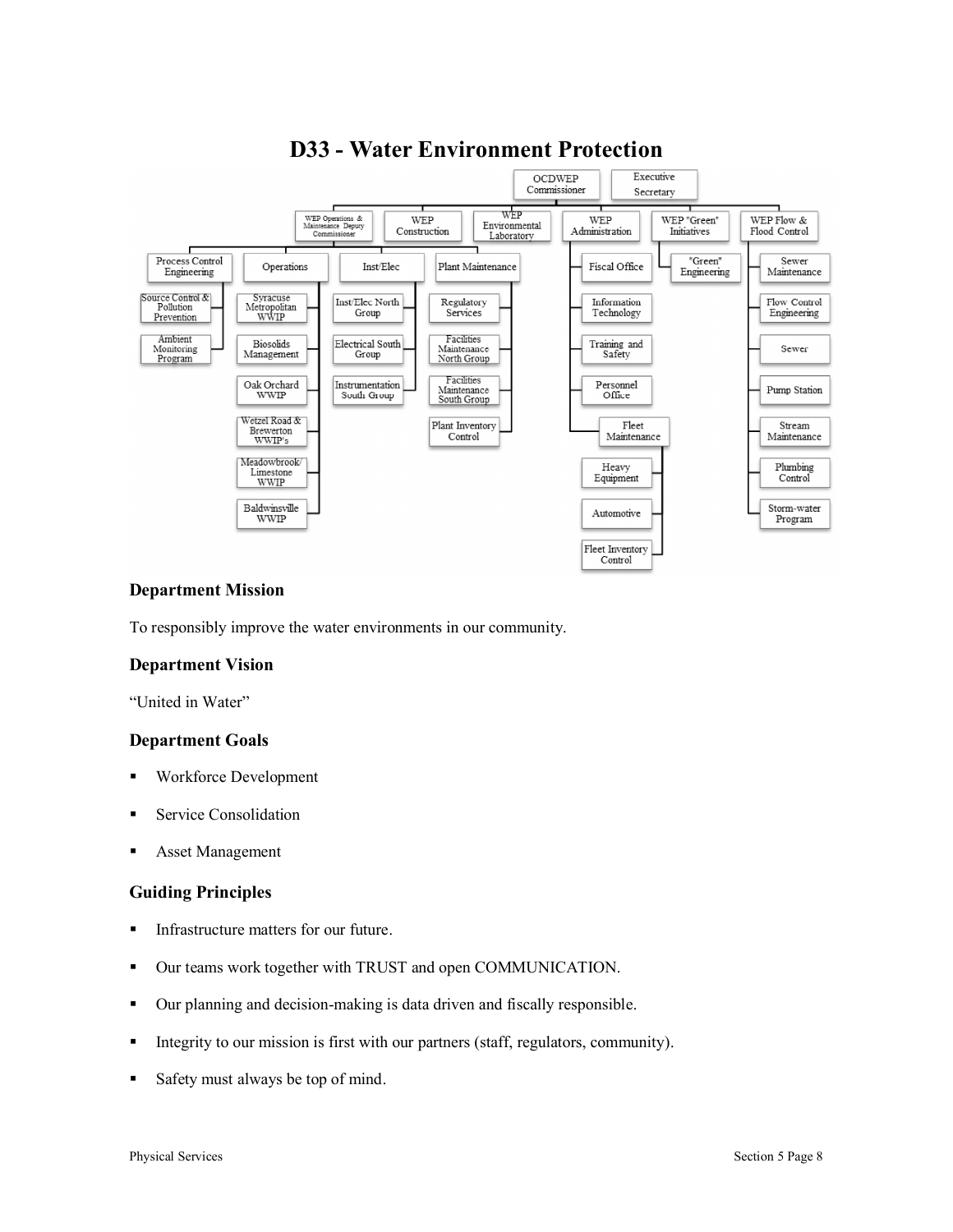#### **D3330-Water Environment Protection F20013-Water Environment Protection**

|                                             | 2019             | 2020             | 2021             | 2021             | 2022             | 2022             |
|---------------------------------------------|------------------|------------------|------------------|------------------|------------------|------------------|
|                                             | Actual           | Adopted          | Adopted          | Modified         | <b>Executive</b> | Adopted          |
| <b>Account Code - Description</b>           |                  |                  |                  |                  |                  |                  |
| A641010 Total-Total Salaries                | 19,198,653       | 20,356,180       | 18,685,160       | 18,685,160       | 21,015,410       | 21,015,410       |
| A641020-Overtime Wages                      | 1,424,988        | 1,408,000        | 1,408,000        | 1,408,000        | 1,408,000        | 1,408,000        |
| A641030-Other Employee Wages                | 139,154          | 90,000           | 47,672           | 47,672           | 47,672           | 47,672           |
| A693000-Supplies & Materials                | 7,030,458        | 6,738,701        | 8,312,321        | 8,449,592        | 8,292,321        | 8,292,321        |
| A694130-Maint, Utilities, Rents             | 7,161,620        | 8,479,946        | 8,489,728        | 8,624,812        | 8,561,516        | 8,561,516        |
| A694080-Professional Services               | 1,056,096        | 1,140,030        | 849,160          | 1,404,889        | 849,160          | 849,160          |
| A694100-All Other Expenses                  | 4,272,122        | 4,696,776        | 4,942,006        | 4,949,843        | 4,942,006        | 4,842,006        |
| A694010-Travel & Training                   | 185,172          | 187,450          | 187,450          | 215,827          | 187,450          | 187,450          |
| A668720-Transfer to Grant Expend            | 225,000          | 225,000          | 225,000          | 225,000          | 225,000          | 225,000          |
| A692150-Furn, Furnishings & Equip           | 51,393           | 70,700           | 42,700           | 70,557           | 42,700           | 42,700           |
| A671500-Automotive Equipment                | 989,307          | 1,102,000        | 1,102,000        | 1,579,449        | 1,102,000        | 1,102,000        |
| A674600-Provision for Capital Projects      | 7,950,775        | 6,359,449        | 5,831,405        | 5,831,405        | 5,499,960        | 5,499,960        |
| <b>Subtotal Direct Appropriations</b>       | 49,684,739       | 50,854,232       | 50,122,602       | 51,492,206       | 52,173,195       | 52,073,195       |
| A691200-Employee Benefits-Interdepart       | 12,068,167       | 12,223,798       | 10,036,776       | 10,036,776       | 10,111,986       | 10,111,986       |
| A694950-Interdepart Charges                 | 4,924,873        | 4,366,623        | 4,260,822        | 4,260,822        | 4,415,478        | 4,415,478        |
| A699690-Transfer to Debt Service Fund       | 25,791,493       | 28,983,498       | 29,916,473       | 29,916,473       | 30,544,838       | 30,544,838       |
| <b>Subtotal Interdepartl Appropriations</b> | 42,784,533       | 45,573,919       | 44,214,071       | 44,214,071       | 45,072,302       | 45,072,302       |
| <b>Total Appropriations</b>                 | 92,469,271       | 96,428,151       | 94,336,673       | 95,706,277       | 97,245,497       | 97,145,497       |
| A590028-State Aid - Home & Comm Svc         | 30,381           | $\boldsymbol{0}$ | $\boldsymbol{0}$ | $\boldsymbol{0}$ | $\boldsymbol{0}$ | $\boldsymbol{0}$ |
| A590038-County Svc Rev - Home & Comm Svc    | 4,386,516        | 3,767,000        | 4,193,000        | 4,193,000        | 3,718,000        | 3,718,000        |
| A590039-County Svc Rev - WEP                | 80,777,542       | 84,002,147       | 84,601,192       | 84,601,192       | 86,503,833       | 86,503,833       |
| A590048-Svcs Other Govts - Home & Comm Svcs | 2,027,429        | 1,899,222        | 1,902,595        | 1,902,595        | 1,555,543        | 1,555,543        |
| A590050-Interest and Earnings on Invest     | 289,564          | 174,570          | 179,931          | 179,931          | 19,819           | 19,819           |
| A590051-Rental Income                       | 121,778          | 108,989          | 108,989          | 108,989          | 108,989          | 108,989          |
| A590053-Licenses                            | 611,086          | 513,000          | 475,000          | 475,000          | 530,000          | 530,000          |
| A590054-Permits                             | 9,100            | 8,300            | 8,300            | 8,300            | 7,100            | 7,100            |
| A590055-Fines & Forfeitures                 | 57,422           | 4,000            | 11,000           | 11,000           | 11,000           | 11,000           |
| A590056-Sales of Prop and Comp for Loss     | 50,727           | 93,000           | 31,000           | 31,000           | 31,000           | 31,000           |
| A590057-Other Misc Revenues                 | 3,485            | 11,000           | 11,000           | 11,000           | 11,000           | 11,000           |
| A590083-Appropriated Fund Balance           | $\boldsymbol{0}$ | 4,000,000        | 1,246,439        | 1,246,439        | 2,726,439        | 2,626,439        |
| <b>Subtotal Direct Revenues</b>             | 88,365,030       | 94,581,228       | 92,768,446       | 92,768,446       | 95,222,723       | 95,122,723       |
| A590060-Interdepart Revenue                 | 2,077,204        | 1,846,923        | 1,568,227        | 1,568,227        | 2,022,774        | 2,022,774        |
| <b>Subtotal Interdepartl Revenues</b>       | 2,077,204        | 1,846,923        | 1,568,227        | 1,568,227        | 2,022,774        | 2,022,774        |
| <b>Total Revenues</b>                       | 90,442,233       | 96,428,151       | 94,336,673       | 94,336,673       | 97,245,497       | 97,145,497       |
| <b>Local (Appropriations - Revenues)</b>    | 2,027,038        | $\bf{0}$         | $\bf{0}$         | 1,369,604        | $\bf{0}$         | $\bf{0}$         |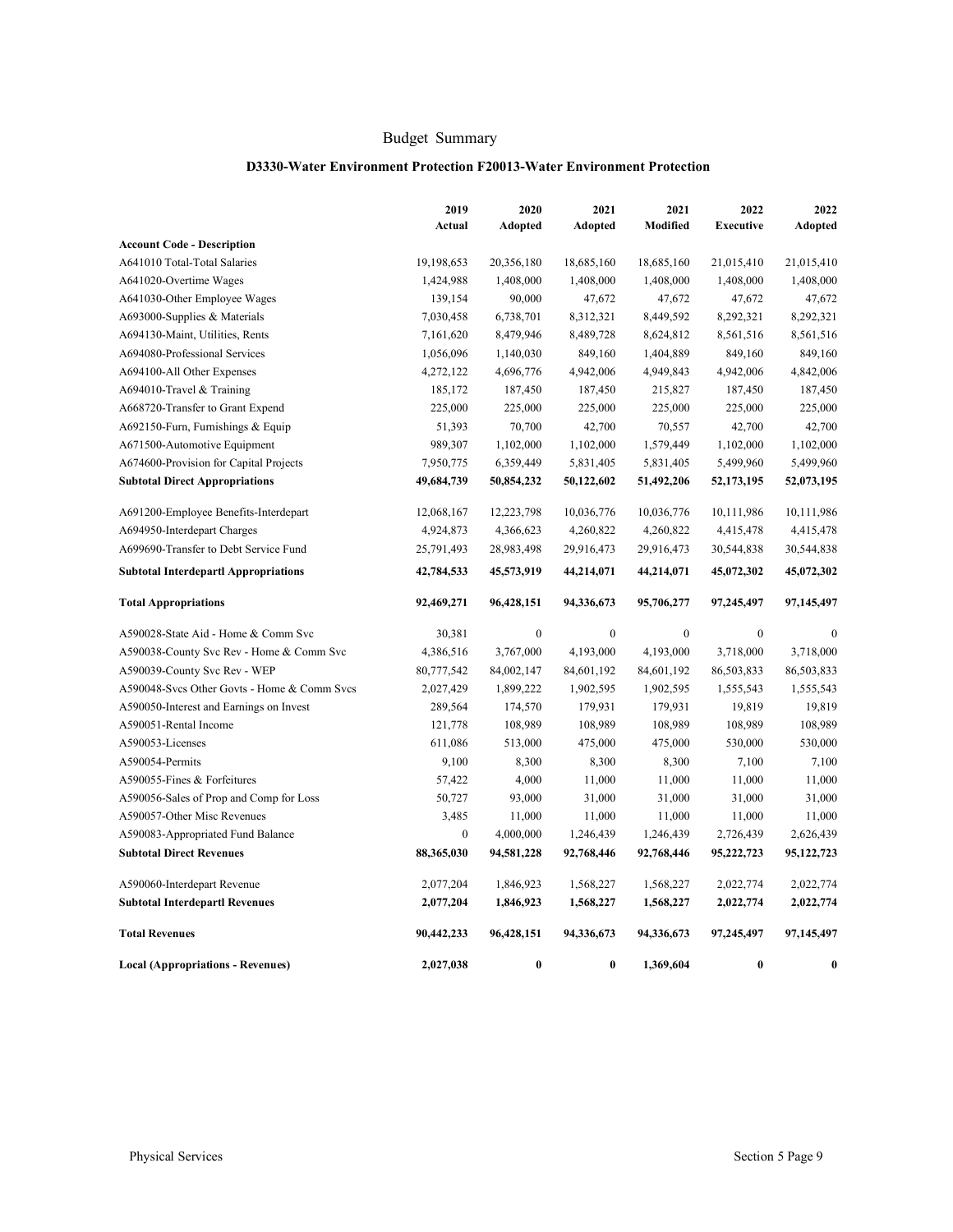## **D3330-Water Environment Protection F10030-General Grants Projects Fund**

|                                          | 2019<br>Actual | 2020<br>Adopted | 2021<br>Adopted | 2021<br>Modified | 2022<br><b>Executive</b> | 2022<br>Adopted |
|------------------------------------------|----------------|-----------------|-----------------|------------------|--------------------------|-----------------|
| <b>Account Code - Description</b>        |                |                 |                 |                  |                          |                 |
| A693000-Supplies & Materials             | 182            | $\mathbf{0}$    | $\mathbf{0}$    | $\Omega$         | $\Omega$                 | $\mathbf{0}$    |
| A694130-Maint, Utilities, Rents          | 4,440          | $\Omega$        | $\theta$        | $\Omega$         | $\Omega$                 | $\Omega$        |
| A694080-Professional Services            | 204,375        | $\Omega$        | $\theta$        | $\theta$         | $\Omega$                 | $\mathbf{0}$    |
| A694100-All Other Expenses               | 420,817        | $\Omega$        | $\mathbf{0}$    | 225,000          | $\Omega$                 | $\mathbf{0}$    |
| A673570-Miscellaneous                    | 175            | $\Omega$        | $\theta$        | $\theta$         | $\Omega$                 | $\mathbf{0}$    |
| <b>Subtotal Direct Appropriations</b>    | 629,989        | $\bf{0}$        | $\bf{0}$        | 225,000          | $\mathbf{0}$             | $\bf{0}$        |
| <b>Total Appropriations</b>              | 629,989        | $\bf{0}$        | $\bf{0}$        | 225,000          | $\mathbf{0}$             | 0               |
| A590070-Interfund Trans - Non Debt Svc   | 225,000        | $\Omega$        | $\Omega$        | 225,000          | $\Omega$                 | $\Omega$        |
| <b>Subtotal Interdepartl Revenues</b>    | 225,000        | $\bf{0}$        | $\bf{0}$        | 225,000          | $\mathbf{0}$             | $\bf{0}$        |
| <b>Total Revenues</b>                    | 225,000        | $\bf{0}$        | $\bf{0}$        | 225,000          | $\mathbf{0}$             | $\bf{0}$        |
| <b>Local (Appropriations - Revenues)</b> | 404,989        | $\bf{0}$        | $\bf{0}$        | 0                | $\bf{0}$                 | $\bf{0}$        |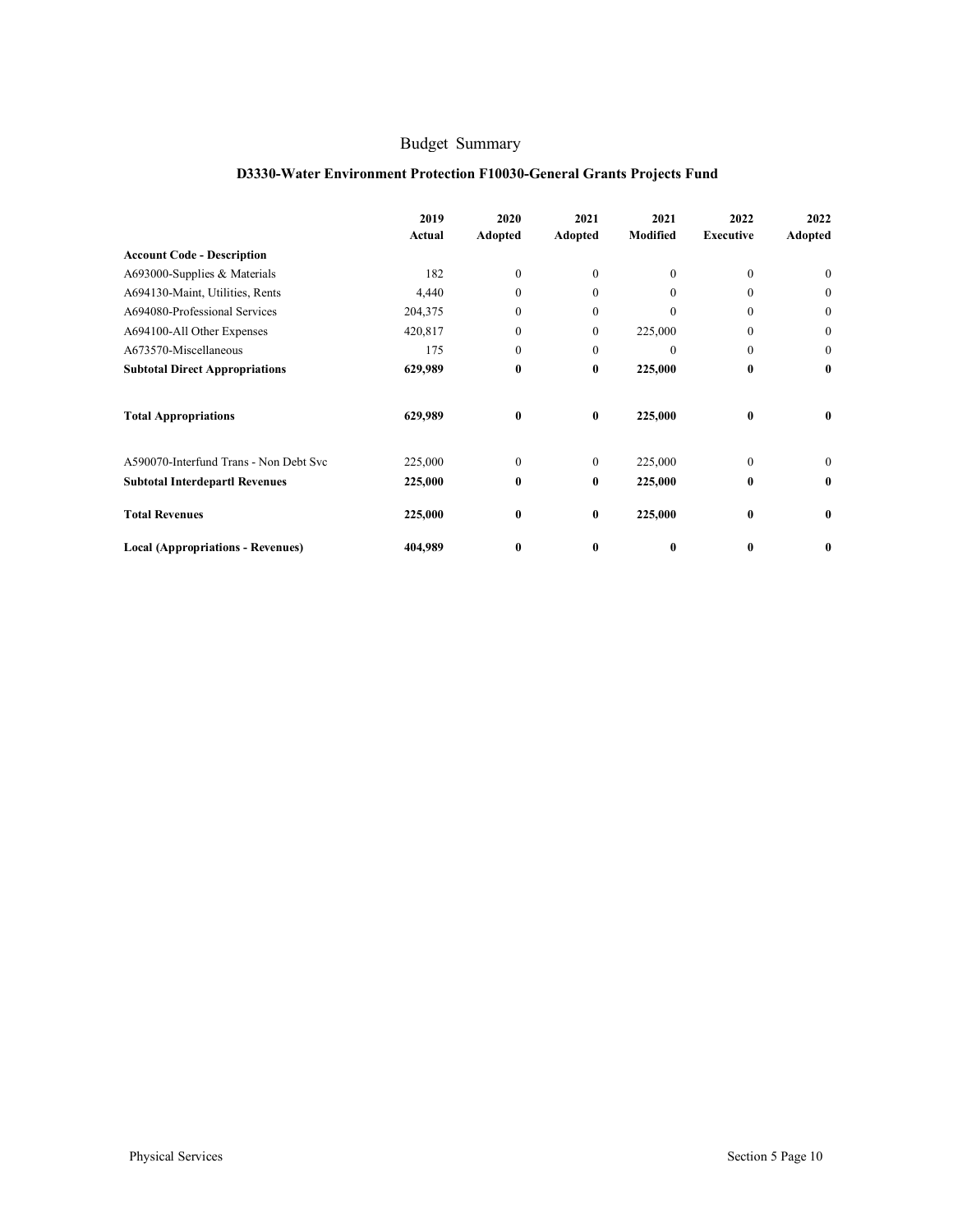#### **Budgeted Positions**

#### D3330-Water Environment Protection F20013-Water Environment Protection

|                                              |                 | 2020                           |                 | 2021                           |                | 2022                           |                 | 2022                           |                  |                                    |
|----------------------------------------------|-----------------|--------------------------------|-----------------|--------------------------------|----------------|--------------------------------|-----------------|--------------------------------|------------------|------------------------------------|
|                                              |                 | Adopted                        |                 | Modified                       |                | <b>Executive</b>               |                 |                                |                  | <b>Adopted</b> Variance to Adopted |
|                                              | Grade           | Authorized<br><b>Positions</b> | Grade           | Authorized<br><b>Positions</b> | Grade          | Authorized<br><b>Positions</b> | Grade           | Authorized<br><b>Positions</b> | Grade            | Authorized<br><b>Positions</b>     |
|                                              |                 |                                |                 |                                |                |                                |                 |                                |                  |                                    |
| <b>JC00100-CLERK1</b>                        | $\overline{2}$  | $\mathbf{1}$                   | $\overline{c}$  | $\overline{2}$                 | $\overline{c}$ | 2                              | 2               | $\overline{2}$                 | $\boldsymbol{0}$ | 1                                  |
| JC00110-CLERK 2                              | 5               | $\tau$                         | 5               | $\overline{7}$                 | 5              | $\tau$                         | 5               | $\overline{7}$                 | $\mathbf{0}$     | $\boldsymbol{0}$                   |
| <b>JC00120-CLERK 3</b>                       |                 |                                |                 |                                | $\tau$         | 1                              | $\overline{7}$  | $\mathbf{1}$                   | $\boldsymbol{0}$ | 1                                  |
| JC01010-TYPIST 2                             | 5               | 3                              | 5               | 3                              | 5              | 3                              | 5               | $\overline{\mathbf{3}}$        | $\mathbf{0}$     | $\boldsymbol{0}$                   |
| JC02020-ACCOUNT CLERK 2                      | $\tau$          | $\mathbf{1}$                   | 7               | $\mathbf{1}$                   | $\tau$         | 1                              | 7               | 1                              | $\mathbf{0}$     | $\mathbf{0}$                       |
| JC02050-ACCOUNT CLERK 3                      | 8               | $\mathbf{1}$                   | 8               | $\mathbf{1}$                   | 8              | $\mathbf{1}$                   | 8               | $\mathbf{1}$                   | $\mathbf{0}$     | $\boldsymbol{0}$                   |
| JC03100-DATA EQUIP OPER                      | $\overline{4}$  | $\overline{c}$                 | 4               | $\overline{2}$                 | $\overline{4}$ | $\overline{c}$                 | $\overline{4}$  | $\overline{2}$                 | $\mathbf{0}$     | $\boldsymbol{0}$                   |
| JC41360-PROGRAM ASSISTANT (WEP)              | 9               | $\mathbf{1}$                   | 9               | $\mathbf{1}$                   | 9              | 1                              | 9               | $\mathbf{1}$                   | $\mathbf{0}$     | $\boldsymbol{0}$                   |
| JC60210-MOTOR EQUIP DISPATCH                 | $\overline{4}$  | 1                              | 4               | $\mathbf{1}$                   | $\overline{4}$ | 1                              | $\overline{4}$  | $\mathbf{1}$                   | $\mathbf{0}$     | $\mathbf{0}$                       |
| JC02590-FISCAL OFFICER                       | 33              | $\mathbf{1}$                   | 33              | $\mathbf{1}$                   | 33             | 1                              | 33              | 1                              | $\mathbf{0}$     | $\mathbf{0}$                       |
| JC22122-SANITARY LAB DIRECT                  | 34              | $\mathbf{1}$                   | 34              | $\mathbf{1}$                   | 34             | 1                              | 34              | $\mathbf{1}$                   | $\mathbf{0}$     | $\boldsymbol{0}$                   |
| JC61500-PLUMBING CONT SUPV                   | 14              | $\mathbf{1}$                   | 14              | $\mathbf{1}$                   | 14             | $\mathbf{1}$                   | 14              | $\mathbf{1}$                   | $\mathbf{0}$     | $\boldsymbol{0}$                   |
| JC61531-WASTEW TR PL CON SUP                 | 34              | $\mathbf{1}$                   | 34              | $\mathbf{1}$                   | 34             | 1                              | 34              | 1                              | $\mathbf{0}$     | $\mathbf{0}$                       |
| JC61534-WASTEW TR PL SUPT                    | 34              | 1                              | 34              | $\mathbf{1}$                   | 36             | 1                              | 36              | 1                              | 2                | $\boldsymbol{0}$                   |
| JC61535-WASTEW TR P CON IN 1                 | 12              | $\mathbf{1}$                   | 12              | $\mathbf{1}$                   | 12             | 1                              | 12              | $\mathbf{1}$                   | $\mathbf{0}$     | $\boldsymbol{0}$                   |
| JC61536-WASTEW TR P CON IN 2                 | 14              | 2                              | 14              | 2                              | 14             | $\overline{c}$                 | 14              | $\overline{2}$                 | $\mathbf{0}$     | $\boldsymbol{0}$                   |
| JC61770-COMM OF WEP                          | 39              | $\mathbf{1}$                   | 39              | $\mathbf{1}$                   | 39             | $\mathbf{1}$                   | 39              | $\mathbf{1}$                   | $\mathbf{0}$     | $\mathbf{0}$                       |
| JC61772-DEP COMM OF WEP                      | 37              | $\overline{c}$                 | 37              | 2                              | 37             | $\overline{c}$                 | 37              | $\overline{c}$                 | $\mathbf{0}$     | $\mathbf{0}$                       |
| JC61774-PROG COOR -STRM MGT-                 | 13              | $\mathbf{1}$                   | 13              | $\mathbf{1}$                   | 13             | 1                              | 13              | $\mathbf{1}$                   | $\mathbf{0}$     | $\boldsymbol{0}$                   |
| JC61782-ADMIN DIRECT-WEP-                    | 35              | $\mathbf{1}$                   | 35              | $\mathbf{1}$                   | 35             | 1                              | 35              | $\mathbf{1}$                   | $\mathbf{0}$     | $\boldsymbol{0}$                   |
| JC63563-PROJECT COORD                        | 31              | 3                              | 31              | 3                              | 31             | 3                              | 31              | 3                              | $\mathbf{0}$     | $\mathbf{0}$                       |
| JC02300-ACCOUNTANT 1                         | 9               | $\mathbf{1}$                   | 9               | $\mathbf{1}$                   | 9              | 1                              | 9               | $\mathbf{1}$                   | $\mathbf{0}$     | $\mathbf{0}$                       |
| JC02310-ACCOUNTANT 2                         |                 |                                |                 |                                | 11             | 1                              | 11              | 1                              | $\mathbf{0}$     | 1                                  |
| JC02806-FINANCIAL ANALYST                    |                 |                                | 35              | $\mathbf{1}$                   | 35             | 1                              | 35              | $\mathbf{1}$                   | $\mathbf{0}$     | 1                                  |
| JC03340-COMP TECHNICAL SPEC                  | 12              | $\mathbf{1}$                   | 12              | $\mathbf{1}$                   | 12             | 1                              | 12              | $\mathbf{1}$                   | $\mathbf{0}$     | $\boldsymbol{0}$                   |
| <b>JC03590-SYS PROGRAMMER</b>                | 14              | $\mathbf{1}$                   | 14              | $\mathbf{1}$                   | 14             | 1                              | 14              | $\mathbf{1}$                   | $\mathbf{0}$     | $\mathbf{0}$                       |
| JC03640-INFORMATION SYS COOR                 | 12              | $\mathbf{1}$                   | 12              | $\mathbf{1}$                   | 12             | 1                              | 12              | $\mathbf{1}$                   | $\mathbf{0}$     | $\boldsymbol{0}$                   |
| JC04040-PUB INFOR SPECIALIST                 | 11              | $\mathbf{1}$                   | 11              | $\mathbf{1}$                   | 11             | 1                              | 11              | $\mathbf{1}$                   | $\mathbf{0}$     | $\boldsymbol{0}$                   |
| JC04240-PERSONNEL OFFICER                    |                 |                                |                 |                                | 31             | 1                              | 31              | $\mathbf{1}$                   | $\mathbf{0}$     | 1                                  |
| JC04350-TRAINING OFFICER                     | 31              | $\mathbf{1}$                   | 31              | $\mathbf{1}$                   | 31             | $\mathbf{1}$                   | 31              | $\mathbf{1}$                   | $\mathbf{0}$     | $\boldsymbol{0}$                   |
| JC04920-OFFICE AUTO ANALYST                  | 14              | $\mathbf{1}$                   | 14              | $\mathbf{1}$                   | 14             | 1                              | 14              | 1                              | $\mathbf{0}$     | $\mathbf{0}$                       |
| JC07110-ADMIN ASSISTANT                      | 9               | 3                              | 9               | 3                              | 9              | 3                              | 9               | $\overline{\mathbf{3}}$        | $\mathbf{0}$     | $\boldsymbol{0}$                   |
| JC10300-SANITARY ENGINEER 1                  | 11              | 8                              | 11              | 8                              | 11             | 8                              | 11              | 8                              | $\mathbf{0}$     | $\boldsymbol{0}$                   |
| JC10310-SANITARY ENGINEER 2                  | 13              | 7                              | 13              | 7                              | 13             | $\tau$                         | 13              | $\overline{7}$                 | $\boldsymbol{0}$ | $\boldsymbol{0}$                   |
| <b>JC10320-SANITARY ENGINEER 3</b>           | 32              | 3                              | 32              | $\sqrt{2}$                     | 32             | $\overline{c}$                 | 32              | $\overline{c}$                 | $\mathbf{0}$     | (1)                                |
| JC10410-SEWER MTCE & INSP EN                 | 35              | $\mathbf{1}$                   | 35              | $\mathbf{1}$                   | 35             | 1                              | 35              | $\mathbf{1}$                   | $\mathbf{0}$     | $\boldsymbol{0}$                   |
| JC63175-ENERGY MANAGEMENT ANALYST            |                 |                                | 35              | $\mathbf{1}$                   | 35             | 1                              | 35              | $\mathbf{1}$                   | $\mathbf{0}$     | 1                                  |
| JC10125-MANAGEMENT ENGINEER (WEP)            |                 |                                | 36              | $\mathbf{1}$                   | 36             | 1                              | 36              | $\mathbf{1}$                   | $\mathbf{0}$     | 1                                  |
| JC10660-WATER SYS CONST ENG                  | 13              | $\mathbf{1}$                   | 13              | 3                              | 13             | 3                              | 13              | 3                              | $\mathbf{0}$     | $\overline{c}$                     |
| JC15300-GIS SPECIALIST                       | 11              | 1                              | 11              | $\mathbf{1}$                   | 11             | 1                              | 11              | $\mathbf{1}$                   | $\mathbf{0}$     | $\mathbf{0}$                       |
| JC15310-GEO INFO SYS SPEC 2                  | 13              | $\mathbf{1}$                   | 13              | $\mathbf{1}$                   | 13             | 1                              | 13              | $\mathbf{1}$                   | $\mathbf{0}$     | $\boldsymbol{0}$                   |
| JC22110-SANITARY CHEM 1                      | 11              | 4                              | 11              | 4                              | 11             | 4                              | 11              | 4                              | $\boldsymbol{0}$ | $\mathbf{0}$                       |
| JC22120-SANITARY CHEM 2                      | 13              | $\mathbf{1}$                   | 13              | $\mathbf{1}$                   | 13             | $\mathbf{1}$                   | 13              | $\mathbf{1}$                   | $\boldsymbol{0}$ | $\mathbf{0}$                       |
| JC42150-SAFETY DIRECTOR                      | 31              | $\mathbf{1}$                   | 31              | $\mathbf{1}$                   | 31             | $\mathbf{1}$                   | 31              | 1                              | $\mathbf{0}$     | $\theta$                           |
| JC61532-WASTEW TR PL MT SUPT                 | 34              | $\mathbf{1}$                   | 34              | $\mathbf{1}$                   | 34             | $\mathbf{1}$                   | 34              | $\mathbf{1}$                   | $\boldsymbol{0}$ | $\mathbf{0}$                       |
| JC61537-WASTEW TR PL MAIN CL                 | 11              | 11                             | 11              | 11                             | 11             | 12                             | 11              | 12                             | $\boldsymbol{0}$ | 1                                  |
| JC61990-INSTRUMENT-ELEC SUPT                 | 34              | $\mathbf{1}$                   | 34              | $\mathbf{1}$                   | 36             | $\mathbf{1}$                   | 36              | 1                              | 2                | $\mathbf{0}$                       |
| JC05510-DIRECTOR OF CAPITAL IMPROVEMENT PLAN |                 |                                |                 |                                | 37             | $\mathbf{1}$                   | 37              | $\mathbf{1}$                   | $\mathbf{0}$     | 1                                  |
| JC63515-COLLECTION SYSTEM DIRECTOR           |                 |                                |                 |                                | 36             | $\mathbf{1}$                   | 36              | 1                              | $\mathbf{0}$     | 1                                  |
| JC30415-DIRECTOR OF WORKFORCE DEVELOPMENT    |                 |                                |                 |                                | 36             | $\mathbf{1}$                   | 36              | $\mathbf{1}$                   | $\boldsymbol{0}$ | 1                                  |
| JC10340-PROCESS CONTROL DIRECTOR             |                 |                                |                 |                                | 35             | $\mathbf{1}$                   | 35              | $\mathbf{1}$                   | $\mathbf{0}$     | 1                                  |
| JC63428-DIRECTOR OF MECHANICAL ENGINNEERING  |                 |                                |                 |                                | 36             | $\mathbf{1}$                   | 36              | 1                              | $\boldsymbol{0}$ | 1                                  |
| JC05425-DIRECTOR OF ASSET MANAGEMENT         |                 |                                |                 |                                | 36             | $\mathbf{1}$                   | 36              | $\mathbf{1}$                   | $\mathbf{0}$     | 1                                  |
| JC03745-LAN TECH SUPORT SPEC                 | 10              | $\mathbf{1}$                   | 10              | $\mathbf{1}$                   | 10             | $\mathbf{1}$                   | 10              | $\mathbf{1}$                   | $\boldsymbol{0}$ | $\boldsymbol{0}$                   |
| JC09670-CLOSED CIR TV ATTDT                  | $7\overline{ }$ | $\overline{c}$                 | $7\overline{ }$ | $\overline{c}$                 | $\tau$         | 2                              | $7\phantom{.0}$ | 2                              | $\mathbf{0}$     | $\mathbf{0}$                       |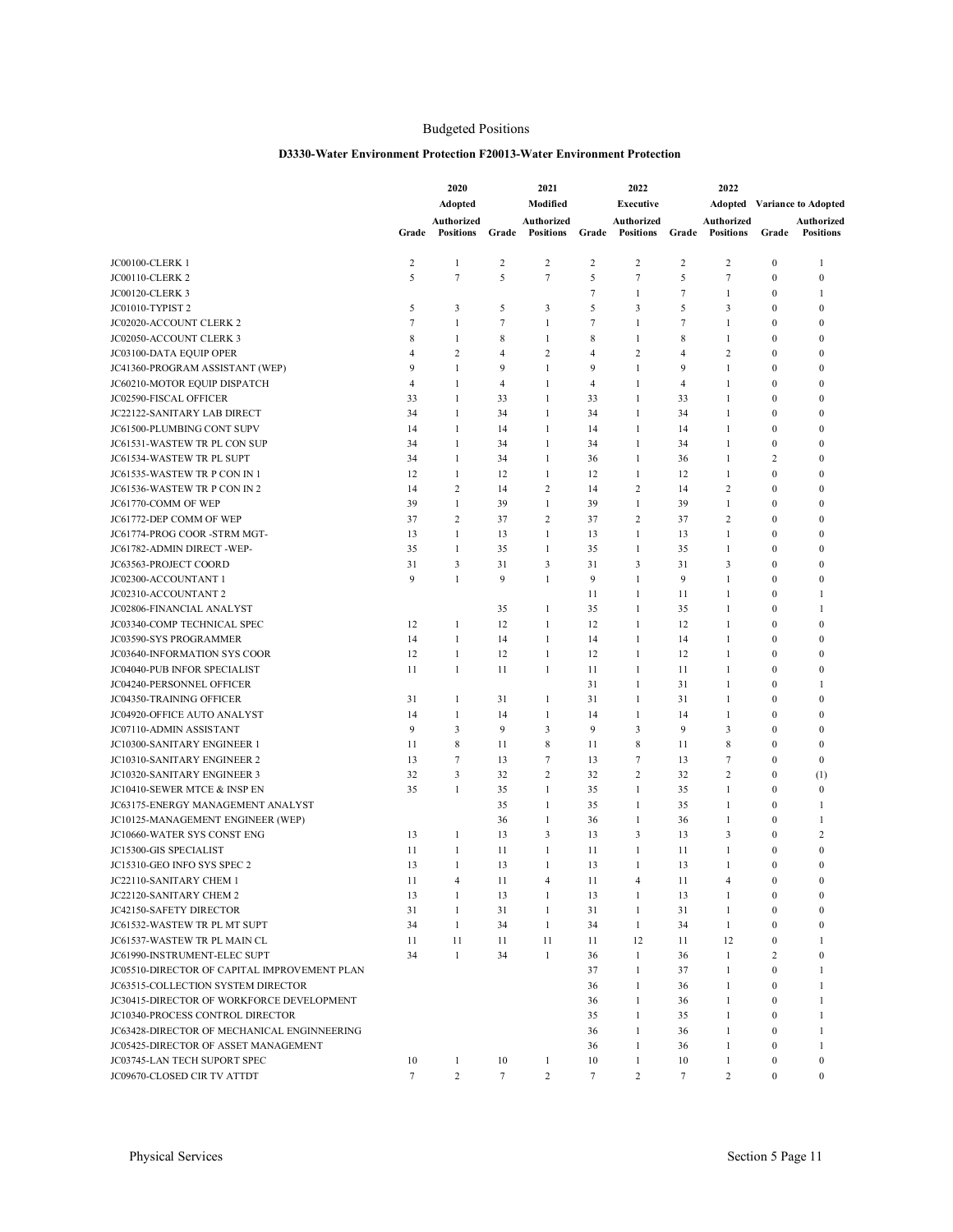#### **Budgeted Positions** D3330-Water Environment Protection F20013-Water Environment Protection

|                                                   |                       | 2020                             |                      | 2021                             |                | 2022                             |                | 2022                             |                              |                                    |
|---------------------------------------------------|-----------------------|----------------------------------|----------------------|----------------------------------|----------------|----------------------------------|----------------|----------------------------------|------------------------------|------------------------------------|
|                                                   |                       | Adopted                          |                      | Modified                         |                | <b>Executive</b>                 |                |                                  |                              | <b>Adopted</b> Variance to Adopted |
|                                                   |                       | Authorized                       |                      | Authorized                       |                | <b>Authorized</b>                |                | Authorized                       |                              | Authorized                         |
|                                                   | Grade<br>9            | <b>Positions</b><br>3            | Grade<br>9           | <b>Positions</b>                 | Grade<br>9     | <b>Positions</b>                 | Grade<br>9     | <b>Positions</b>                 | Grade<br>$\boldsymbol{0}$    | <b>Positions</b><br>$\mathbf{0}$   |
| JC09680-CLOSED CIRCUIT TV OP                      |                       |                                  |                      | 3                                |                | 3                                |                | 3                                |                              |                                    |
| JC22190-SANITARY BIOCHEMIST                       | 10<br>$7\phantom{.0}$ | $\mathbf{1}$<br>9                | 10<br>$\overline{7}$ | $\mathbf{1}$                     | 10<br>$\tau$   | $\mathbf{1}$<br>8                | 10<br>7        | $\mathbf{1}$<br>8                | 0<br>$\mathbf{0}$            | $\boldsymbol{0}$                   |
| JC22210-SANITARY TECH                             | 9                     | 5                                | 9                    | 8                                | 9              | 5                                | 9              |                                  | $\mathbf{0}$                 | (1)                                |
| JC22220-SR SANITARY TECH                          |                       |                                  |                      | 5                                |                |                                  |                | 5                                |                              | $\boldsymbol{0}$                   |
| JC61810-WASTEWATER TECH 2                         | 10                    | 3                                | 10                   | 3                                | 10             | 3                                | 10             | 3                                | $\mathbf{0}$                 | $\boldsymbol{0}$                   |
| JC61820-WASTEWATER TECH 1                         | 8                     | 11                               | 8                    | 11                               | 8              | 11                               | 8              | 11                               | $\mathbf{0}$                 | $\boldsymbol{0}$                   |
| JC03453-COMP REPAIR TECH (WEP)                    | 9                     | $\mathbf{1}$                     | 9                    | $\mathbf{1}$                     | 9              | $\mathbf{1}$                     | 9              | $\mathbf{1}$                     | $\boldsymbol{0}$             | $\boldsymbol{0}$                   |
| JC61980-INSTRUMENTATION/ELECT ENG                 | 14                    | $\mathbf{1}$                     | 13                   | $\mathbf{1}$                     | 13             | $\mathbf{1}$                     | 13             | $\mathbf{1}$                     | $-1$                         | $\boldsymbol{0}$                   |
| JC00020-INV CTL SUPV                              | 8                     | $\overline{2}$                   | 8                    | $\overline{c}$                   | 8              | $\overline{c}$                   | 8              | $\overline{2}$                   | $\mathbf{0}$                 | $\mathbf{0}$                       |
| JC01750-EXEC SECRETARY                            | 26                    | $\mathbf{1}$                     | 26                   | 1                                | 26             | $\mathbf{1}$                     | 26             | $\mathbf{1}$                     | $\mathbf{0}$                 | $\boldsymbol{0}$                   |
| JC04090-RESEARCH AIDE                             | $\tau$                | $\mathbf{1}$                     |                      |                                  |                |                                  |                |                                  | $\mathbf{0}$                 | (1)                                |
| JC04900-OFFICE AUTO SUP TECH                      | 8                     | $\mathbf{1}$                     | 8                    | $\mathbf{1}$                     | 8              | $\mathbf{1}$                     | 8              | $\mathbf{1}$                     | $\mathbf{0}$                 | $\boldsymbol{0}$                   |
| <b>JC60540-INSTRUMENT CREW LDR</b>                | 11                    | 4                                | 11                   | $\overline{4}$                   | 11             | $\overline{4}$                   | 11             | $\overline{4}$                   | $\mathbf{0}$                 | $\boldsymbol{0}$                   |
| JC60850-PUMP STA MTCE SUPV                        | 12                    | $\mathbf{1}$                     | 12                   | $\mathbf{1}$                     | 12             | $\mathbf{1}$                     | 12             | $\mathbf{1}$                     | $\mathbf{0}$                 | $\mathbf{0}$                       |
| JC61040-AUTO MECH CREW LDR                        | 9                     | $\mathbf{1}$                     | 9                    | 1                                | 9              | $\mathbf{1}$                     | 9              | 1                                | $\mathbf{0}$                 | $\boldsymbol{0}$                   |
| JC61070-HEAVY EQUIP MECH 1                        | 8                     | $\overline{7}$                   | 8                    | 7                                | 8              | $\tau$                           | 8              | $\tau$                           | $\mathbf{0}$                 | $\boldsymbol{0}$                   |
| JC61080-HEAVY EQUIP MECH 2                        | 9                     | 4                                | 9                    | $\overline{4}$                   | 9              | $\overline{4}$                   | 9              | $\overline{4}$                   | $\mathbf{0}$                 | $\mathbf{0}$                       |
| JC61110-HEAVY EQUIP MECH C L                      | 11                    | 1                                | 11                   | 2                                | 11             | 2                                | 11             | $\overline{c}$                   | $\mathbf{0}$                 | 1                                  |
| JC61330-MTCE ELECTRICIAN                          | 9                     | 12                               | 9                    | 12                               | 9              | 12                               | 9              | 12                               | $\mathbf{0}$                 | $\boldsymbol{0}$                   |
| JC61380-MTCE CARPENTER                            | $7\phantom{.0}$       | $\mathbf{1}$                     | 7                    | $\mathbf{1}$                     | 7              | $\mathbf{1}$                     | 7              | $\mathbf{1}$                     | $\mathbf{0}$                 | $\boldsymbol{0}$                   |
| JC61390-MTCE CARPTR CRW LDR                       | 9                     | $\mathbf{1}$                     | 9                    | $\mathbf{1}$                     | 9              | $\mathbf{1}$                     | 9              | $\mathbf{1}$                     | $\mathbf{0}$                 | $\boldsymbol{0}$                   |
| JC61420-MTCE ELEC CRW LDR                         | 11                    | $\overline{4}$                   | 11                   | $\overline{4}$                   | 11             | 4                                | 11             | $\overline{4}$                   | $\mathbf{0}$                 | $\mathbf{0}$                       |
| JC61525-MECHANICAL ENGINEER                       | 13                    | $\overline{2}$                   | 13                   | 2                                | 13             | $\overline{c}$                   | 13             | $\overline{c}$                   | $\mathbf{0}$                 | $\boldsymbol{0}$                   |
| JC61542-WASTEW TR PL MTC MEC                      | 9                     | 18                               | 9                    | 18                               | 9              | 18                               | 9              | 18                               | $\mathbf{0}$                 | $\mathbf{0}$                       |
| JC61545-WASTEW TR PL OPER                         | 8                     | 34                               | 8                    | 34                               | 8              | 34                               | 8              | 34                               | $\boldsymbol{0}$             | $\boldsymbol{0}$                   |
| JC61547-HEAD WAS TR PL OPER                       | 13                    | 6                                | 13                   | 6                                | 13             | 5                                | 13             | 5                                | $\mathbf{0}$                 | (1)                                |
| JC61548-PRIN WAS TR PL OPER                       | 11                    | 8                                | 11                   | 8                                | 11             | 8                                | 11             | 8                                | $\mathbf{0}$                 | $\boldsymbol{0}$                   |
| JC61549-SR WASTE TR PL OPER                       | 9                     | 13                               | 9                    | 13                               | 9              | 13                               | 9              | 13                               | $\mathbf{0}$                 | $\boldsymbol{0}$                   |
|                                                   |                       |                                  |                      |                                  |                |                                  |                |                                  |                              |                                    |
| JC61680-ELEC MTCE COOR                            | 12                    | $\overline{2}$<br>$\overline{c}$ | 12                   | $\overline{2}$<br>$\overline{2}$ | 12<br>12       | $\overline{c}$<br>$\overline{c}$ | 12             | $\overline{c}$<br>$\overline{2}$ | $\mathbf{0}$<br>$\mathbf{0}$ | $\boldsymbol{0}$<br>$\mathbf{0}$   |
| JC61690-MECH MTCE COORD                           | 12                    |                                  | 12                   |                                  |                |                                  | 12             |                                  |                              |                                    |
| JC61777-INSTRUMENT MECH WEP                       | 9                     | 9                                | 9                    | 9                                | 9              | 9                                | 9              | 9                                | $\mathbf{0}$                 | $\boldsymbol{0}$                   |
| JC61940-INSTRUMENT MTCE COOR                      | 12                    | $\mathbf{1}$                     | 12                   | 2                                | 12             | $\overline{c}$                   | 12             | $\overline{2}$                   | $\mathbf{0}$                 | 1                                  |
| JC62120-MOTOR EQUIP OPER 2                        | 6                     | $\mathbf{1}$                     | 6                    | $\mathbf{1}$                     | 6              | $\mathbf{1}$                     | 6              | $\mathbf{1}$                     | $\mathbf{0}$                 | $\boldsymbol{0}$                   |
| JC63330-SEWER MTCE SUPT                           | 34                    | $\overline{2}$                   | 34                   | 2                                | 34             | $\overline{c}$                   | 34             | $\overline{2}$                   | $\mathbf{0}$                 | $\boldsymbol{0}$                   |
| JC63340-SEWER MTCE SUPV                           | 12                    | 3                                | 12                   | 3                                | 12             | 3                                | 12             | 3                                | $\mathbf{0}$                 | $\overline{0}$                     |
| JC60115-Laborer 2 (Trainee)                       |                       |                                  | 3                    | 3                                | 3              | 3                                | 3              | 3                                | $\mathbf{0}$                 | 3                                  |
| <b>JC05400-STOCK CLERK</b>                        | $\overline{4}$        | 4                                | 4                    | $\overline{4}$                   | 4              | $\overline{4}$                   | $\overline{4}$ | $\overline{4}$                   | $\mathbf{0}$                 | $\mathbf{0}$                       |
| JC05410-STOREKEEPER                               | $\overline{7}$        | 3                                | 7                    | 3                                | 7              | 3                                | 7              | 3                                | $\mathbf{0}$                 | $\boldsymbol{0}$                   |
| <b>JC42100-PLUMBING INSPECTOR 1</b>               | 9                     | 4                                | 9                    | $\overline{4}$                   | 9              | $\overline{4}$                   | 9              | $\overline{4}$                   | $\mathbf{0}$                 | $\mathbf{0}$                       |
| JC42110-PLUMBING INSPECTOR 2                      | 13                    | 1                                | 13                   | 1                                | 13             | 1                                | 13             | 1                                | $\mathbf{0}$                 | $\mathbf{0}$                       |
| JC60030-STOCK ATTENDANT                           | $\overline{c}$        | $\overline{2}$                   | $\overline{c}$       | 2                                | $\overline{c}$ | $\overline{c}$                   | $\overline{2}$ | $\overline{2}$                   | $\mathbf{0}$                 | $\bf{0}$                           |
| JC60100-LABORER 1                                 | $\mathbf{1}$          | 5                                | $\mathbf{1}$         | 5                                | $\mathbf{1}$   | 5                                | $\mathbf{1}$   | 5                                | $\mathbf{0}$                 | $\mathbf{0}$                       |
| JC60650-SEWER MTCE WORKER 1                       | 5                     | 18                               | 5                    | 18                               | 5              | 18                               | 5              | 18                               | $\bf{0}$                     | $\boldsymbol{0}$                   |
| JC60660-SEWER MTCE WORKER 2                       | $\,$ 8 $\,$           | 21                               | $\,$ 8 $\,$          | 21                               | 8              | 21                               | 8              | 21                               | $\mathbf{0}$                 | $\mathbf{0}$                       |
| JC60830-PUMP STA MTCE WKR 1                       | 5                     | 9                                | 5                    | 9                                | 5              | 12                               | 5              | 12                               | $\mathbf{0}$                 | 3                                  |
| JC60840-PUMP STA MTCE WKR 2                       | 8                     | 6                                | 8                    | 6                                | 8              | 8                                | 8              | 8                                | $\boldsymbol{0}$             | $\overline{c}$                     |
| JC61538-WASTEW TR PLANT MAI                       | 5                     | $\overline{4}$                   | 5                    | 3                                |                |                                  |                |                                  | $\boldsymbol{0}$             | (4)                                |
| JC61539-WASTEW TR PL MN H M                       | 5                     | 12                               | 5                    | 12                               | 5              | 12                               | 5              | 12                               | $\mathbf{0}$                 | $\boldsymbol{0}$                   |
| JC61543-WASTEW TR PL MT W IE                      | $\tau$                | 10                               | $\overline{7}$       | 10                               | $\overline{7}$ | 10                               | $\overline{7}$ | 10                               | $\boldsymbol{0}$             | $\boldsymbol{0}$                   |
| JC61544-WASTEW TR PL MT W ME                      | $7\phantom{.0}$       | 14                               | $\overline{7}$       | 13                               | $\overline{7}$ | 13                               | $\overline{7}$ | 13                               | $\mathbf{0}$                 | (1)                                |
| JC61780-UNDER FAC LOC                             | 8                     | $\overline{c}$                   | 8                    | $\overline{c}$                   | 8              | $\overline{c}$                   | 8              | $\overline{c}$                   | $\mathbf{0}$                 | $\mathbf{0}$                       |
| JC62100-MOTOR EQUIP OPER 1                        | 5                     | 8                                | 5                    | 8                                | 5              | 8                                | 5              | 8                                | $\mathbf{0}$                 | $\boldsymbol{0}$                   |
|                                                   |                       |                                  |                      |                                  |                |                                  |                |                                  |                              |                                    |
| JC63230-EQUIP MTCE SUPV                           | 33                    | $\mathbf{1}$                     | 33                   | $\mathbf{1}$                     | 33             | $\mathbf{1}$                     | 33             | $\mathbf{1}$                     | $\Omega$                     | $\mathbf{0}$                       |
| JC63320-SEWER MTCE CRW LDR                        | 10                    | 4                                | 10                   | $\overline{4}$                   | 10             | 4                                | 10             | $\overline{4}$                   | $\mathbf{0}$                 | $\boldsymbol{0}$                   |
| JC70020-CUSTODIAL WORKER 1                        | $\overline{c}$        | $\mathbf{1}$                     |                      |                                  |                |                                  |                |                                  | $\mathbf{0}$                 | (1)                                |
| JC10665-WATER SYSTEMS CONSTRUCTION ENGINEERING II |                       |                                  |                      |                                  | 15             | $\mathbf{1}$                     | 15             | $\mathbf{1}$                     | $\boldsymbol{0}$             | $\mathbf{1}$                       |
| JC61528-MECHANICAL ENGINEER II                    |                       |                                  |                      |                                  | 15             | $\mathbf{1}$                     | 15             | $\mathbf{1}$                     | $\mathbf{0}$                 | $\mathbf{1}$                       |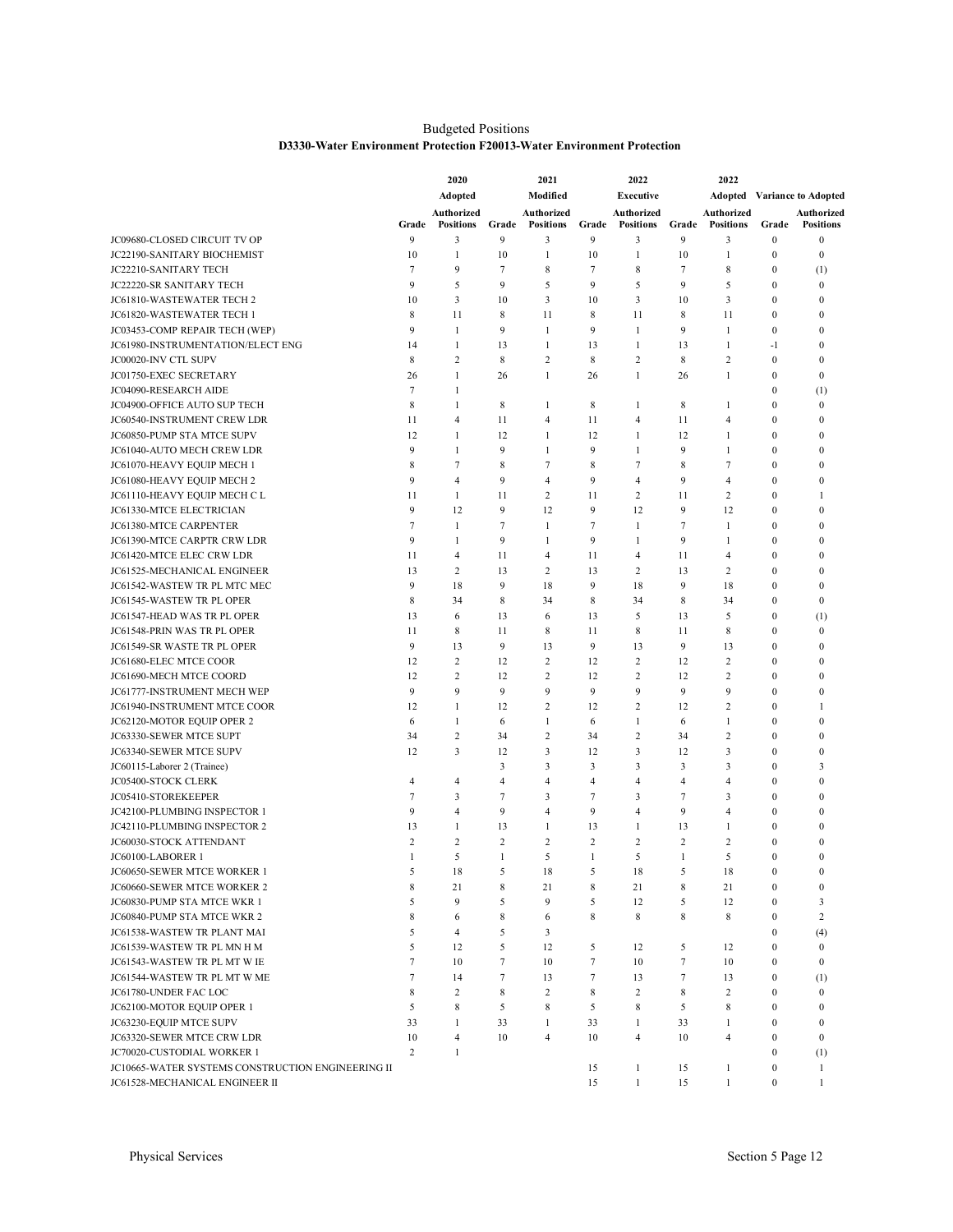|                                                                        | <b>Budgeted Positions</b> |  |
|------------------------------------------------------------------------|---------------------------|--|
| D3330-Water Environment Protection F20013-Water Environment Protection |                           |  |

|                                   |       | 2020                           |       | 2021                           |       | 2022                    |       | 2022                           |       |                                    |
|-----------------------------------|-------|--------------------------------|-------|--------------------------------|-------|-------------------------|-------|--------------------------------|-------|------------------------------------|
|                                   |       | <b>Adopted</b>                 |       | Modified                       |       | Executive               |       |                                |       | <b>Adopted</b> Variance to Adopted |
|                                   | Grade | Authorized<br><b>Positions</b> | Grade | Authorized<br><b>Positions</b> | Grade | Authorized<br>Positions | Grade | Authorized<br><b>Positions</b> | Grade | Authorized<br><b>Positions</b>     |
| JC61557-HEAD OPERATOR LARGE PLANT |       |                                |       |                                | 15    |                         | 15    |                                |       | ∸                                  |
| <b>Total Authorized Positions</b> |       | 392                            |       | 397                            |       | 412                     |       | 412                            |       | 20                                 |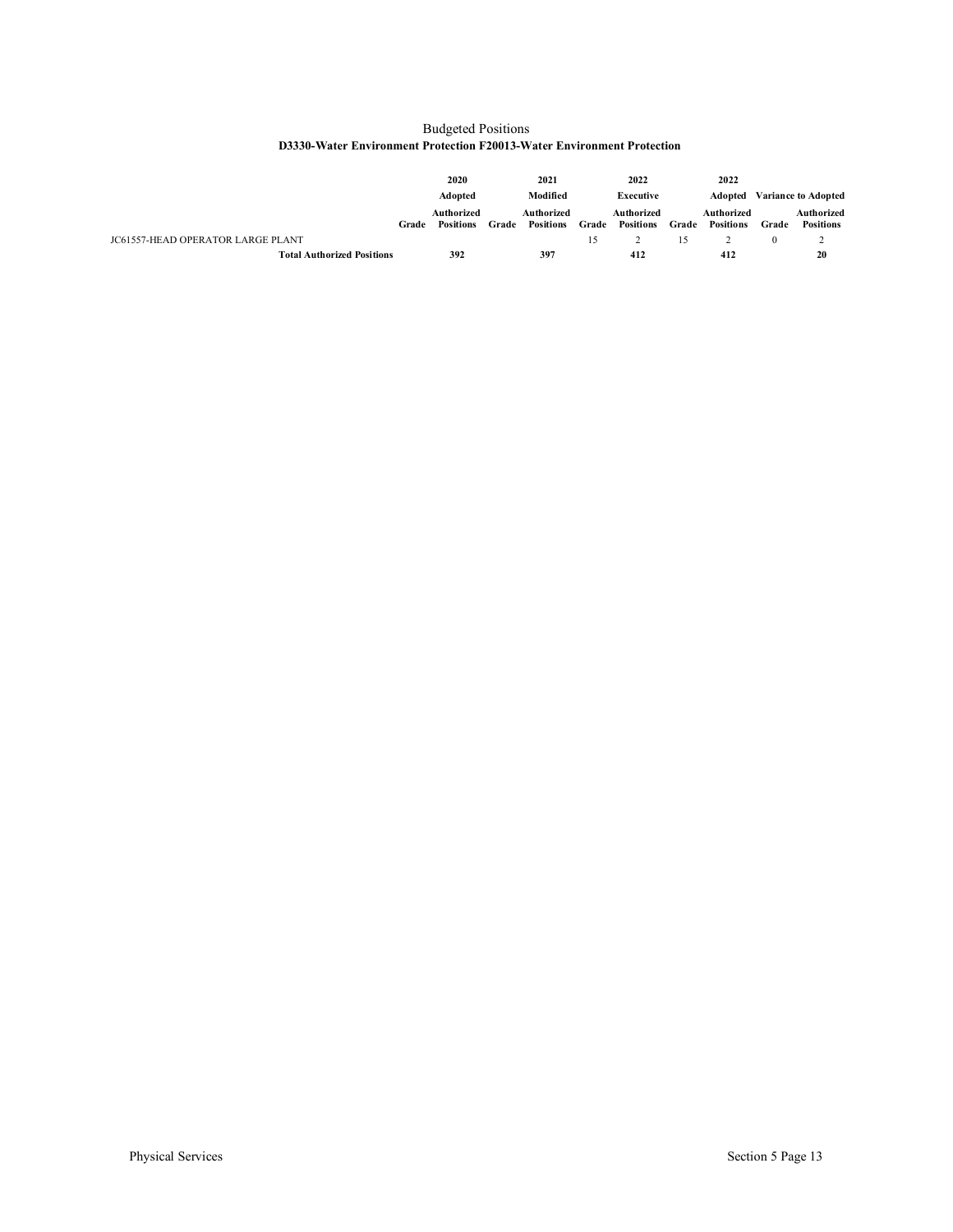## **Water Environment Protection**

## **Program Narrative**

|                                             | 2022                        |                      |                 |  |  |  |
|---------------------------------------------|-----------------------------|----------------------|-----------------|--|--|--|
|                                             | <b>Adopted</b>              |                      |                 |  |  |  |
|                                             | <b>Gross Appropriations</b> | <b>Local Dollars</b> | <b>Staffing</b> |  |  |  |
| <b>D3330-Water Environment Protection</b>   | 97,145,497                  | $\boldsymbol{0}$     | 383             |  |  |  |
| D333010-Administration/Accounting/Personnel | 53,623,408                  | $\theta$             | 28              |  |  |  |
| D3330200000-Construction                    | 888,893                     | $\theta$             | 8               |  |  |  |
| D3330400000-Fleet Management                | 4,092,681                   | $\theta$             | 19              |  |  |  |
| D333050-Engineering & Laboratory Services   | 4,607,660                   | $\theta$             | 52              |  |  |  |
| D333060-Flow Control                        | 7,904,352                   | $\theta$             | 94              |  |  |  |
| D333070-Wastewater Treatment                | 25,536,194                  | $\theta$             | 182             |  |  |  |
| D3330800000-Lake Improvement Project Office | 492,309                     | $\theta$             | $\theta$        |  |  |  |

**Administration/Accounting/Personnel:** Executive administration of department, payroll, accounting, interdepartmentals, personnel matters, debt, utilities, etc. Administer and implement all computer activities, software applications and purchasing of computer software and hardware. Training and Safety Division addresses the training and safety needs of the department. Working under the general supervision of the Administrative Director, the Training Officer and Safety Officer are responsible for planning, implementing and supervising a comprehensive department-wide employee training and safety program.

**Construction:** Manage, administer, and coordinate the department's construction program from preliminary planning through design, construction and startup, including new facilities, and repair and rehabilitation of existing facilities. Perform design and inspection of construction.

**Fleet Management:** Operating from 2 repair facilities, both at the Metro WWTP, this division maintains and repairs virtually all of the County-owned vehicles, with the exception of the Department of Transportation. Equipment and vehicles repaired include light, medium and large duty trucks, passenger cars, SUV's, mini-vans, lawn mowers and other various types of small equipment.

Fleet Management also arranges for disposal of all vehicles as well as maintains and repairs the Department's stationary power generators throughout the consolidated sanitary district.

**Engineering and Laboratory Services:** Administration and implementation of programs designed to control the nature of non-domestic wastewater discharge to the collection system, recover costs for wastewater treatment, monitor the effectiveness of existing treatment systems and newly implemented abatement measures in reducing pollutant discharges, monitor the water quality of Onondaga Lake and its tributaries, conduct special studies as required, and provide analytical services to various sections of the Department. The Laboratory is comprised of approximately 22 employees in 4 distinct, closely related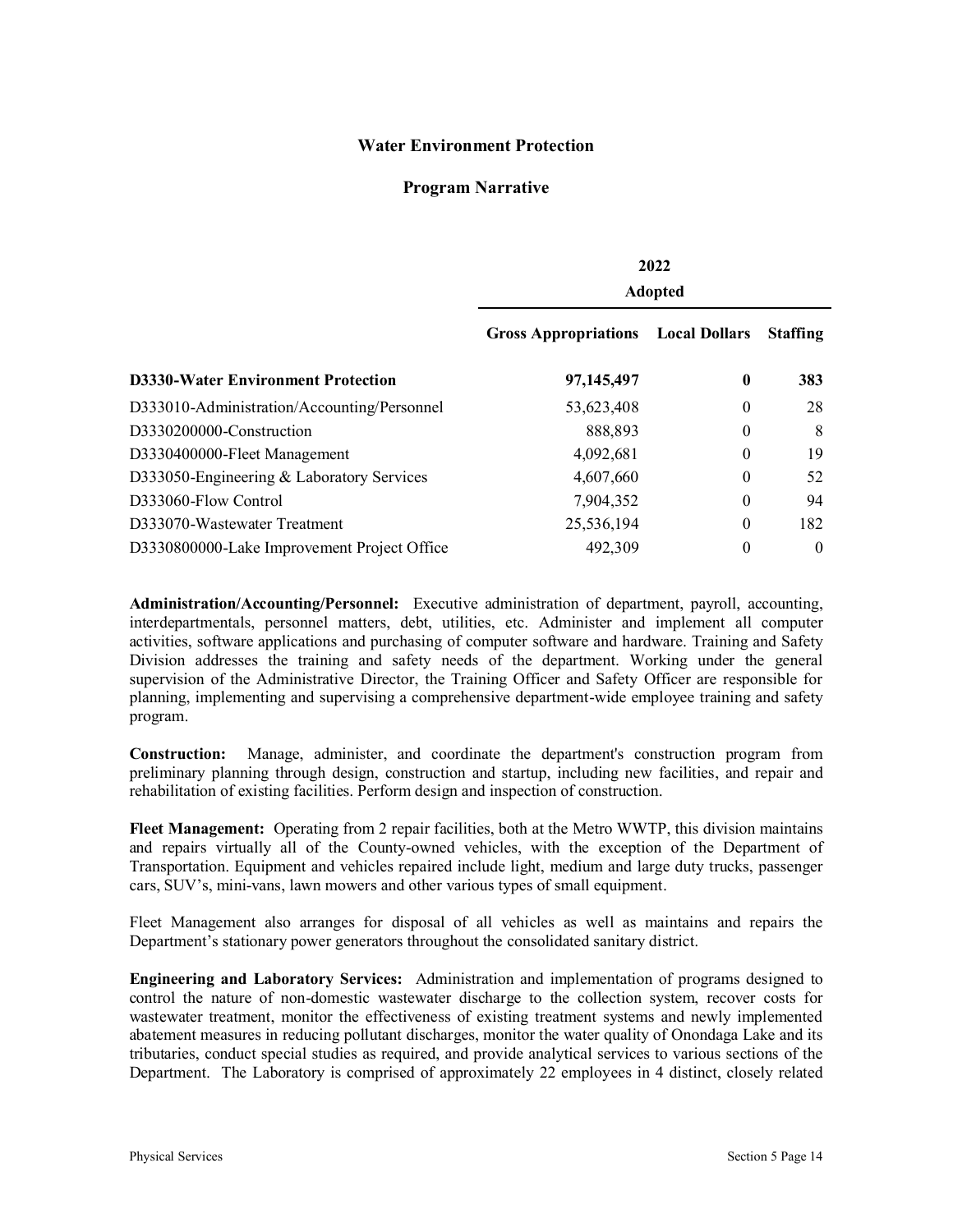sections: Biochemistry, Nutrients, Microbiology, and Trace Metals.

**Flow Control:** The County owns, operates and maintains the major wastewater conveyances (400 miles of sewer trunk network and 42 combined sewer overflows), 56 remote pumping stations and 8 regional treatment and floatable control facilities within the Onondaga County Consolidated Sanitary District. In addition to the County owned facilities, the department operates and maintains wastewater conveyances under contract agreement for twenty different municipalities throughout Onondaga County. Overall the department is responsible for the operation and maintenance of more than 2,083 miles of sanitary sewer pipe, 45,000 manhole structures and more than 150 wastewater pumping stations and combined sewer overflow control facilities.

The division is comprised of 3 separate sections: Sewer Maintenance, Pump Station Operation and Maintenance, and Plumbing Inspection Control.

**Wastewater Treatment:** The County owns, operates and maintains 6 wastewater treatment facilities ranging from 3MGD to 84.2MGD. The facilities are the Metropolitan Wastewater Treatment Plant, Meadowbrook-Limestone, Oak Orchard, Brewerton, Wetzel Rd., and Baldwinsville-Seneca Knolls. In addition we have an extensive biosolids program that processes an average of 100 wet tons per day of biosolids.

Operation of these facilities includes activities provided in this portion of the program profiles, including Instrumentation/Electrical, Inventory Control, and Maintenance.

**Lake Improvement Project Office:** The Project Management Office maintains overall administrative, management and coordination responsibilities; provides comprehensive communications and information dissemination; coordinates project environmental review and addresses impact avoidance and mitigation; and manages construction projects relative to the Amended Consent Judgment.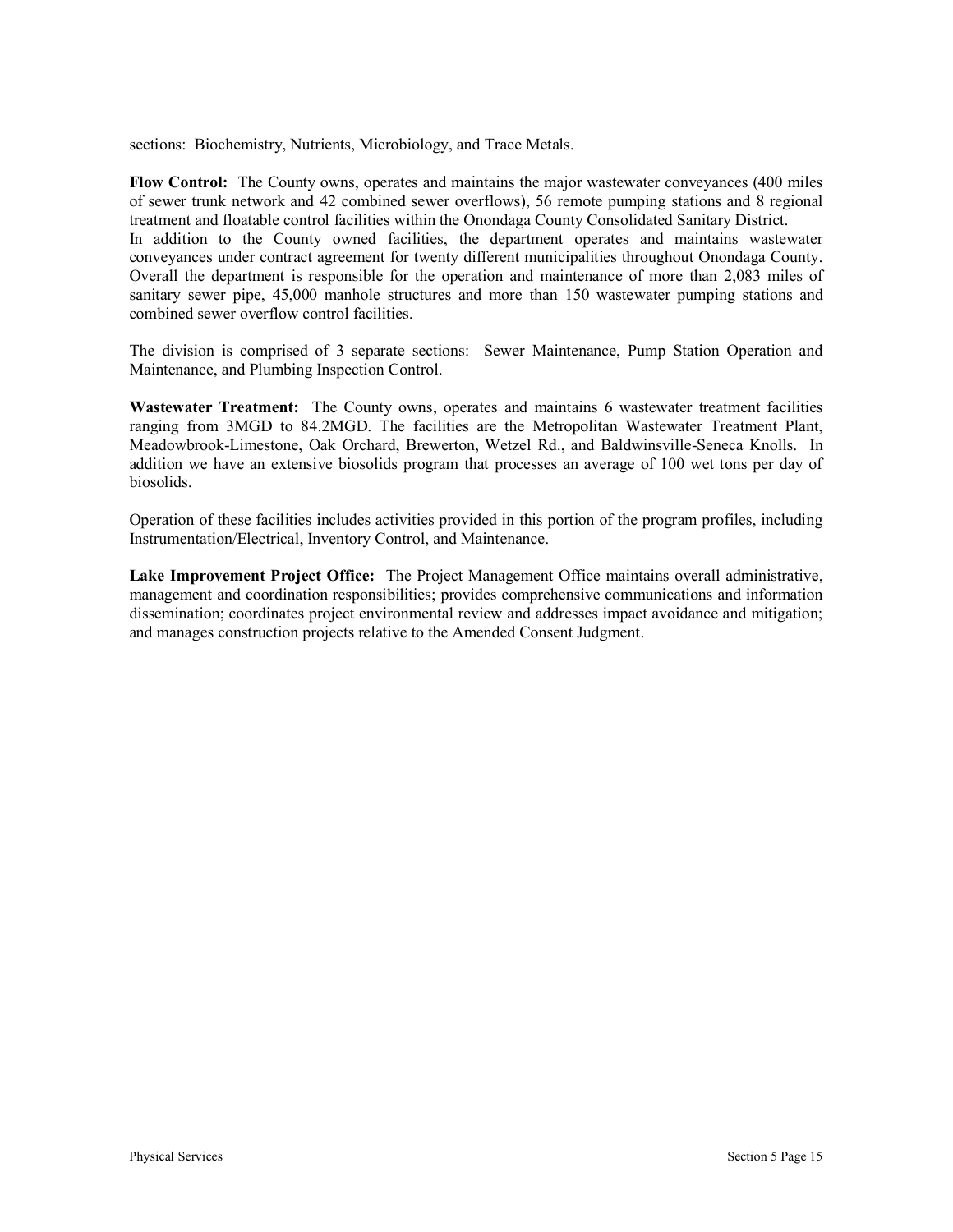# **D3320- Water Environment Protection**

# **Flood Control Division**

## **Department Mission**

To protect properties from flooding within the four (4) County Drainage Districts.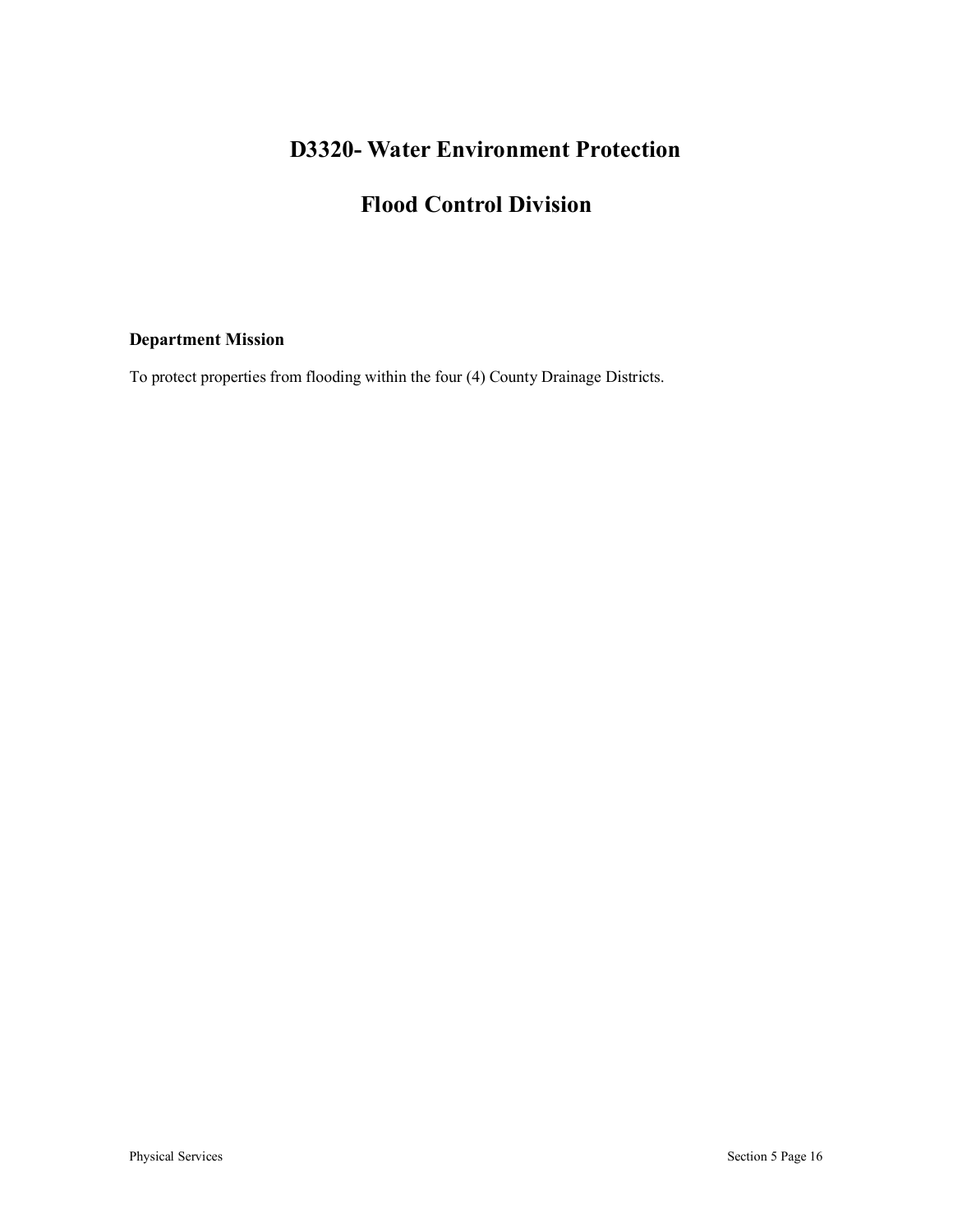#### **D3320000000-Administration of Drainage Districts F20013-Water Environment Protection**

|                                             | 2019<br>Actual   | 2020<br>Adopted  | 2021<br>Adopted | 2021<br>Modified | 2022<br><b>Executive</b> | 2022<br>Adopted |
|---------------------------------------------|------------------|------------------|-----------------|------------------|--------------------------|-----------------|
| <b>Account Code - Description</b>           |                  |                  |                 |                  |                          |                 |
| A641010 Total-Total Salaries                | 568,692          | 592,672          | 588,446         | 588,446          | 596,619                  | 596,619         |
| A641020-Overtime Wages                      | 47,181           | 50,000           | 50,000          | 50,000           | 50,000                   | 50,000          |
| A641030-Other Employee Wages                | 4,876            | $\mathbf{0}$     | $\mathbf{0}$    | $\mathbf{0}$     | $\mathbf{0}$             | $\theta$        |
| A693000-Supplies & Materials                | 34,112           | 41,920           | 49,920          | 49,920           | 37,270                   | 37,270          |
| A694130-Maint, Utilities, Rents             | 17,668           | 23,200           | 19,500          | 19,500           | 21,500                   | 21,500          |
| A694100-All Other Expenses                  | 24,900           | 32,100           | 8,600           | 8,600            | 13,600                   | 13,600          |
| A694010-Travel & Training                   | 3,736            | 4,810            | 4,810           | 7,810            | 4,810                    | 4,810           |
| A692150-Furn, Furnishings & Equip           | $\boldsymbol{0}$ | $\boldsymbol{0}$ | 18,000          | 18,000           | 41,000                   | 41,000          |
| <b>Subtotal Direct Appropriations</b>       | 701,164          | 744,702          | 739,276         | 742,276          | 764,799                  | 764,799         |
| A691200-Employee Benefits-Interdepart       | 446,502          | 445,733          | 388,655         | 388,655          | 388,655                  | 388,655         |
| A694950-Interdepart Charges                 | 21,779           | 79,815           | 17,524          | 17,524           | 17,809                   | 17,809          |
| <b>Subtotal Interdepartl Appropriations</b> | 468,281          | 525,548          | 406,179         | 406,179          | 406,464                  | 406,464         |
| <b>Total Appropriations</b>                 | 1,169,445        | 1,270,250        | 1,145,455       | 1,148,455        | 1,171,263                | 1,171,263       |
| A590060-Interdepart Revenue                 | 1,169,038        | 1,270,250        | 1,145,455       | 1,145,455        | 1,171,263                | 1,171,263       |
| <b>Subtotal Interdepartl Revenues</b>       | 1,169,038        | 1,270,250        | 1,145,455       | 1,145,455        | 1,171,263                | 1,171,263       |
| <b>Total Revenues</b>                       | 1,169,038        | 1,270,250        | 1,145,455       | 1,145,455        | 1,171,263                | 1,171,263       |
| <b>Local (Appropriations - Revenues)</b>    | 408              | $\bf{0}$         | 0               | 3,000            | $\bf{0}$                 | $\bf{0}$        |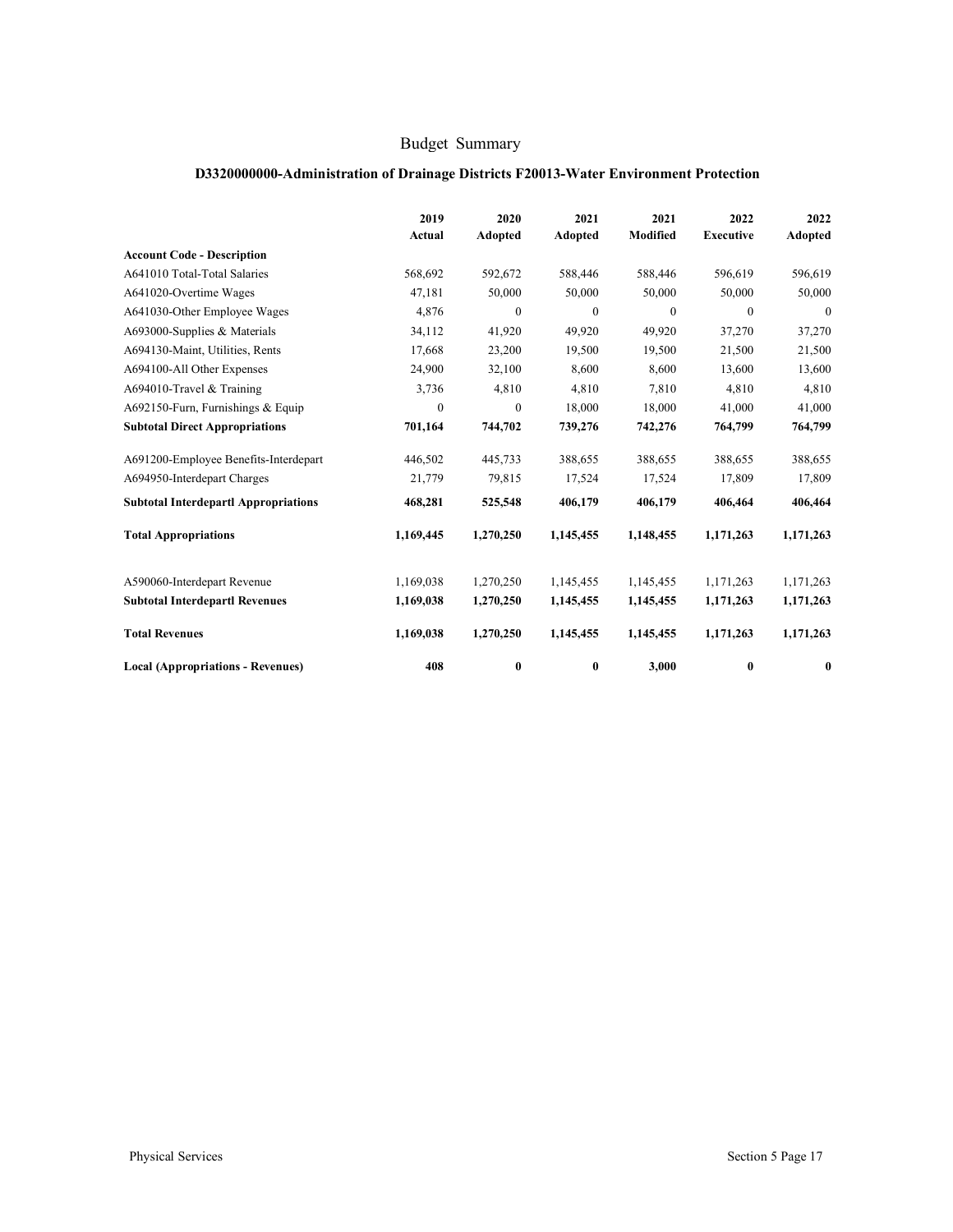## Budgeted Positions

|                                     |       | 2020                                  |       | 2021                           |       | 2022                                  |       | 2022                           |          |                                |
|-------------------------------------|-------|---------------------------------------|-------|--------------------------------|-------|---------------------------------------|-------|--------------------------------|----------|--------------------------------|
|                                     |       | Adopted                               |       | Modified                       |       | <b>Executive</b>                      |       | Adopted                        |          | <b>Variance to Adopted</b>     |
|                                     | Grade | <b>Authorized</b><br><b>Positions</b> | Grade | Authorized<br><b>Positions</b> | Grade | <b>Authorized</b><br><b>Positions</b> | Grade | Authorized<br><b>Positions</b> | Grade    | Authorized<br><b>Positions</b> |
| JC62120-MOTOR EQUIP OPER 2          | 6     |                                       | 6     |                                | 6     | $\overline{c}$                        | 6     | $\overline{c}$                 | $\theta$ | $\mathbf{0}$                   |
| <b>JC63350-STREAM MTCE SUPV</b>     | 12    |                                       | 12    |                                | 12    |                                       | 12    |                                | 0        | $\theta$                       |
| <b>JC60580-STREAM MTCE WORKER 1</b> | 5     | 3                                     | 5     | 3                              |       | 3                                     |       |                                | 0        | $\mathbf{0}$                   |
| <b>JC60590-STREAM MTCE WORKER 2</b> | 8     |                                       | 8     | 5                              | 8     | 5                                     | 8     | 5                              | 0        | $\mathbf{0}$                   |
| <b>JC60600-STREAM MTCE CREW LDR</b> | 10    |                                       | 10    |                                | 10    |                                       | 10    |                                | $\theta$ | $\theta$                       |
| <b>Total Authorized Positions</b>   |       | 12                                    |       | 12                             |       | 12                                    |       | 12                             |          | 0                              |

## **D3320000000-Administration of Drainage Districts F20013-Water Environment Protection**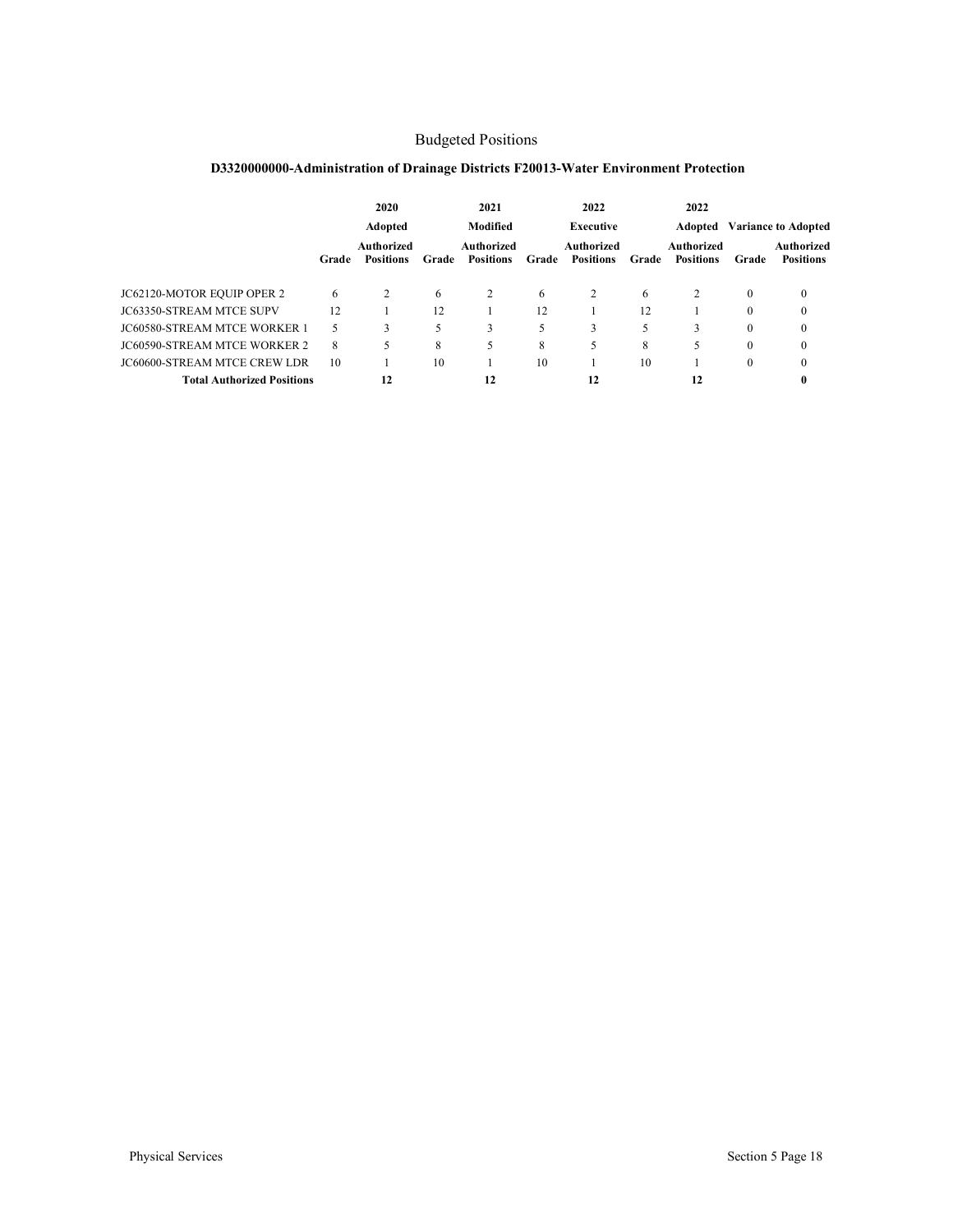## **D3340000000-Bear Trap-Ley Creek Drainage District F20013-Water Environment Protection**

|                                              | 2019<br>Actual | 2020<br>Adopted | 2021<br>Adopted | 2021<br>Modified | 2022<br><b>Executive</b> | 2022<br>Adopted |
|----------------------------------------------|----------------|-----------------|-----------------|------------------|--------------------------|-----------------|
| <b>Account Code - Description</b>            |                |                 |                 |                  |                          |                 |
| A667110-Certiorari Proceedings               | 196            | 1,000           | 1,000           | 1,000            | 1,000                    | 1,000           |
| <b>Subtotal Direct Appropriations</b>        | 196            | 1,000           | 1,000           | 1,000            | 1,000                    | 1,000           |
| A694950-Interdepart Charges                  | 490,996        | 533,505         | 481,091         | 481,091          | 491,930                  | 491,930         |
| A699690-Transfer to Debt Service Fund        | 32,810         | 16,351          | 39,770          | 39,770           | 35,695                   | 35,695          |
| <b>Subtotal Interdepartl Appropriations</b>  | 523,806        | 549,856         | 520,861         | 520,861          | 527,625                  | 527,625         |
| <b>Total Appropriations</b>                  | 524,002        | 550,856         | 521,861         | 521,861          | 528,625                  | 528,625         |
| A590002-Real Property Tax - Special District | 476,847        | 476,847         | 476,847         | 476,847          | 476,847                  | 476,847         |
| A590083-Appropriated Fund Balance            | $\mathbf{0}$   | 74,009          | 45,014          | 45,014           | 51,778                   | 51,778          |
| <b>Subtotal Direct Revenues</b>              | 476,847        | 550,856         | 521,861         | 521,861          | 528,625                  | 528,625         |
| <b>Total Revenues</b>                        | 476,847        | 550,856         | 521,861         | 521,861          | 528,625                  | 528,625         |
| <b>Local (Appropriations - Revenues)</b>     | 47,155         | $\bf{0}$        | $\bf{0}$        | $\bf{0}$         | $\bf{0}$                 | 0               |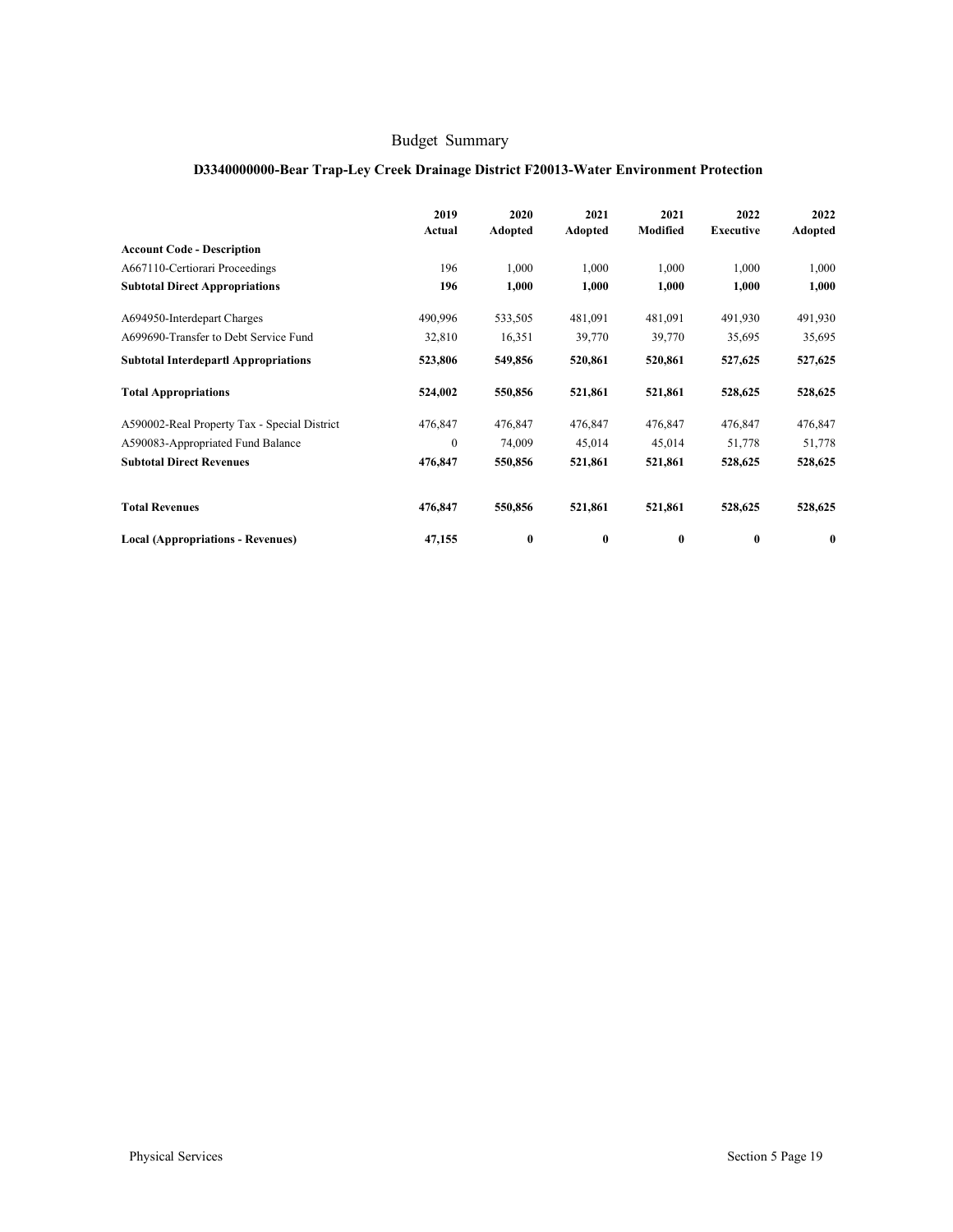## **D3350000000-Bloody Brook Drainage District F20013-Water Environment Protection**

|                                              | 2019<br>Actual | 2020<br>Adopted | 2021<br>Adopted | 2021<br>Modified | 2022<br>Executive | 2022<br>Adopted |
|----------------------------------------------|----------------|-----------------|-----------------|------------------|-------------------|-----------------|
| <b>Account Code - Description</b>            |                |                 |                 |                  |                   |                 |
| A694950-Interdepart Charges                  | 151,975        | 165,133         | 129,596         | 129,596          | 152,264           | 152,264         |
| A699690-Transfer to Debt Service Fund        | 86,666         | 81,366          | 92,161          | 92,161           | 82,756            | 82,756          |
| <b>Subtotal Interdepartl Appropriations</b>  | 238,640        | 246,499         | 221,757         | 221,757          | 235,020           | 235,020         |
| <b>Total Appropriations</b>                  | 238,640        | 246,499         | 221,757         | 221,757          | 235,020           | 235,020         |
| A590002-Real Property Tax - Special District | 203,564        | 203,564         | 203,564         | 203,564          | 224,858           | 224,858         |
| A590083-Appropriated Fund Balance            | $\mathbf{0}$   | 42,935          | 18,193          | 18,193           | 10,162            | 10,162          |
| <b>Subtotal Direct Revenues</b>              | 203,564        | 246,499         | 221,757         | 221,757          | 235,020           | 235,020         |
| <b>Total Revenues</b>                        | 203,564        | 246,499         | 221,757         | 221,757          | 235,020           | 235,020         |
| <b>Local (Appropriations - Revenues)</b>     | 35,076         | $\bf{0}$        | 0               | $\bf{0}$         | $\bf{0}$          | 0               |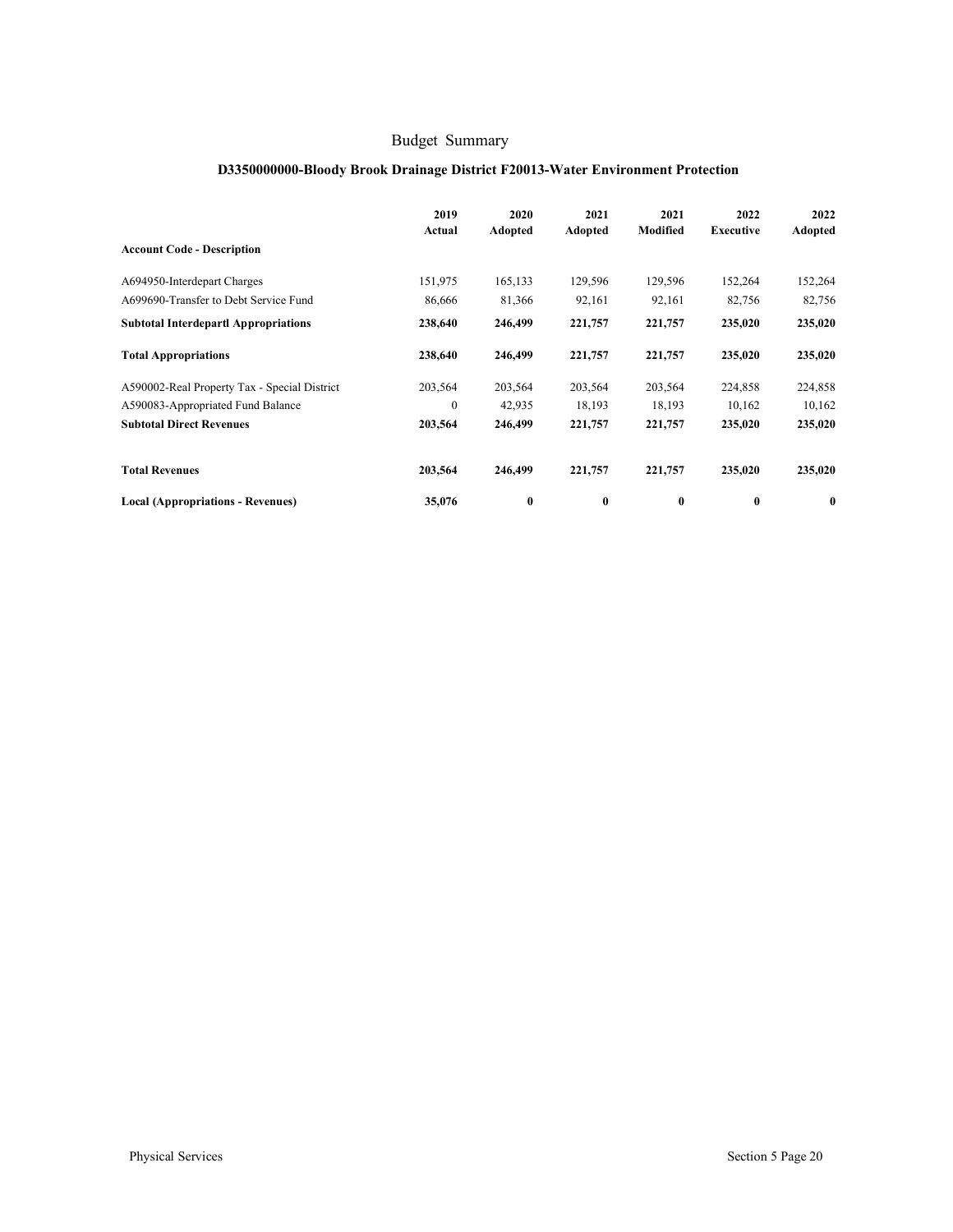## **D3360000000-Meadow Brook Drainage District F20013-Water Environment Protection**

|                                              | 2019<br>Actual | 2020<br>Adopted | 2021<br>Adopted | 2021<br>Modified | 2022<br>Executive | 2022<br>Adopted |
|----------------------------------------------|----------------|-----------------|-----------------|------------------|-------------------|-----------------|
| <b>Account Code - Description</b>            |                |                 |                 |                  |                   |                 |
| A694950-Interdepart Charges                  | 233,808        | 254,050         | 239,120         | 239,120          | 234,253           | 234,253         |
| A699690-Transfer to Debt Service Fund        | 448,528        | 280,527         | 271,351         | 271,351          | 259,302           | 259,302         |
| <b>Subtotal Interdepartl Appropriations</b>  | 682,335        | 534,577         | 510,471         | 510,471          | 493,555           | 493,555         |
| <b>Total Appropriations</b>                  | 682,335        | 534,577         | 510,471         | 510,471          | 493,555           | 493,555         |
| A590002-Real Property Tax - Special District | 659,159        | 534,577         | 510,471         | 510,471          | 493,555           | 493,555         |
| <b>Subtotal Direct Revenues</b>              | 659,159        | 534,577         | 510,471         | 510,471          | 493,555           | 493,555         |
| <b>Total Revenues</b>                        | 659,159        | 534,577         | 510,471         | 510,471          | 493,555           | 493,555         |
| <b>Local (Appropriations - Revenues)</b>     | 23,176         | $\bf{0}$        | $\bf{0}$        | $\bf{0}$         | $\bf{0}$          | $\bf{0}$        |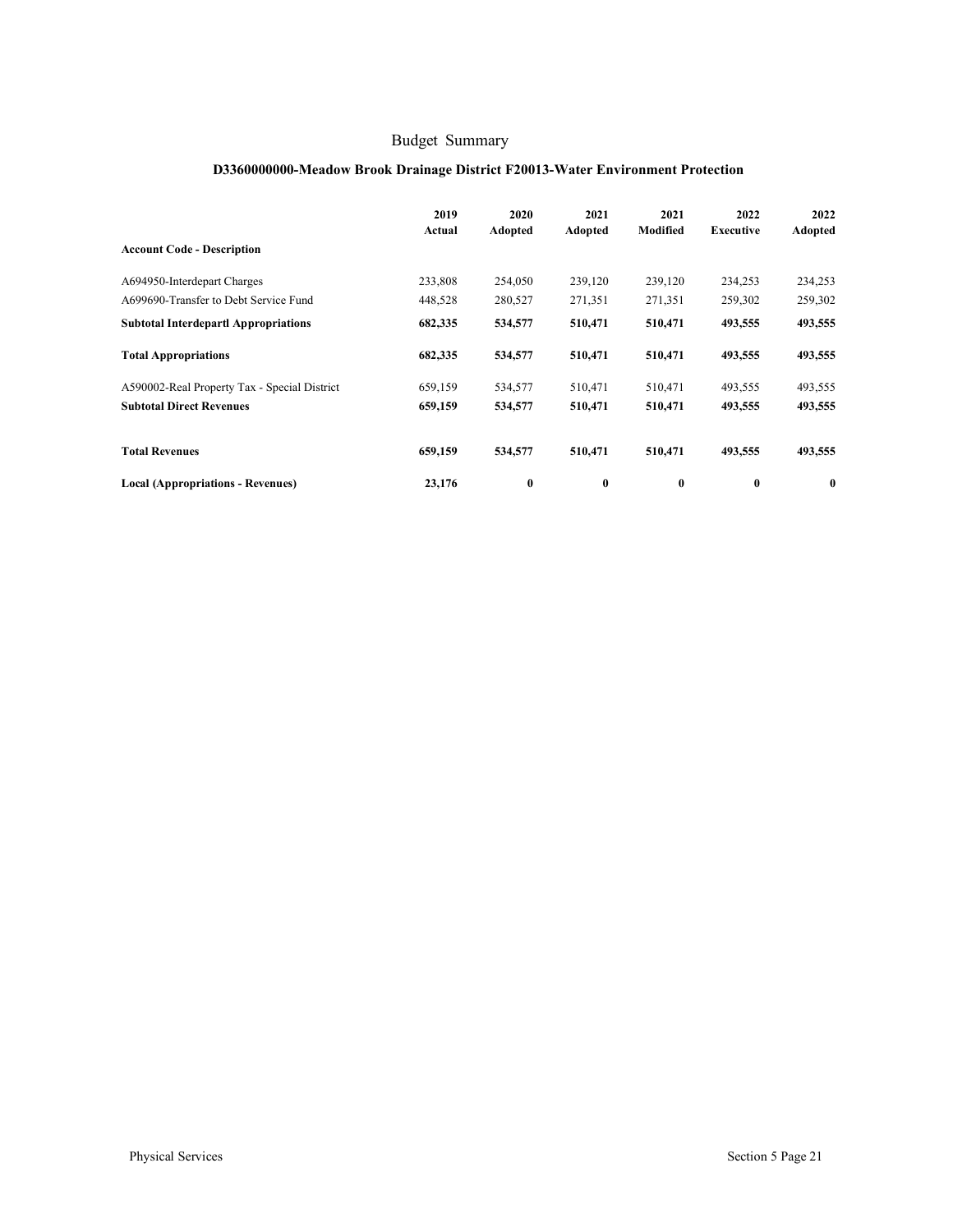## **D3370000000-Harbor Brook Drainage District F20013-Water Environment Protection**

|                                              | 2019<br>Actual | 2020<br>Adopted | 2021<br>Adopted | 2021<br>Modified | 2022<br>Executive | 2022<br>Adopted |
|----------------------------------------------|----------------|-----------------|-----------------|------------------|-------------------|-----------------|
| <b>Account Code - Description</b>            |                |                 |                 |                  |                   |                 |
| A694950-Interdepart Charges                  | 292,259        | 317,563         | 295,648         | 295,648          | 292,816           | 292,816         |
| A699690-Transfer to Debt Service Fund        | 147,745        | 15,120          | 14,720          | 14,720           | 15,295            | 15,295          |
| <b>Subtotal Interdepartl Appropriations</b>  | 440,004        | 332,683         | 310,368         | 310,368          | 308,111           | 308,111         |
| <b>Total Appropriations</b>                  | 440,004        | 332,683         | 310,368         | 310,368          | 308,111           | 308,111         |
| A590002-Real Property Tax - Special District | 385,862        | 332,683         | 310,368         | 310,368          | 308,111           | 308,111         |
| <b>Subtotal Direct Revenues</b>              | 385,862        | 332,683         | 310,368         | 310,368          | 308,111           | 308,111         |
| <b>Total Revenues</b>                        | 385,862        | 332,683         | 310,368         | 310,368          | 308,111           | 308,111         |
| <b>Local (Appropriations - Revenues)</b>     | 54,142         | $\bf{0}$        | $\bf{0}$        | $\bf{0}$         | $\bf{0}$          | $\bf{0}$        |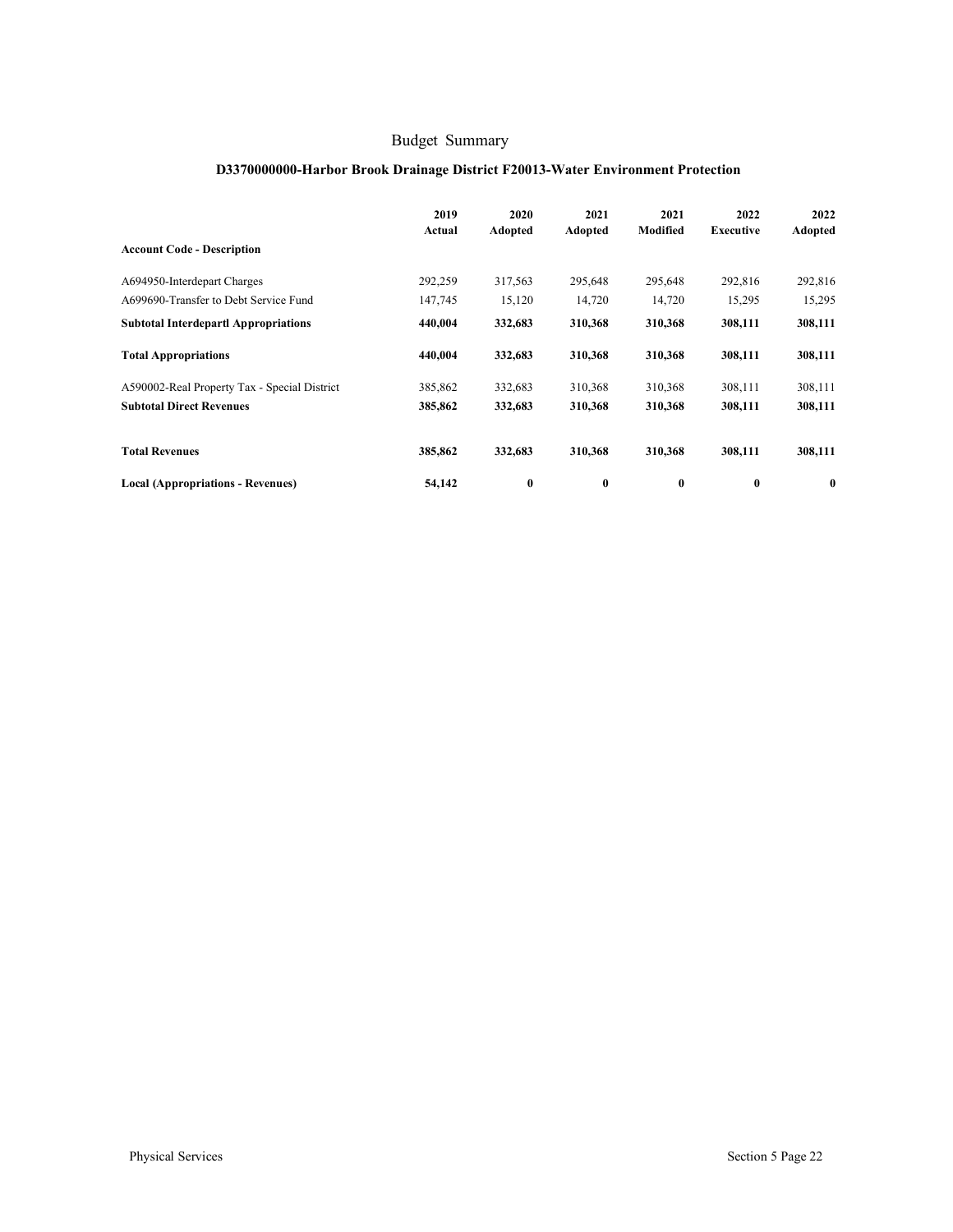## **Flood Control**

## **Program Narrative**

|                                               | 2022<br><b>Adopted</b>                    |                  |                 |  |  |  |
|-----------------------------------------------|-------------------------------------------|------------------|-----------------|--|--|--|
|                                               | <b>Gross Appropriations</b> Local Dollars |                  | <b>Staffing</b> |  |  |  |
| D3320000000-Administration of Drainage Dist   | 1,171,263                                 | $\mathbf{0}$     | 12              |  |  |  |
| D3340000000-Bear Trap-Ley Creek Drainage Dist | 528,625                                   | $\mathbf{0}$     | $\theta$        |  |  |  |
| D3350000000-Bloody Brook Drainage Dist        | 235,020                                   | $\theta$         | $\theta$        |  |  |  |
| D3360000000-Meadow Brook Drainage Dist        | 493,555                                   | $\theta$         | $\theta$        |  |  |  |
| D3370000000-Harbor Brook Drainage Dist        | 308,111                                   | $\boldsymbol{0}$ | $\theta$        |  |  |  |

**Administration of Drainage Districts:** The Flood Control section maintains approximately forty miles of streams and four flood storage basins located in the Bloody Brook, Bear Trap-Ley Creek, Meadow Brook and Harbor Brook Drainage Districts. These benefit districts consist of urban areas subject to flash flooding and storm water pollutant transport. Responsibilities include inspection, cleaning, flood protection, flood basin management, dam safety programs and landscaping maintenance.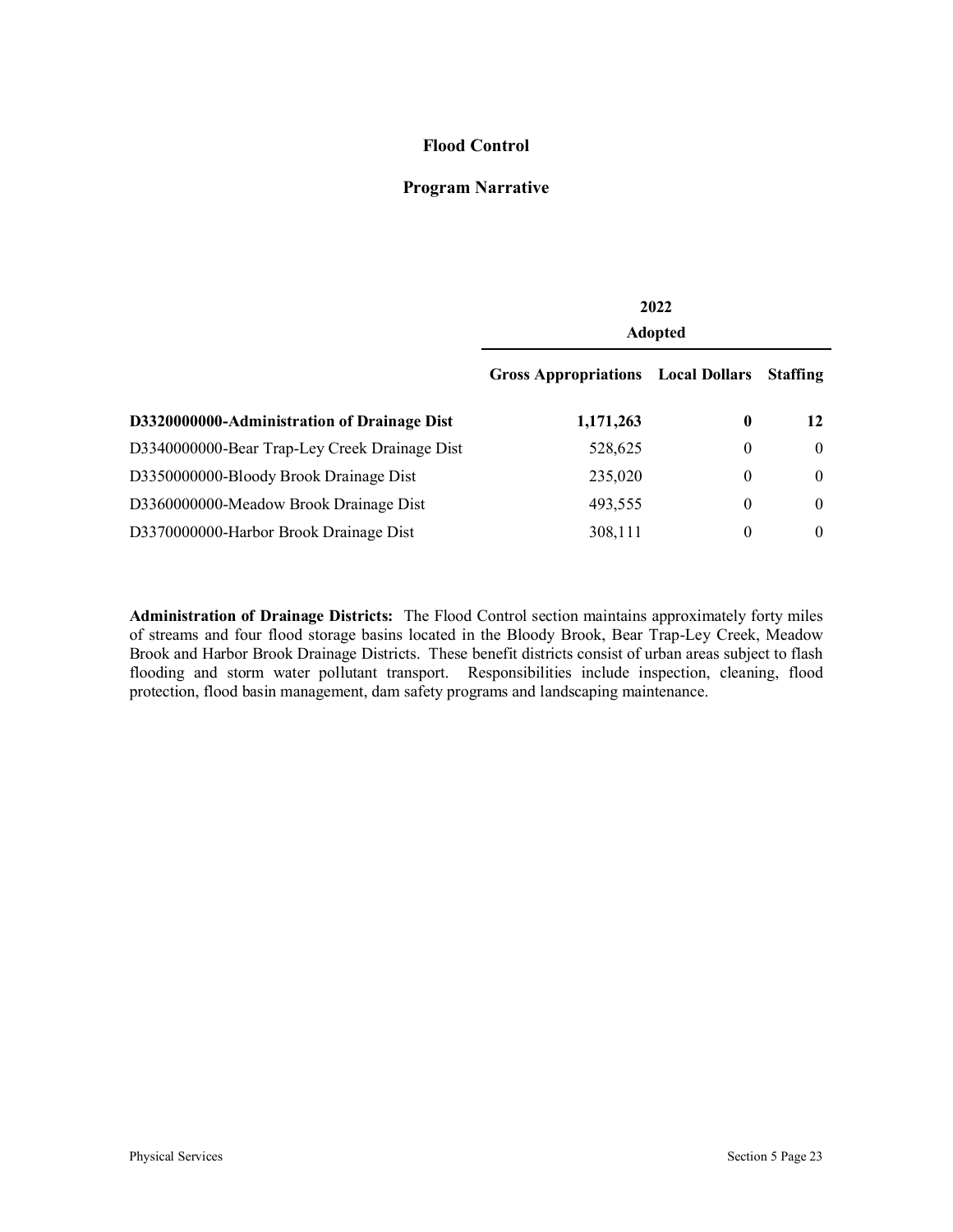# **D3510 - Economic Development**



## **Department Mission**

To promote and improve the business environment, provide unparalleled service to businesses and stimulate a vibrant local economy

#### **Department Vision**

Onondaga County provides exceptional economic opportunities for businesses and residents

#### **Department Goals**

- Retain existing businesses and provide the resources necessary for their growth and success
- Attract new businesses
- Help create job growth and develop a quality workforce that aligns with the needs of local businesses
- § Successfully market Onondaga County as a great place to live and work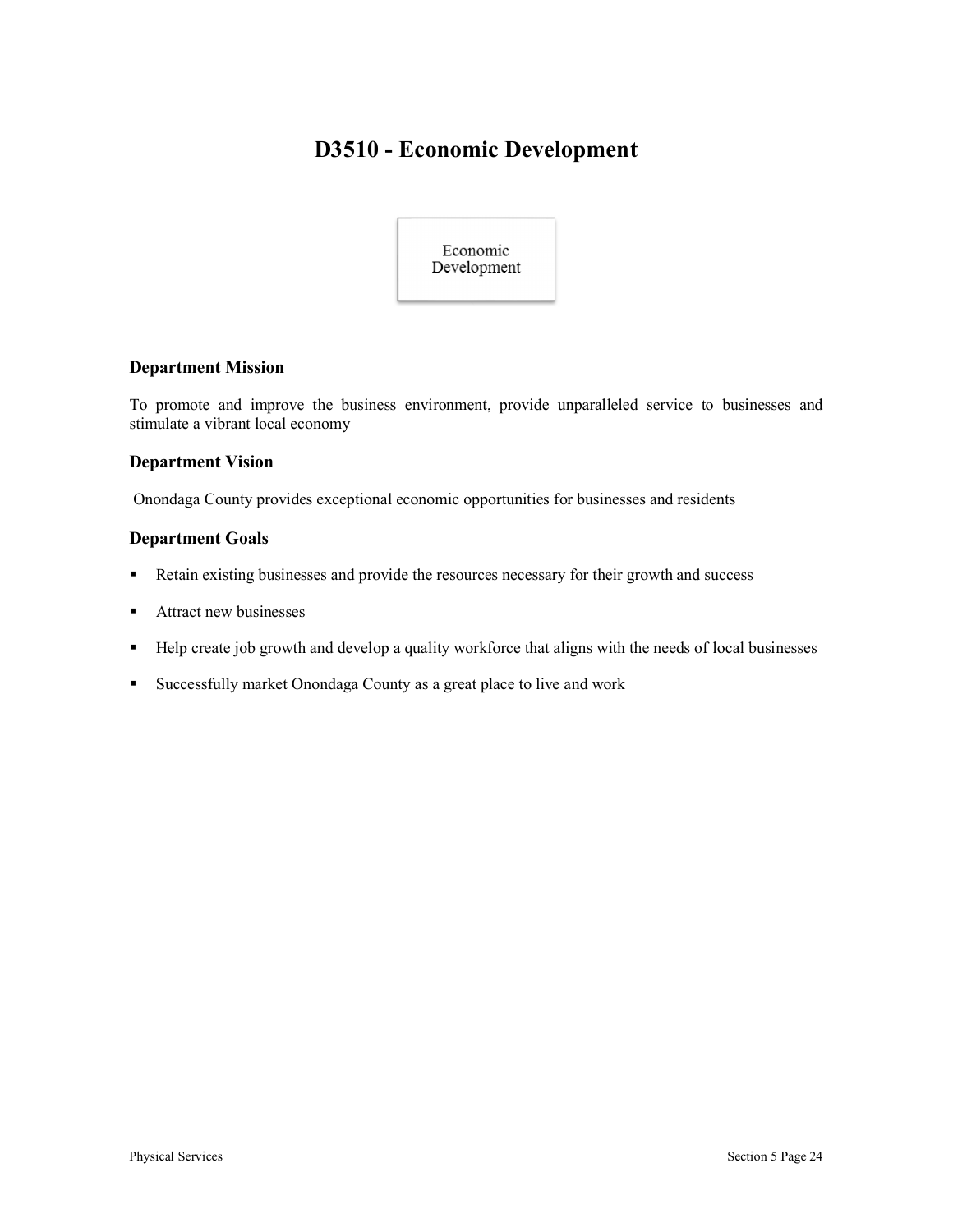#### **D3510000000-Economic Development F10001-General Fund**

|                                             | 2019         | 2020         | 2021             | 2021             | 2022             | 2022         |
|---------------------------------------------|--------------|--------------|------------------|------------------|------------------|--------------|
|                                             | Actual       | Adopted      | Adopted          | Modified         | <b>Executive</b> | Adopted      |
| <b>Account Code - Description</b>           |              |              |                  |                  |                  |              |
| A641010 Total-Total Salaries                | 520,490      | 636,070      | 579,663          | 579,484          | 616,539          | 616,539      |
| A641020-Overtime Wages                      | $\mathbf{0}$ | $\mathbf{0}$ | $\mathbf{0}$     | 179              | $\theta$         | $\mathbf{0}$ |
| A641030-Other Employee Wages                | 9.957        | 12,390       | 2,500            | 2,500            | 2,500            | 2,500        |
| A693000-Supplies & Materials                | 2,326        | 1,500        | 2,607            | 2,607            | 2,607            | 2,607        |
| A694130-Maint, Utilities, Rents             | 10,755       | 6,720        | 3,580            | 3,580            | 3,580            | 3,580        |
| A694100-All Other Expenses                  | $\mathbf{0}$ | 2,000        | $\boldsymbol{0}$ | $\mathbf{0}$     | $\Omega$         | $\mathbf{0}$ |
| A694010-Travel & Training                   | $\mathbf{0}$ | 10,000       | $\mathbf{0}$     | $\boldsymbol{0}$ | $\mathbf{0}$     | $\mathbf{0}$ |
| A668720-Transfer to Grant Expend            | 1,200,000    | 650,000      | 250,000          | 250,000          | 1,750,000        | 1,850,000    |
| <b>Subtotal Direct Appropriations</b>       | 1,743,529    | 1,318,680    | 838,350          | 838,350          | 2,375,226        | 2,475,226    |
| A691200-Employee Benefits-Interdepart       | 214,299      | 273,528      | 209,248          | 209,248          | 189,723          | 189,723      |
| A694950-Interdepart Charges                 | 234,182      | 194,797      | 133,695          | 133,695          | 131,305          | 131,305      |
| <b>Subtotal Interdepartl Appropriations</b> | 448,481      | 468,325      | 342,943          | 342,943          | 321,028          | 321,028      |
| <b>Total Appropriations</b>                 | 2,192,011    | 1,787,005    | 1,181,293        | 1,181,293        | 2,696,254        | 2,796,254    |
| A590036-County Svc Rev - Other Econ Asst    | 1,426,228    | 1,137,005    | 931,293          | 931,293          | 946,254          | 946,254      |
| <b>Subtotal Direct Revenues</b>             | 1,426,228    | 1,137,005    | 931,293          | 931,293          | 946,254          | 946,254      |
| A590070-Interfund Trans - Non Debt Svc      | 1,000,000    | $\mathbf{0}$ | $\boldsymbol{0}$ | $\boldsymbol{0}$ | $\theta$         | $\mathbf{0}$ |
| <b>Subtotal Interdepartl Revenues</b>       | 1,000,000    | 0            | $\bf{0}$         | $\bf{0}$         | $\bf{0}$         | $\bf{0}$     |
| <b>Total Revenues</b>                       | 2,426,228    | 1,137,005    | 931,293          | 931,293          | 946,254          | 946,254      |
| <b>Local (Appropriations - Revenues)</b>    | (234, 217)   | 650,000      | 250,000          | 250,000          | 1,750,000        | 1,850,000    |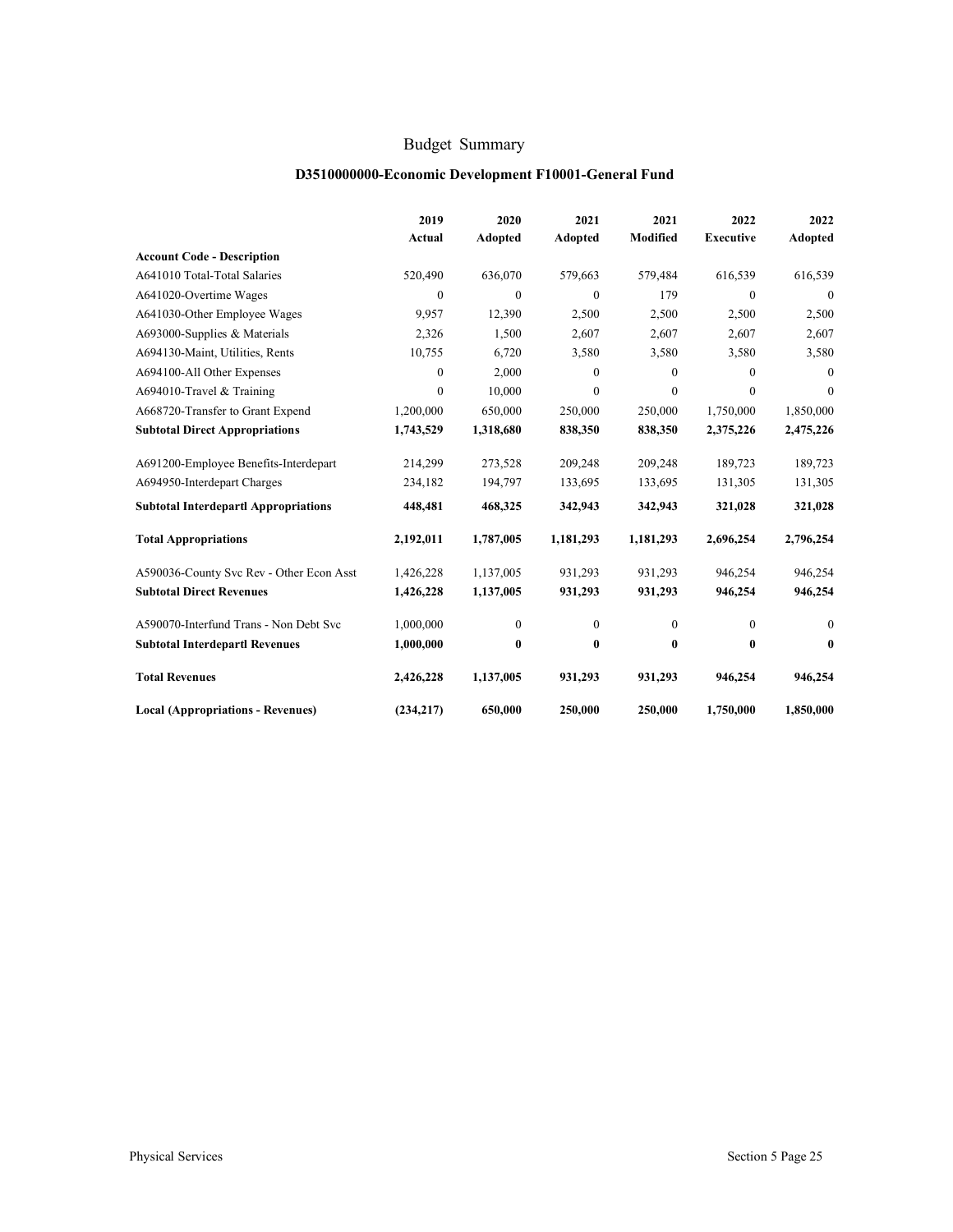## **D3510000000-Economic Development F10030-General Grants Projects Fund**

|                                          | 2019<br>Actual | 2020<br><b>Adopted</b> | 2021<br>Adopted | 2021<br><b>Modified</b> | 2022<br><b>Executive</b> | 2022<br>Adopted |
|------------------------------------------|----------------|------------------------|-----------------|-------------------------|--------------------------|-----------------|
| <b>Account Code - Description</b>        |                |                        |                 |                         |                          |                 |
| A695700-Contractual Expenses Non-Govt    | 149,016        | $\mathbf{0}$           | $\Omega$        | $\Omega$                | $\Omega$                 | $\theta$        |
| A694080-Professional Services            | 81,145         | $\Omega$               | 0               | 250,000                 | $\Omega$                 | $\mathbf{0}$    |
| <b>Subtotal Direct Appropriations</b>    | 230,161        | $\bf{0}$               | 0               | 250,000                 | $\bf{0}$                 | $\bf{0}$        |
| <b>Total Appropriations</b>              | 230,161        | $\bf{0}$               | 0               | 250,000                 | $\mathbf{0}$             | $\bf{0}$        |
| A590057-Other Misc Revenues              | 500,000        | $\mathbf{0}$           | $\Omega$        | $\Omega$                | $\theta$                 | $\mathbf{0}$    |
| <b>Subtotal Direct Revenues</b>          | 500,000        | $\bf{0}$               | 0               | $\mathbf{0}$            | $\mathbf{0}$             | $\bf{0}$        |
| A590070-Interfund Trans - Non Debt Svc   | 1,200,000      | $\mathbf{0}$           | $\theta$        | 250,000                 | $\theta$                 | $\mathbf{0}$    |
| <b>Subtotal Interdepartl Revenues</b>    | 1,200,000      | $\mathbf{0}$           | 0               | 250,000                 | $\mathbf{0}$             | $\mathbf{0}$    |
| <b>Total Revenues</b>                    | 1,700,000      | $\bf{0}$               | $\bf{0}$        | 250,000                 | $\bf{0}$                 | $\bf{0}$        |
| <b>Local (Appropriations - Revenues)</b> | (1,469,839)    | $\mathbf{0}$           | 0               | 0                       | $\mathbf{0}$             | $\bf{0}$        |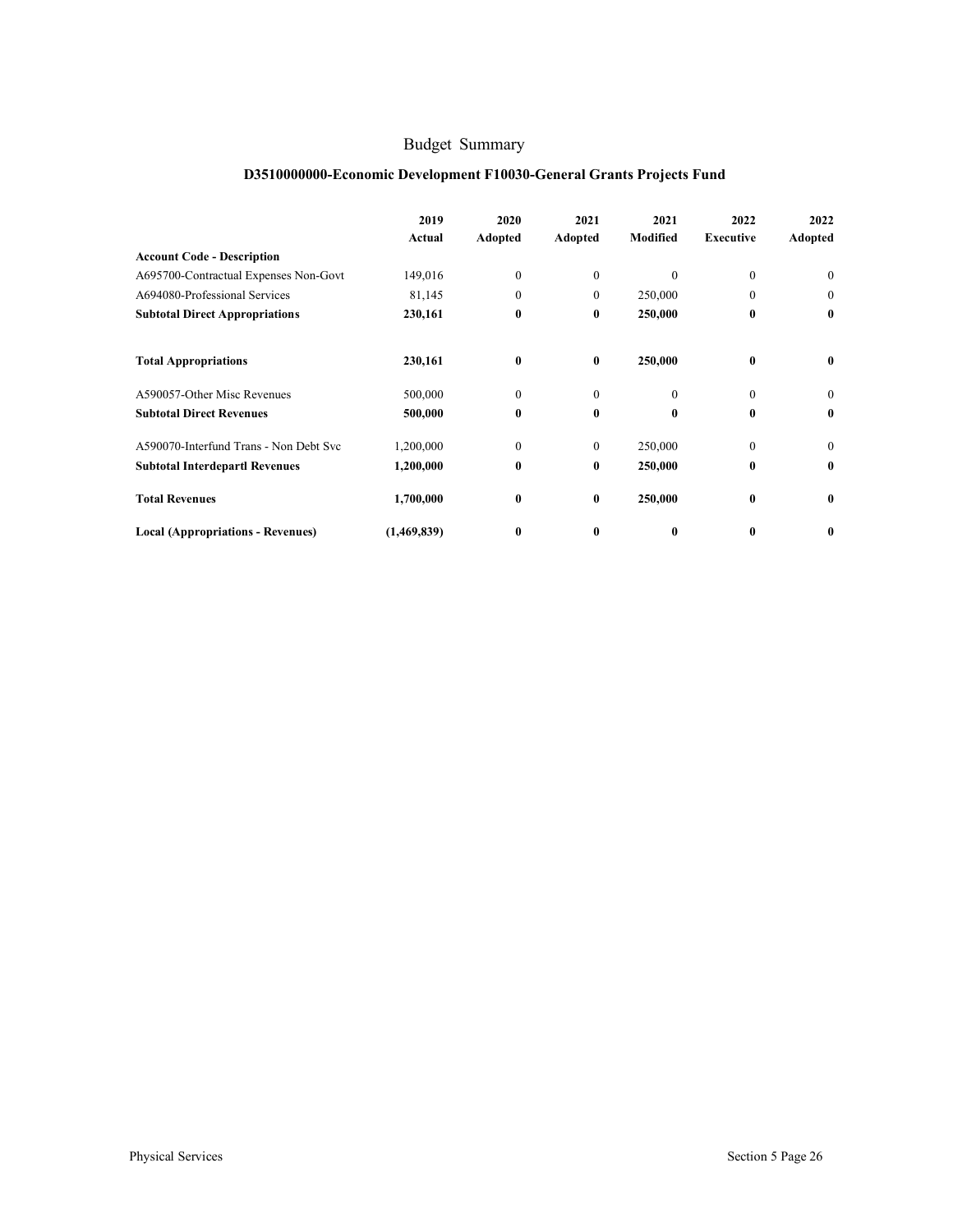## Budgeted Positions

#### **D3510000000-Economic Development F10001-General Fund**

|                                           |       | 2020                           |       | 2021                           |       | 2022                           |       | 2022                           |          |                                |
|-------------------------------------------|-------|--------------------------------|-------|--------------------------------|-------|--------------------------------|-------|--------------------------------|----------|--------------------------------|
|                                           |       | <b>Adopted</b>                 |       | Modified                       |       | <b>Executive</b>               |       | Adopted                        |          | <b>Variance to Adopted</b>     |
|                                           | Grade | Authorized<br><b>Positions</b> | Grade | Authorized<br><b>Positions</b> | Grade | Authorized<br><b>Positions</b> | Grade | Authorized<br><b>Positions</b> | Grade    | Authorized<br><b>Positions</b> |
| <b>JC06670-DIR ECONOMIC DEV</b>           | 37    |                                | 37    |                                | 38    |                                | 38    |                                |          | $\Omega$                       |
| JC08380-PROJ DEV SPEC                     | 33    |                                | 33    |                                | 33    |                                | 33    |                                | $\Omega$ | $\Omega$                       |
| <b>JC08410-ECONOMIC DEVELOPMENT SPC 2</b> | 33    |                                | 33    |                                | 33    |                                | 33    |                                | $\Omega$ | $\Omega$                       |
| <b>JC08420-ECONOMIC DEVELOPMENT SPC 3</b> | 34    | $\overline{2}$                 | 34    | 2                              | 34    | $\overline{c}$                 | 34    | $\overline{c}$                 | $\Omega$ | $\Omega$                       |
| <b>JC08450-ECONOMIC DEVELOPMENT SPC 1</b> | 31    |                                | 31    |                                | 31    |                                | 31    |                                | $\theta$ | $\theta$                       |
| <b>JC04333-PROGRAM ANALYST</b>            | 32    |                                | 32    |                                | 32    |                                | 32    |                                | $\theta$ | 0                              |
| <b>JC07110-ADMIN ASSISTANT</b>            | 9     |                                | 9     |                                | 9     |                                | 9     |                                | $\theta$ |                                |
| JC08400-SR ECON DEV SPEC                  | 31    | $\overline{c}$                 | 31    | 2                              | 31    | $\overline{c}$                 | 31    | 2                              | $\theta$ | 0                              |
| JC10230-MANAGEMENT ANALYST                | 31    |                                | 31    |                                | 31    |                                | 31    |                                | $\theta$ | 0                              |
| JC06660-DEP DIR ECON DEV                  | 36    |                                | 36    |                                | 36    |                                | 36    |                                | $\Omega$ | 0                              |
| <b>JC01750-EXEC SECRETARY</b>             |       |                                | 26    |                                | 26    |                                | 26    |                                | $\theta$ |                                |
| JC01760-SECRETARY                         | 24    |                                |       |                                |       |                                |       |                                | $\theta$ | (1)                            |
| <b>Total Authorized Positions</b>         |       | 13                             |       | 13                             |       | 13                             |       | 13                             |          | 0                              |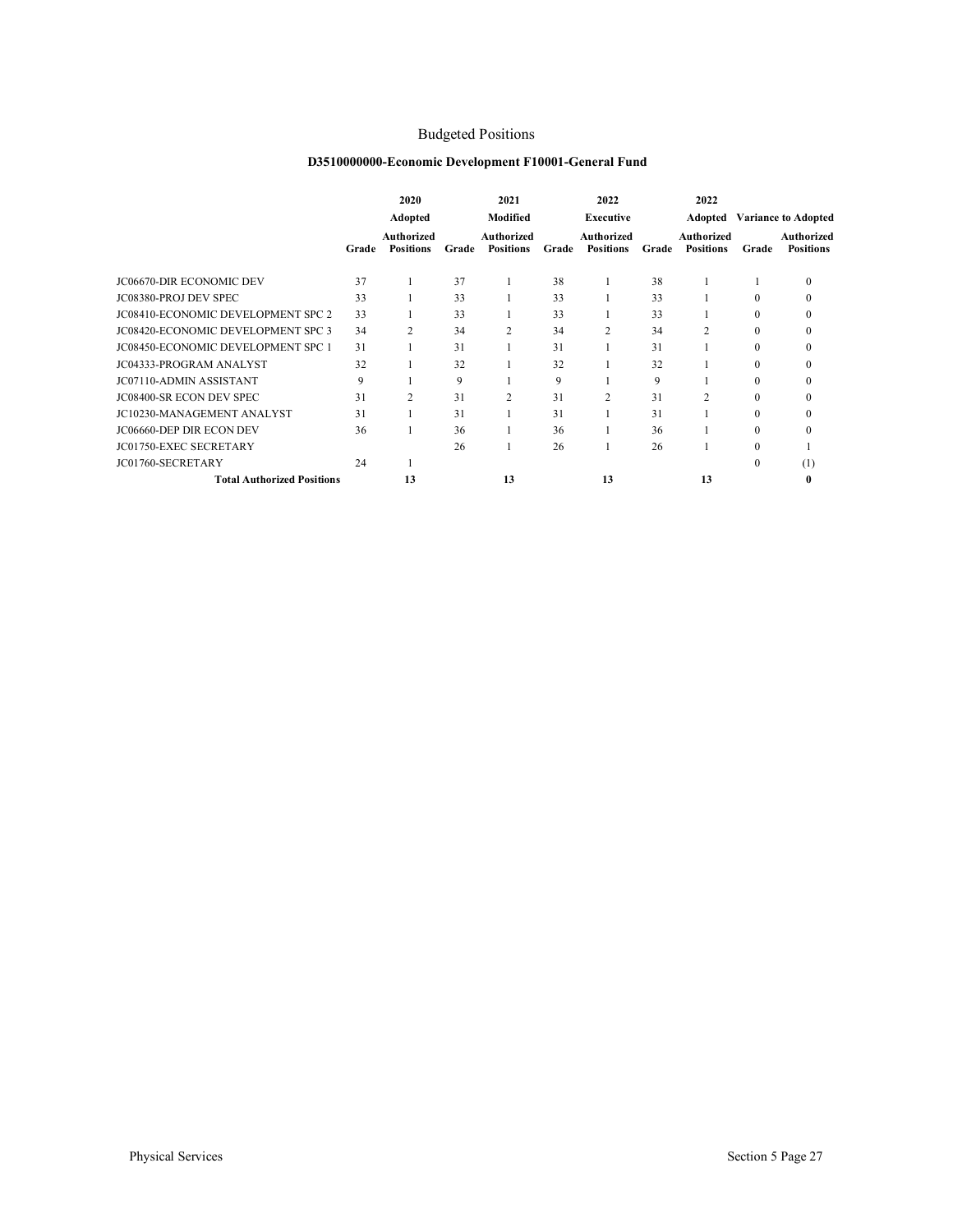#### **Economic Development**

#### **Program Narrative**

|                                 |                             | 2022<br><b>Adopted</b> |                 |  |  |  |  |
|---------------------------------|-----------------------------|------------------------|-----------------|--|--|--|--|
|                                 | <b>Gross Appropriations</b> | <b>Local Dollars</b>   | <b>Staffing</b> |  |  |  |  |
| <b>D35-Economic Development</b> | 2,796,254                   | 1,850,000              | 8               |  |  |  |  |

**Economic Development:** The Office of Economic Development is responsible for promoting and marketing Onondaga County as a competitive business environment as well as a great place to live, work, and play. The Office provides services in five key areas: retaining and growing local businesses; supporting workforce development and training; assisting community initiatives; attracting new business investment; and supporting economic growth in strategic industry sectors.

The office serves as staff to three independent entities which are the main vehicles for accomplishing our objectives: the Onondaga County Industrial Development Agency (OCIDA), the Onondaga Civic Development Corporation (OCDC), and the Trust for Cultural Resources of the County of Onondaga (CRT). Each organization serves a unique purpose and, when combined with our other work, the Office of Economic Development provides a portfolio of programs and services unmatched in the region.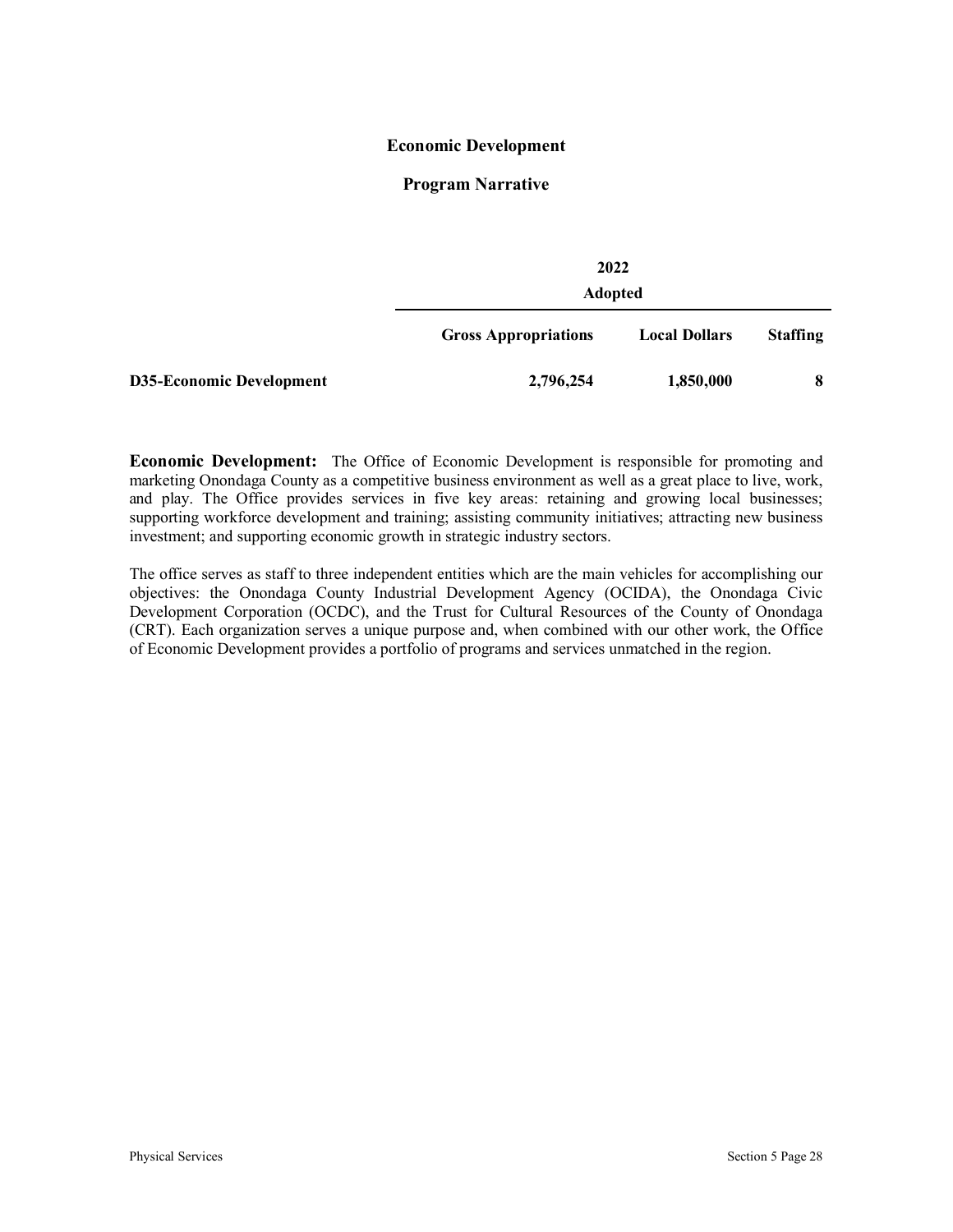# **3520 - Community Development**



#### **Department Mission**

To improve the quality of life for Onondaga County residents by preserving and rebuilding neighborhoods, revitalizing and increasing the County's housing stock, upgrading infrastructure, and providing needed community facilities

#### **Department Vision**

A vibrant community where residents have a decent place to live and work with access to services and public facilities

## **Department Goals**

County residents are provided decent, safe and sanitary housing that is free of lead hazards

Improve neighborhood facilities, parks, and infrastructure in the Towns and Villages

Improve the viability of local business districts in the Towns and Villages through our commercial rehab program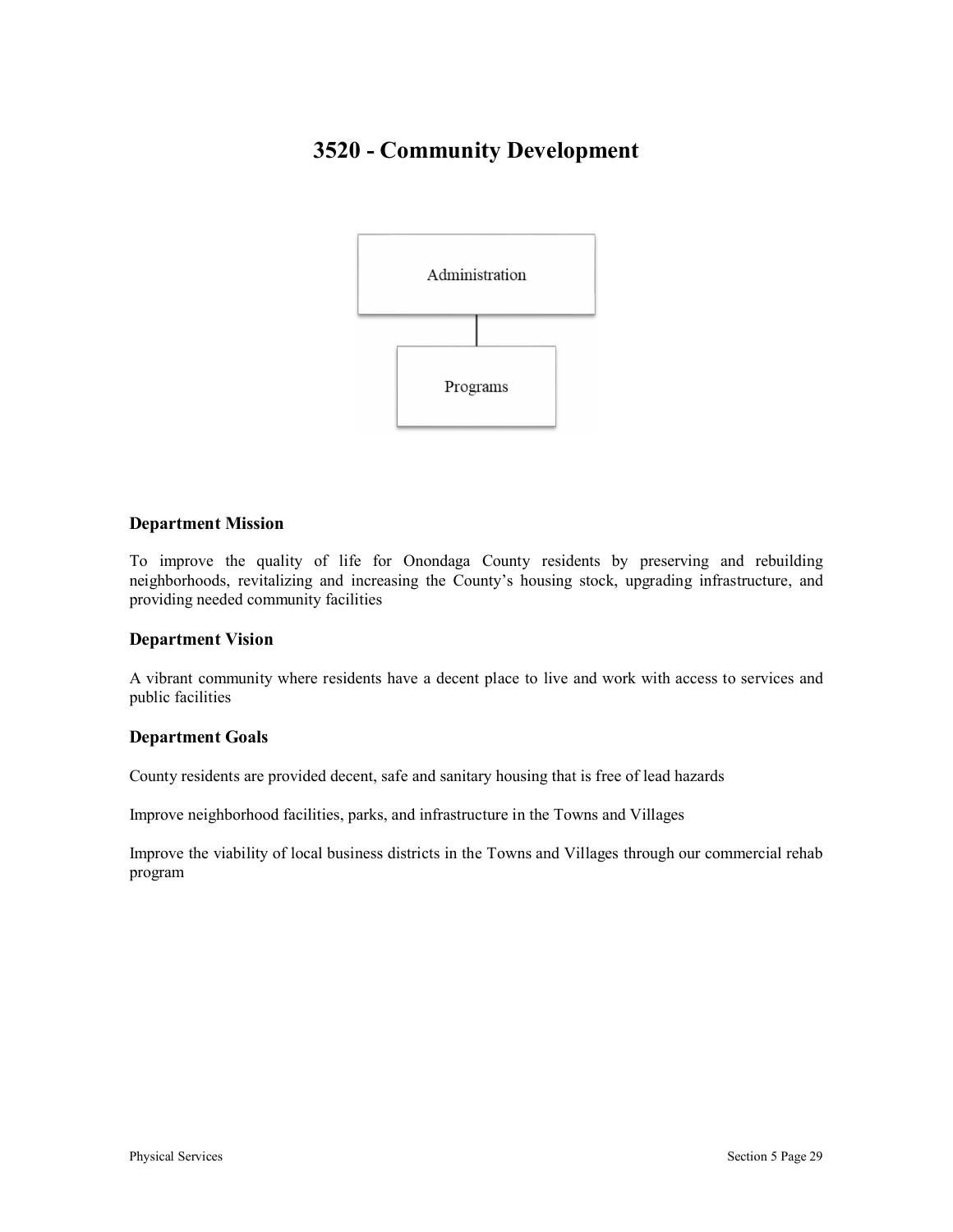#### **D3520-Community Development F10001-General Fund**

|                                             | 2019<br>Actual | 2020<br><b>Adopted</b> | 2021<br>Adopted | 2021<br>Modified | 2022<br>Executive | 2022<br>Adopted |
|---------------------------------------------|----------------|------------------------|-----------------|------------------|-------------------|-----------------|
| <b>Account Code - Description</b>           |                |                        |                 |                  |                   |                 |
| A641010 Total-Total Salaries                | $\mathbf{0}$   | 28,903                 | $\mathbf{0}$    | $\mathbf{0}$     | $\mathbf{0}$      | $\Omega$        |
| A668720-Transfer to Grant Expend            | $\mathbf{0}$   | $\theta$               | $\mathbf{0}$    | $\mathbf{0}$     | 5,750,000         | 5,750,000       |
| <b>Subtotal Direct Appropriations</b>       | $\bf{0}$       | 28,903                 | $\bf{0}$        | $\bf{0}$         | 5,750,000         | 5,750,000       |
| A691200-Employee Benefits-Interdepart       | 174,642        | 91,117                 | 91,117          | 91,117           | 91,117            | 91,117          |
| A694950-Interdepart Charges                 | 156,690        | 158,322                | 284,874         | 284,874          | 310,905           | 310,905         |
| <b>Subtotal Interdepartl Appropriations</b> | 331,332        | 249,439                | 375,991         | 375,991          | 402,022           | 402,022         |
| <b>Total Appropriations</b>                 | 331,332        | 278,342                | 375,991         | 375,991          | 6,152,022         | 6,152,022       |
|                                             |                |                        |                 |                  |                   |                 |
| Local (Appropriations - Revenues)           | 331,332        | 278,342                | 375,991         | 375,991          | 6,152,022         | 6,152,022       |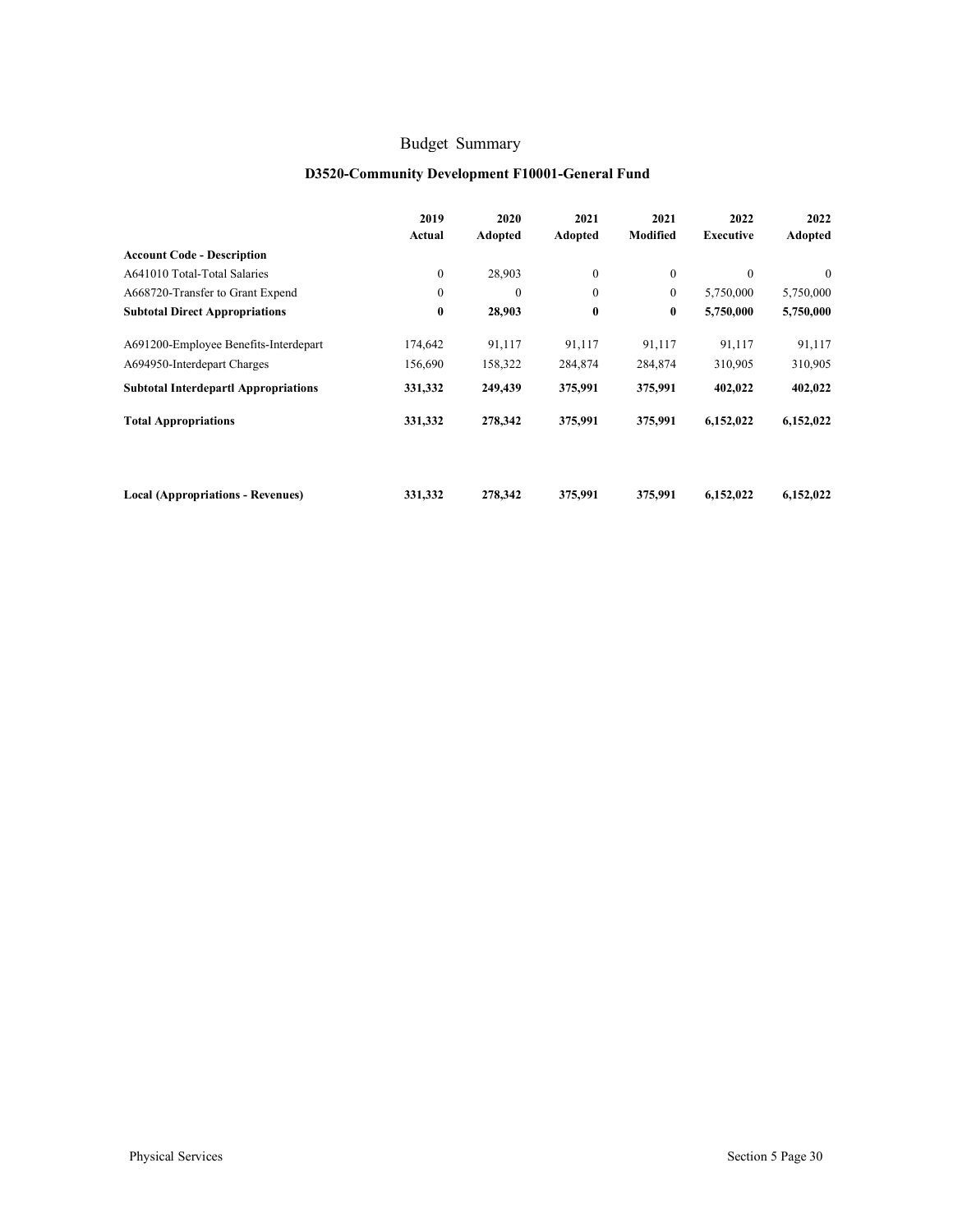#### **D3520-Community Development F20033-Community Development Grant**

|                                             | 2019<br>Actual | 2020<br><b>Adopted</b> | 2021<br>Adopted  | 2021<br>Modified | 2022<br><b>Executive</b> | 2022<br><b>Adopted</b> |
|---------------------------------------------|----------------|------------------------|------------------|------------------|--------------------------|------------------------|
| <b>Account Code - Description</b>           |                |                        |                  |                  |                          |                        |
| A641010 Total-Total Salaries                | 962,247        | 1,076,960              | 1,025,496        | 1,025,496        | 1,121,244                | 1,121,244              |
| A641020-Overtime Wages                      | 61             | $\mathbf{0}$           | $\Omega$         | $\Omega$         | $\mathbf{0}$             | $\theta$               |
| A641030-Other Employee Wages                | 15,631         | 30,000                 | $\theta$         | $\mathbf{0}$     | $\mathbf{0}$             | $\Omega$               |
| A693000-Supplies & Materials                | 2,111          | 10,000                 | 40,497           | 40,497           | 10,000                   | 10,000                 |
| A695700-Contractual Expenses Non-Govt       | 1,046,095      | 1,150,365              | 1,150,365        | 1,150,365        | 1,331,151                | 1,331,151              |
| A661560-Homeownership Subsidies             | 370,000        | $\boldsymbol{0}$       | $\boldsymbol{0}$ | $\boldsymbol{0}$ | $\boldsymbol{0}$         | $\boldsymbol{0}$       |
| A661570-Housing Rehab Grants                | 2,043,290      | 1,824,265              | 6,209,692        | 6,209,692        | 1,670,942                | 1,670,942              |
| A661580-Commer Prop Rehab Grants            | 875            | 109,636                | 109,636          | 109,636          | 150,000                  | 150,000                |
| A694130-Maint, Utilities, Rents             | 7,820          | 7,500                  | 7,500            | 7,500            | 7,500                    | 7,500                  |
| A694080-Professional Services               | 3,480          | $\mathbf{0}$           | $\mathbf{0}$     | $\mathbf{0}$     | $\mathbf{0}$             | $\mathbf{0}$           |
| A694100-All Other Expenses                  | 5,661          | 25,000                 | 25,000           | 25,000           | 25,000                   | 25,000                 |
| A694010-Travel & Training                   | 40,564         | 31,000                 | 31,000           | 31,000           | 31,000                   | 31,000                 |
| A692200-Resid Real Estate Acq/Dev           | (492, 364)     | $\boldsymbol{0}$       | $\mathbf{0}$     | $\boldsymbol{0}$ | $\boldsymbol{0}$         | $\mathbf{0}$           |
| <b>Subtotal Direct Appropriations</b>       | 4,005,472      | 4,264,726              | 8,599,186        | 8,599,186        | 4,346,837                | 4,346,837              |
| A691200-Employee Benefits-Interdepart       | 240,492        | 260,236                | 284,245          | 284,245          | 357,381                  | 357,381                |
| A694950-Interdepart Charges                 | 167,137        | 132,149                | 37,863           | 37,863           | $\mathbf{0}$             | $\theta$               |
| <b>Subtotal Interdepartl Appropriations</b> | 407,630        | 392,385                | 322,108          | 322,108          | 357,381                  | 357,381                |
| <b>Total Appropriations</b>                 | 4,413,102      | 4,657,111              | 8,921,294        | 8,921,294        | 4,704,218                | 4,704,218              |
| A590013-Federal Aid - Health                | 871,833        | $\mathbf{0}$           | $\mathbf{0}$     | $\mathbf{0}$     | $\mathbf{0}$             | $\mathbf{0}$           |
| A590018-Federal Aid - Home & Comm Svc       | 3,400,096      | 3,106,462              | 6,466,316        | 6,466,316        | 3,204,218                | 3,204,218              |
| A590028-State Aid - Home & Comm Svc         | 391,699        | 1,550,649              | 2,454,978        | 2,454,978        | 1,500,000                | 1,500,000              |
| A590038-County Svc Rev - Home & Comm Svc    | 214,720        | $\boldsymbol{0}$       | $\boldsymbol{0}$ | $\boldsymbol{0}$ | $\boldsymbol{0}$         | $\mathbf{0}$           |
| A590057-Other Misc Revenues                 | 630            | $\mathbf{0}$           | $\theta$         | $\mathbf{0}$     | $\mathbf{0}$             | $\mathbf{0}$           |
| <b>Subtotal Direct Revenues</b>             | 4,878,977      | 4,657,111              | 8,921,294        | 8,921,294        | 4,704,218                | 4,704,218              |
| A590070-Interfund Trans - Non Debt Svc      | 1,500,000      | $\mathbf{0}$           | $\mathbf{0}$     | $\mathbf{0}$     | $\mathbf{0}$             | $\mathbf{0}$           |
| <b>Subtotal Interdepartl Revenues</b>       | 1,500,000      | $\bf{0}$               | $\bf{0}$         | 0                | $\bf{0}$                 | $\mathbf{0}$           |
| <b>Total Revenues</b>                       | 6,378,977      | 4,657,111              | 8,921,294        | 8,921,294        | 4,704,218                | 4,704,218              |
| <b>Local (Appropriations - Revenues)</b>    | (1,965,875)    | $\bf{0}$               | $\bf{0}$         | 0                | $\bf{0}$                 | 0                      |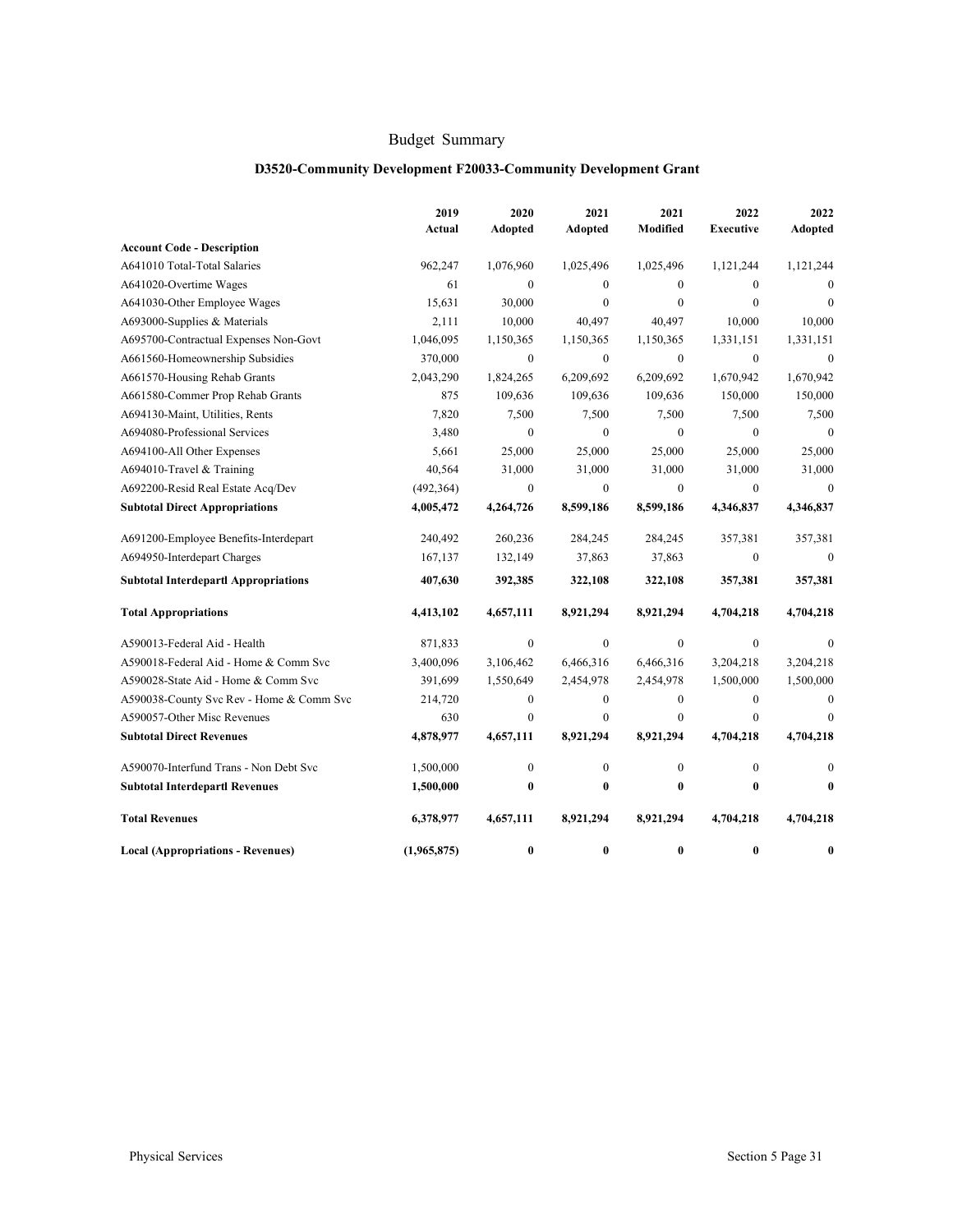#### Budgeted Positions

#### **D3520-Community Development F10001-General Fund**

|                                                             |       | 2020                           |       | 2021                           |       | 2022                           |                 | 2022                           |              |                                |
|-------------------------------------------------------------|-------|--------------------------------|-------|--------------------------------|-------|--------------------------------|-----------------|--------------------------------|--------------|--------------------------------|
|                                                             |       | Adopted                        |       | Modified                       |       | Executive                      |                 | Adopted                        |              | <b>Variance to Adopted</b>     |
|                                                             | Grade | Authorized<br><b>Positions</b> | Grade | Authorized<br><b>Positions</b> | Grade | Authorized<br><b>Positions</b> | Grade           | Authorized<br><b>Positions</b> | Grade        | Authorized<br><b>Positions</b> |
|                                                             |       |                                |       |                                |       |                                |                 |                                |              |                                |
| JC06740-DIR COMM DEV                                        | 37    |                                | 37    |                                | 37    |                                | 37              |                                | $\mathbf{0}$ | $\Omega$                       |
| JC02950-ADMIN PLN FUND COOR                                 | 33    |                                | 33    |                                | 33    |                                | 33              |                                | $\mathbf{0}$ | $\Omega$                       |
| JC06690-HOUSING REHAB SPEC                                  | 9     | $\overline{c}$                 | 9     | $\overline{c}$                 | 9     | $\overline{2}$                 | 9               | $\overline{\mathbf{c}}$        | $\mathbf{0}$ |                                |
| <b>JC06700-HOUSING REHAB SUPV</b>                           | 11    |                                | 11    |                                | 11    |                                | 11              |                                | $\mathbf{0}$ |                                |
| JC06770-DEP DIR COMM DEV                                    | 36    |                                | 36    |                                | 36    |                                | 36              |                                | $\mathbf{0}$ |                                |
| JC10460-ARCHITECT 1                                         | 11    |                                | 11    |                                | 11    |                                | 11              |                                | $\mathbf{0}$ |                                |
| JC10500-ARCHITECT 2                                         | 13    |                                | 13    |                                | 13    |                                | 13              |                                | $\mathbf{0}$ |                                |
| JC42380-HOUSING PRGRM COOR                                  | 14    |                                | 14    |                                | 14    |                                | 14              |                                | $\mathbf{0}$ |                                |
| JC63565-PROJ COORD COMM DEV                                 | 12    |                                | 12    |                                | 12    |                                | 12              |                                | $\mathbf{0}$ |                                |
| <b>JC08770-ADMINISTRATIVE OFFICER COMMUNITY DEVELOPMENT</b> |       |                                |       |                                | 30    |                                | 30              |                                | $\theta$     |                                |
| JC06720-HSG REHAB AIDE                                      | 6     |                                | 6     |                                | 6     |                                | 6               |                                | $\theta$     |                                |
| JC07140-ADMIN AIDE                                          |       |                                |       |                                | 7     |                                | $\mathbf{\tau}$ |                                | $\theta$     |                                |
| JC42190-HOUSING REHAB INSP                                  | 9     | $\overline{a}$                 | 9     | o                              | 9     |                                | 9               |                                | $\theta$     |                                |
| <b>Total Authorized Positions</b>                           |       | 19                             |       | 19                             |       | 20                             |                 | 20                             |              |                                |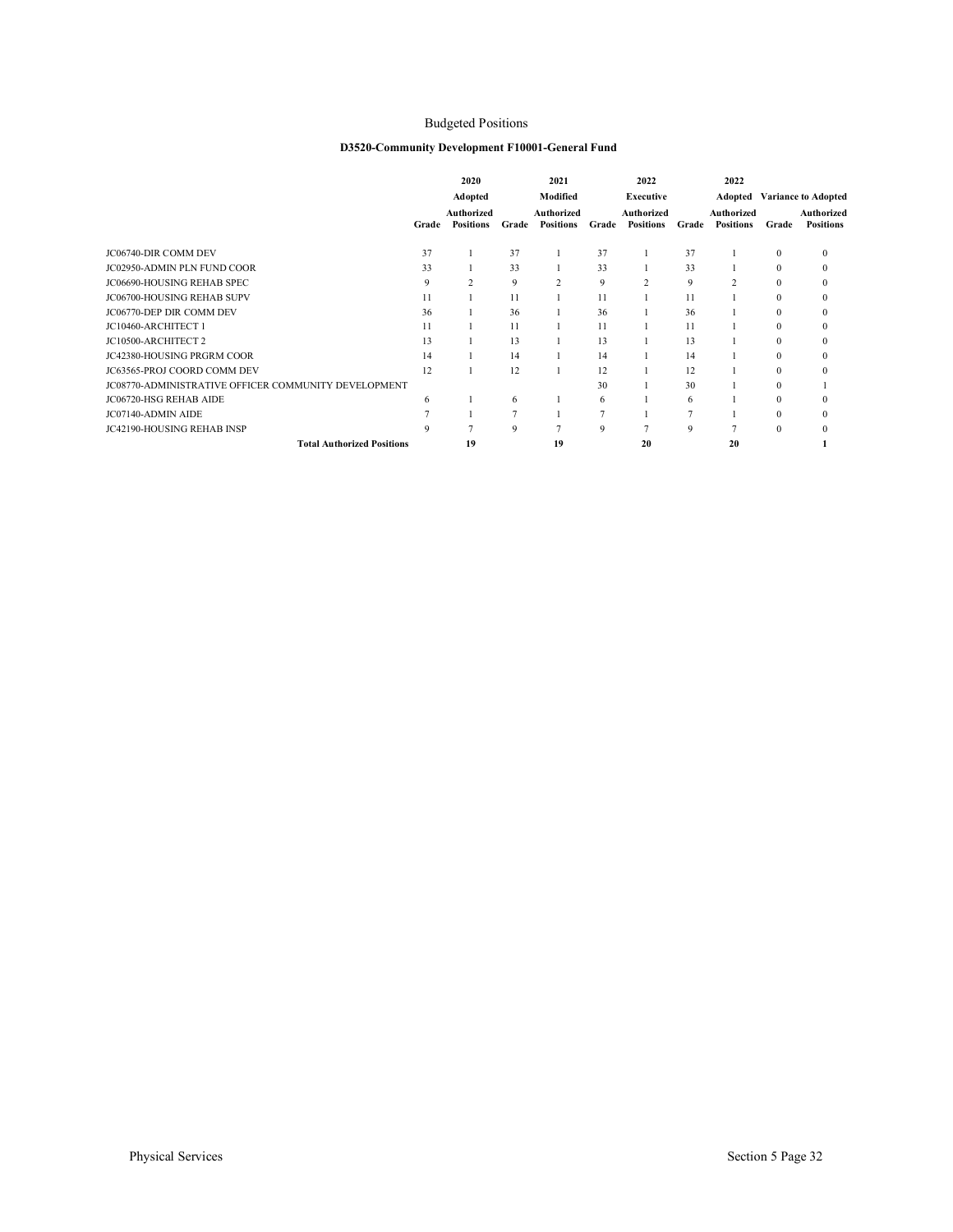## **Community Development**

#### **Program Narrative**

|                                       |                             | 2022<br><b>Adopted</b> |                 |  |  |  |  |
|---------------------------------------|-----------------------------|------------------------|-----------------|--|--|--|--|
|                                       | <b>Gross Appropriations</b> | <b>Local Dollars</b>   | <b>Staffing</b> |  |  |  |  |
| <b>D3520-Community Development</b>    | 10,856,240                  | 6,152,022              | 17              |  |  |  |  |
| D3520100000-Administration            | 7,704,147                   | 6,152,022              | 17              |  |  |  |  |
| D3520210000-Housing Rehabilitation    | 1,988,139                   | $\theta$               | $\theta$        |  |  |  |  |
| D3520220000-Commercial Rehabilitation | 150,000                     | $\theta$               | $\theta$        |  |  |  |  |
| D3520230000-Capital Projects          | 1,013,954                   | $\theta$               | $\theta$        |  |  |  |  |

**Administration:** Prepares the Community Development Block Grant (CDBG) Comprehensive Five Year Plan and Annual Action Plan in coordination with the thirty-four towns and villages participating in the program. Implements the Community Development Program in Onondaga County and ensures compliance with all HUD and other federal regulations. Applies for and implements other appropriate federal and state grants received including the Home Grant, Emergency Solutions Grant, Lead Hazard Reduction Grants, NYS Housing Trust Fund Grants and NYS Affordable Housing Grants. Reports program progress, expenditures and other required data to funding sources. Provides staffing for the Housing and Commercial Rehab Programs. Includes all administrative expenses needed to operate all Community Development Programs.

**Housing Rehabilitation:** The Housing Rehabilitation Program includes eight different housing rehabilitation programs that provide grants, partial grants, and deferred loans to approximately 150-200 low-income, elderly and disabled homeowners per year to rehabilitate their houses. Ten to fifteen vacant houses are renovated and sold, with a subsidy, to eligible low-income, first-time home buyers.

**Commercial Rehabilitation:** The Commercial Rehabilitation Program is a matching grant program for exterior and structural improvements on commercial buildings located in low-income target business districts in the County. The purpose of the program is to retain existing businesses and encourage new businesses to locate in low-income commercial districts. This results in the stabilization of the tax base, the preservation of jobs, and provides shops and other services for the residents.

**Capital Projects**: Capital Projects include infrastructure improvements and the rehabilitation of public facilities (primarily parks and senior centers) in the towns and villages of the County. The municipalities apply to Community Development for capital projects funded by the CDBG and they are selected by the CD Steering Committee. CD ensures that all HUD regulations are met including: environmental reviews, contracts, payments, and minority/women business participation.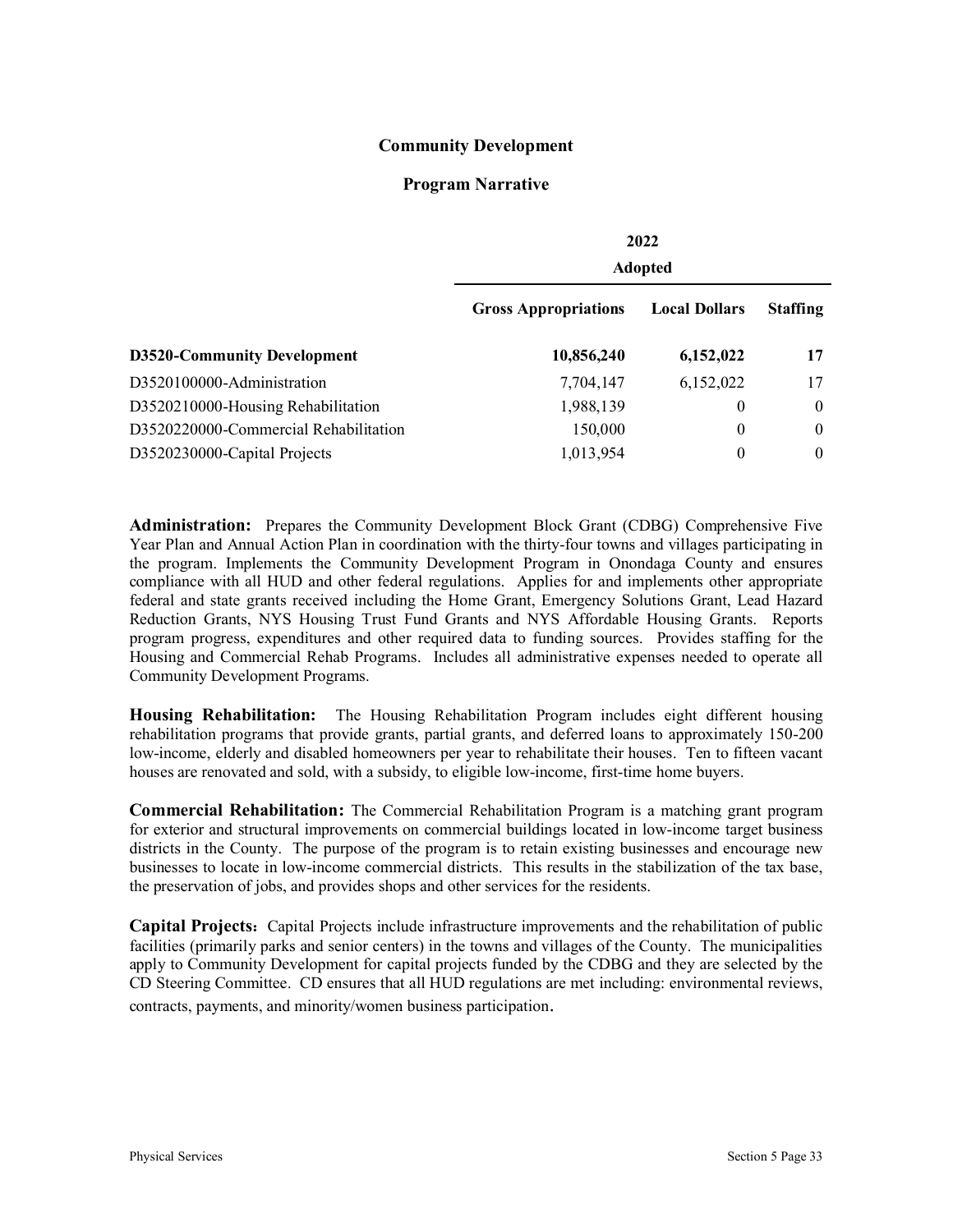# **D36 - Office of Environment**

Office of Environment

## **Department Mission**

To protect and restore Onondaga County's natural resources, ensuring a healthy and sustainable environment for all

#### **Department Vision**

Establish the County as a national leader in environmental stewardship and green innovation

#### **Department Goals**

- § Onondaga County government's culture, daily operations, and capital plans are infused with principles of environmental stewardship and green innovation
- § Onondaga Lake and its shorelines are restored as an ecological, recreational, and cultural benefit to the region
- **•** Greenhouse gas emissions from County operations are reduced by 5% over 5 years
- Land development patterns in Onondaga County are sustainably developed using smart growth principles
- Environmental mandates and legal requirements are met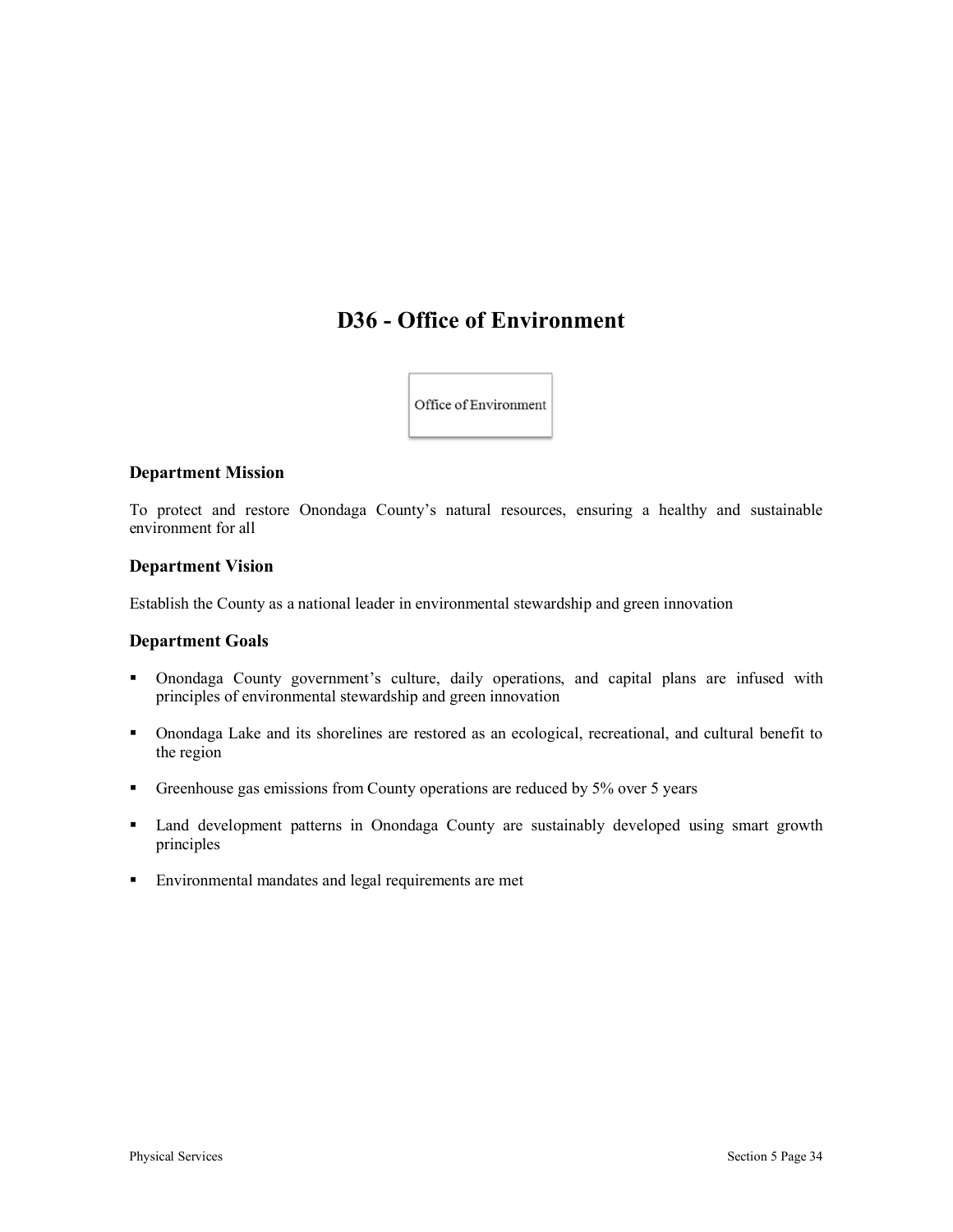## **D3600000000-Office Of Environment F10001-General Fund**

|                                             | 2019<br>Actual   | 2020<br><b>Adopted</b> | 2021<br>Adopted | 2021<br>Modified | 2022<br><b>Executive</b> | 2022<br>Adopted |
|---------------------------------------------|------------------|------------------------|-----------------|------------------|--------------------------|-----------------|
| <b>Account Code - Description</b>           |                  |                        |                 |                  |                          |                 |
| A641010 Total-Total Salaries                | 137,875          | 148,618                | 88,766          | 88,766           | 157,512                  | 157,512         |
| A693000-Supplies & Materials                | 427              | 500                    | 500             | 500              | 500                      | 500             |
| A695700-Contractual Expenses Non-Govt       | $\mathbf{0}$     | $\mathbf{0}$           | $\mathbf{0}$    | $\mathbf{0}$     | $\mathbf{0}$             | 50,000          |
| A694130-Maint, Utilities, Rents             | 633              | 800                    | 850             | 850              | 850                      | 850             |
| A694080-Professional Services               | $\boldsymbol{0}$ | 12,500                 | 12,334          | 12,334           | 13,000                   | 13,000          |
| A694100-All Other Expenses                  | 465              | 600                    | 517             | 517              | 517                      | 517             |
| A694010-Travel & Training                   | 1,892            | 2,050                  | 800             | 800              | 800                      | 800             |
| A668720-Transfer to Grant Expend            | 150,000          | 250,000                | 60,000          | 60,000           | 700,000                  | 400,000         |
| <b>Subtotal Direct Appropriations</b>       | 291,292          | 415,068                | 163,767         | 163,767          | 873,179                  | 623,179         |
| A691200-Employee Benefits-Interdepart       | 60,060           | 69,877                 | 35,081          | 35,081           | 53,765                   | 53,765          |
| A694950-Interdepart Charges                 | 73,544           | 77,381                 | 63,807          | 63,807           | 65,487                   | 65,487          |
| A699690-Transfer to Debt Service Fund       | 185,000          | 204,450                | 336,230         | 336,230          | 268,580                  | 268,580         |
| <b>Subtotal Interdepartl Appropriations</b> | 318,604          | 351,708                | 435,118         | 435,118          | 387,832                  | 387,832         |
| <b>Total Appropriations</b>                 | 609,896          | 766,776                | 598,885         | 598,885          | 1,261,011                | 1,011,011       |
| A590060-Interdepart Revenue                 | 466,104          | 668,036                | 598,885         | 598,885          | 761,011                  | 761,011         |
| <b>Subtotal Interdepartl Revenues</b>       | 466,104          | 668,036                | 598,885         | 598,885          | 761,011                  | 761,011         |
| <b>Total Revenues</b>                       | 466,104          | 668,036                | 598,885         | 598,885          | 761,011                  | 761,011         |
| <b>Local (Appropriations - Revenues)</b>    | 143,792          | 98,740                 | $\bf{0}$        | $\bf{0}$         | 500,000                  | 250,000         |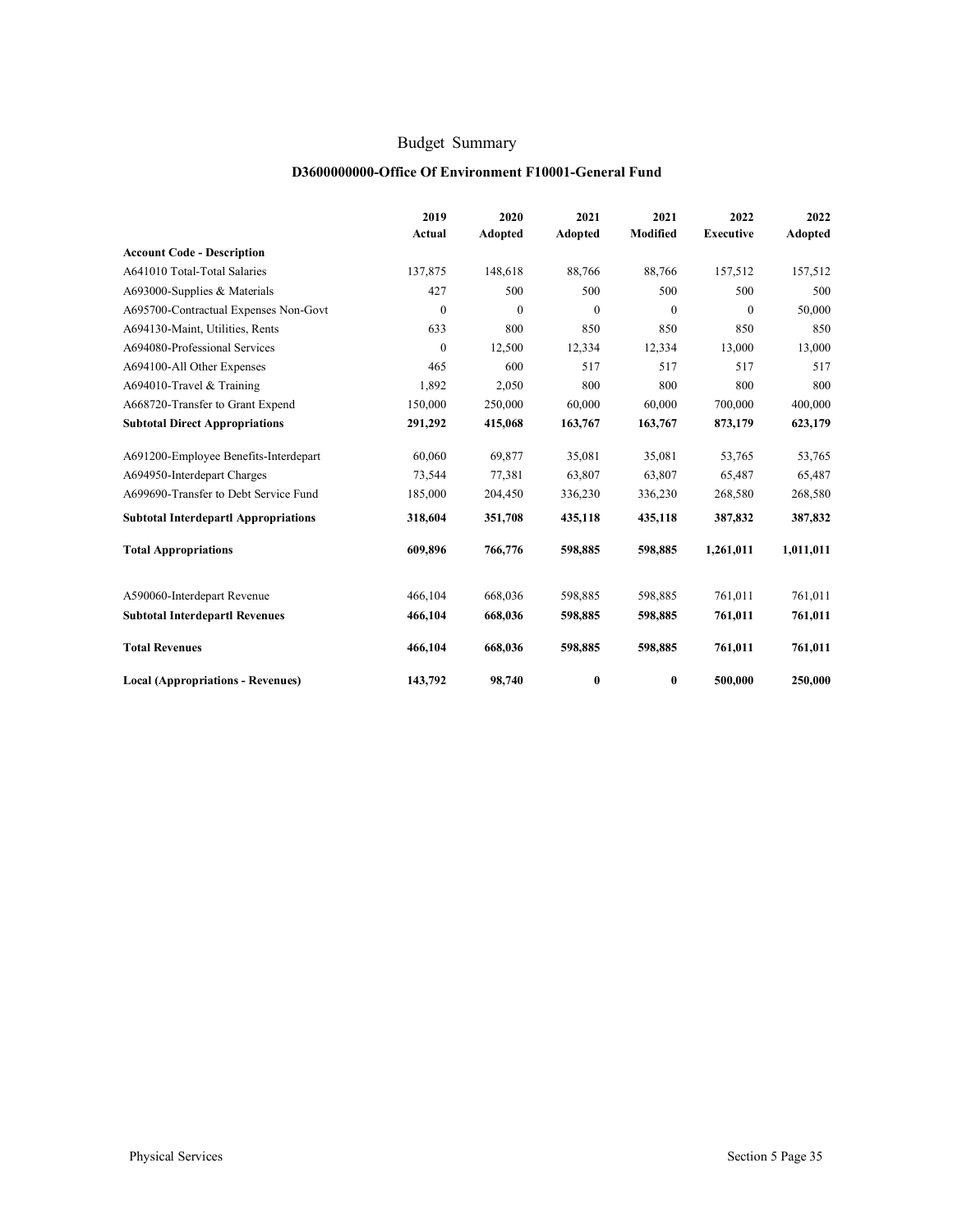## **D3600000000-Office Of Environment F10030-General Grants Projects Fund**

|                                          | 2019<br>Actual | 2020<br>Adopted | 2021<br>Adopted | 2021<br>Modified | 2022<br><b>Executive</b> | 2022<br>Adopted |
|------------------------------------------|----------------|-----------------|-----------------|------------------|--------------------------|-----------------|
| <b>Account Code - Description</b>        |                |                 |                 |                  |                          |                 |
| A694080-Professional Services            | 85,715         | $\mathbf{0}$    | $\mathbf{0}$    | $\mathbf{0}$     | $\mathbf{0}$             | $\mathbf{0}$    |
| <b>Subtotal Direct Appropriations</b>    | 85,715         | $\bf{0}$        | $\bf{0}$        | $\bf{0}$         | $\bf{0}$                 | $\bf{0}$        |
| <b>Total Appropriations</b>              | 85,715         | $\bf{0}$        | $\bf{0}$        | $\bf{0}$         | $\bf{0}$                 | $\bf{0}$        |
| A590070-Interfund Trans - Non Debt Svc   | 150,000        | $\mathbf{0}$    | $\mathbf{0}$    | $\mathbf{0}$     | $\mathbf{0}$             | $\overline{0}$  |
| <b>Subtotal Interdepartl Revenues</b>    | 150,000        | $\bf{0}$        | $\bf{0}$        | $\bf{0}$         | $\mathbf{0}$             | $\bf{0}$        |
| <b>Total Revenues</b>                    | 150,000        | $\bf{0}$        | $\bf{0}$        | $\bf{0}$         | $\bf{0}$                 | $\bf{0}$        |
| <b>Local (Appropriations - Revenues)</b> | (64, 285)      | $\bf{0}$        | $\bf{0}$        | $\bf{0}$         | $\bf{0}$                 | $\bf{0}$        |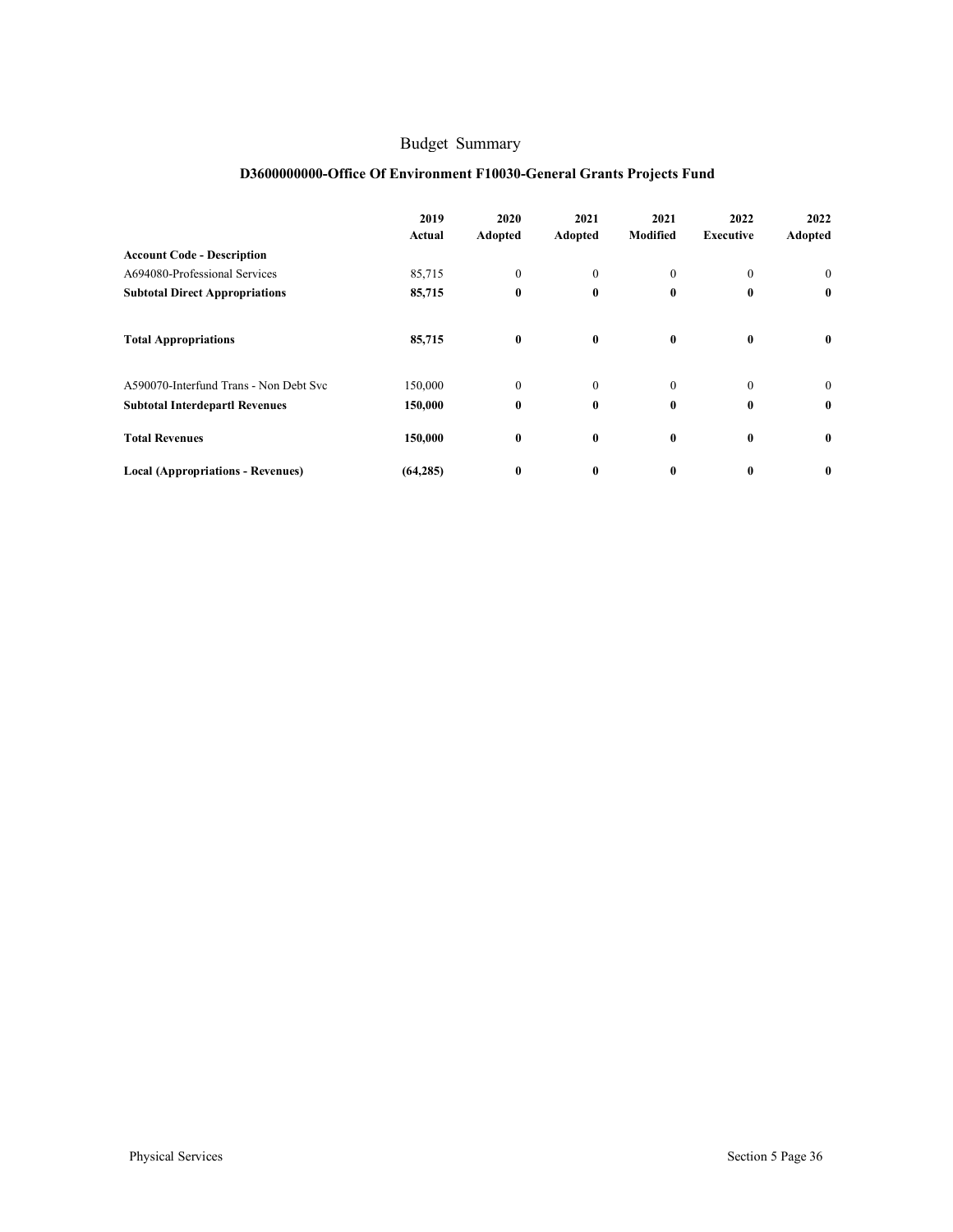#### Budgeted Positions

#### **D3600000000-Office Of Environment F10001-General Fund**

|                                             |       | 2020<br><b>Adopted</b>         |       | 2021<br>Modified               |       | 2022<br><b>Executive</b>       |       | 2022<br>Adopted                | <b>Variance to Adopted</b> |                                |
|---------------------------------------------|-------|--------------------------------|-------|--------------------------------|-------|--------------------------------|-------|--------------------------------|----------------------------|--------------------------------|
|                                             | Grade | Authorized<br><b>Positions</b> | Grade | Authorized<br><b>Positions</b> | Grade | Authorized<br><b>Positions</b> | Grade | Authorized<br><b>Positions</b> | Grade                      | Authorized<br><b>Positions</b> |
| <b>JC10235-ENVIRONMENTAL POLICY ANALYST</b> | 32    |                                | 32    |                                | 32    |                                | 32    |                                |                            | $\mathbf{0}$                   |
| <b>JC03941-ENVIRON DIRECTOR</b>             | 35    |                                | 35    |                                | 37    |                                | 37    |                                |                            | $\mathbf{0}$                   |
| <b>Total Authorized Positions</b>           |       |                                |       |                                |       |                                |       |                                |                            | 0                              |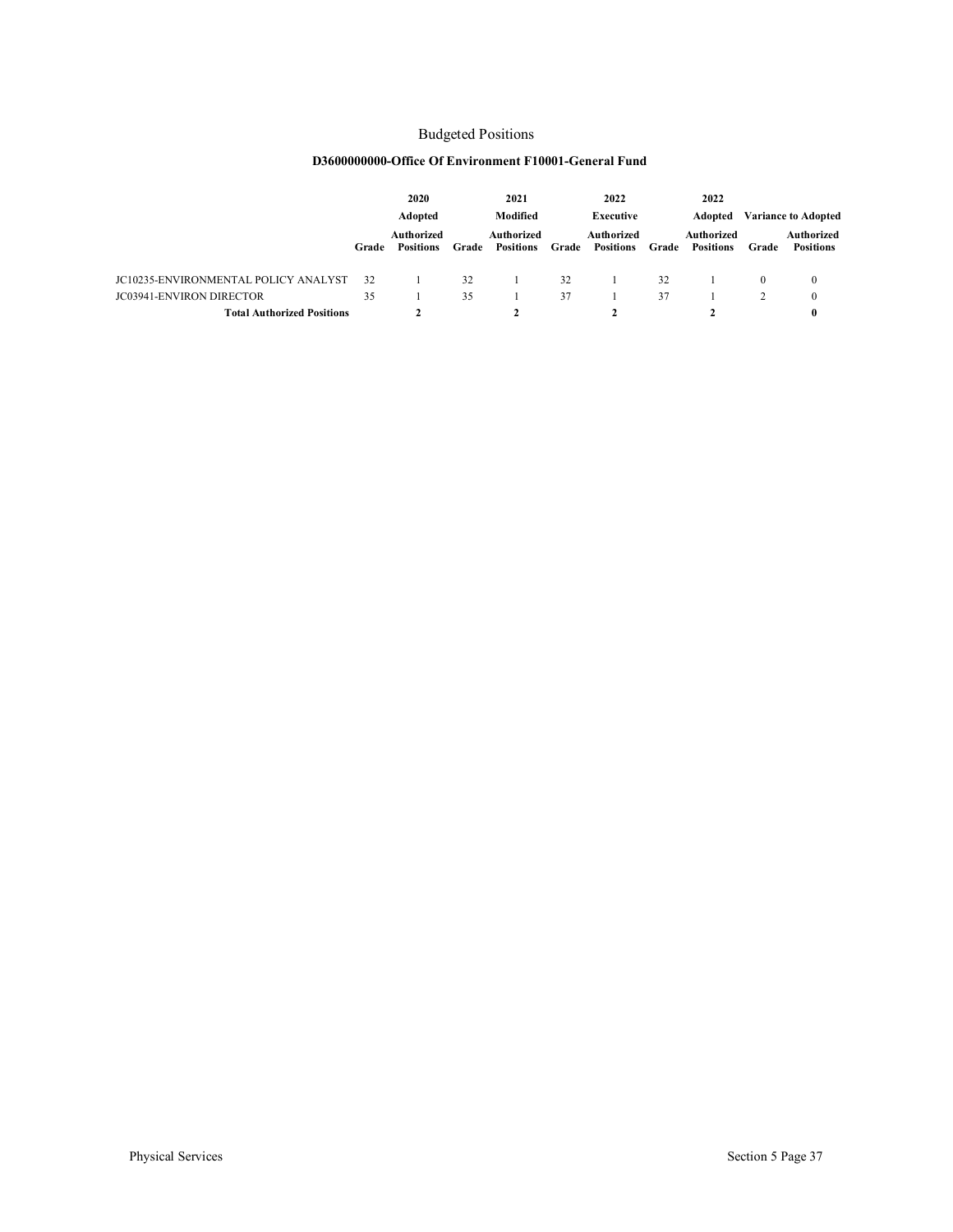## **Office of Environment**

## **Program Narrative**

|                                   | 2022                        |                      |                 |  |  |  |  |  |  |  |
|-----------------------------------|-----------------------------|----------------------|-----------------|--|--|--|--|--|--|--|
|                                   | <b>Adopted</b>              |                      |                 |  |  |  |  |  |  |  |
|                                   | <b>Gross Appropriations</b> | <b>Local Dollars</b> | <b>Staffing</b> |  |  |  |  |  |  |  |
| D3600000000-Office Of Environment | 1,011,011                   | 250,000              |                 |  |  |  |  |  |  |  |

**Office of Environment:** The Office of the Environment exists to develop and coordinate programs, activities and policies to reduce the County's environmental liabilities, to assist in the development of strategies to incorporate the principles of sustainability into the County's culture, policies and programs and to promote responsible stewardship of natural resources for which the County is accountable.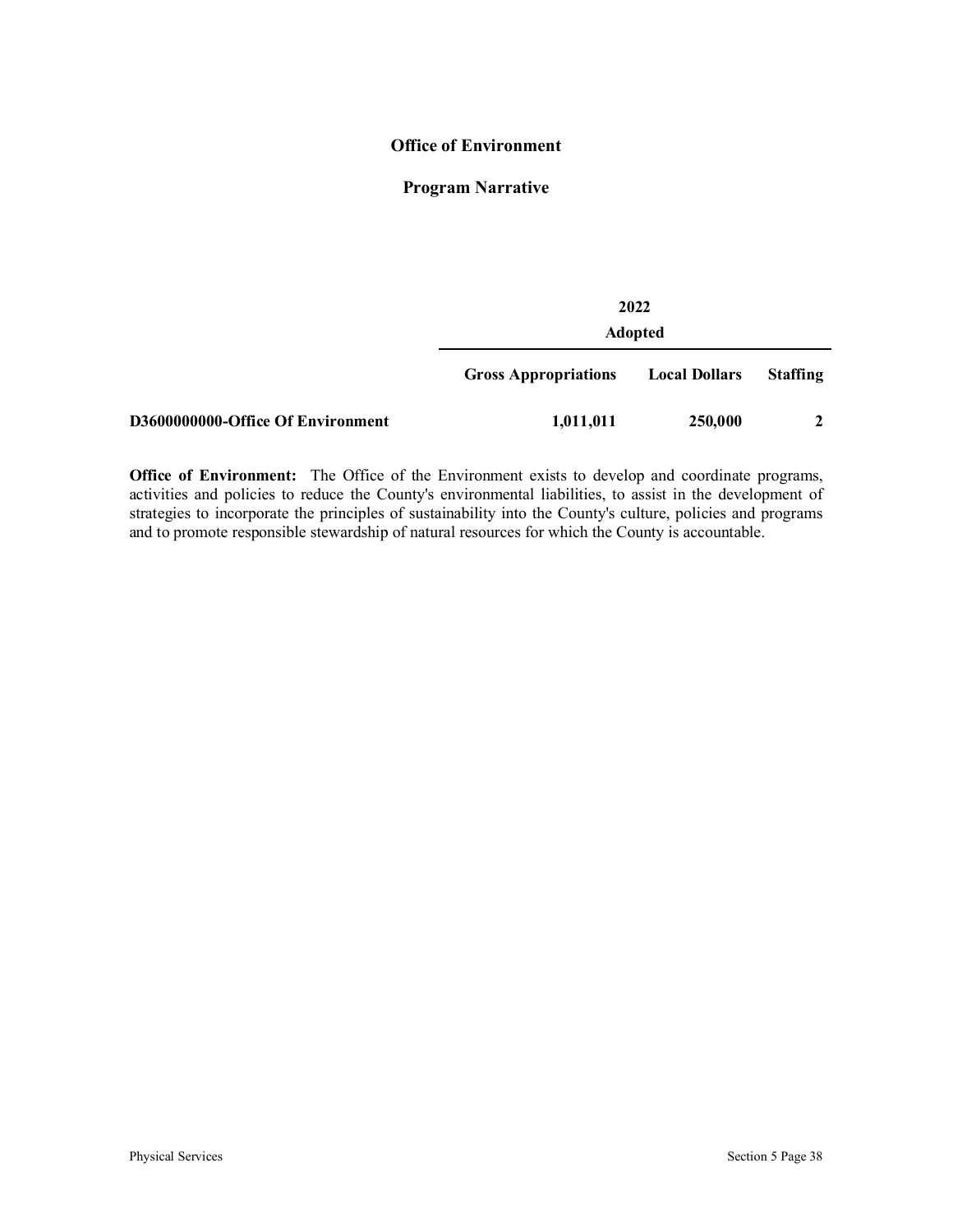# **D57 - Metropolitan Water Board**



Metropolitan Water Board operations have been consolidated with the Onondaga County Water Authority as of January 1, 2017.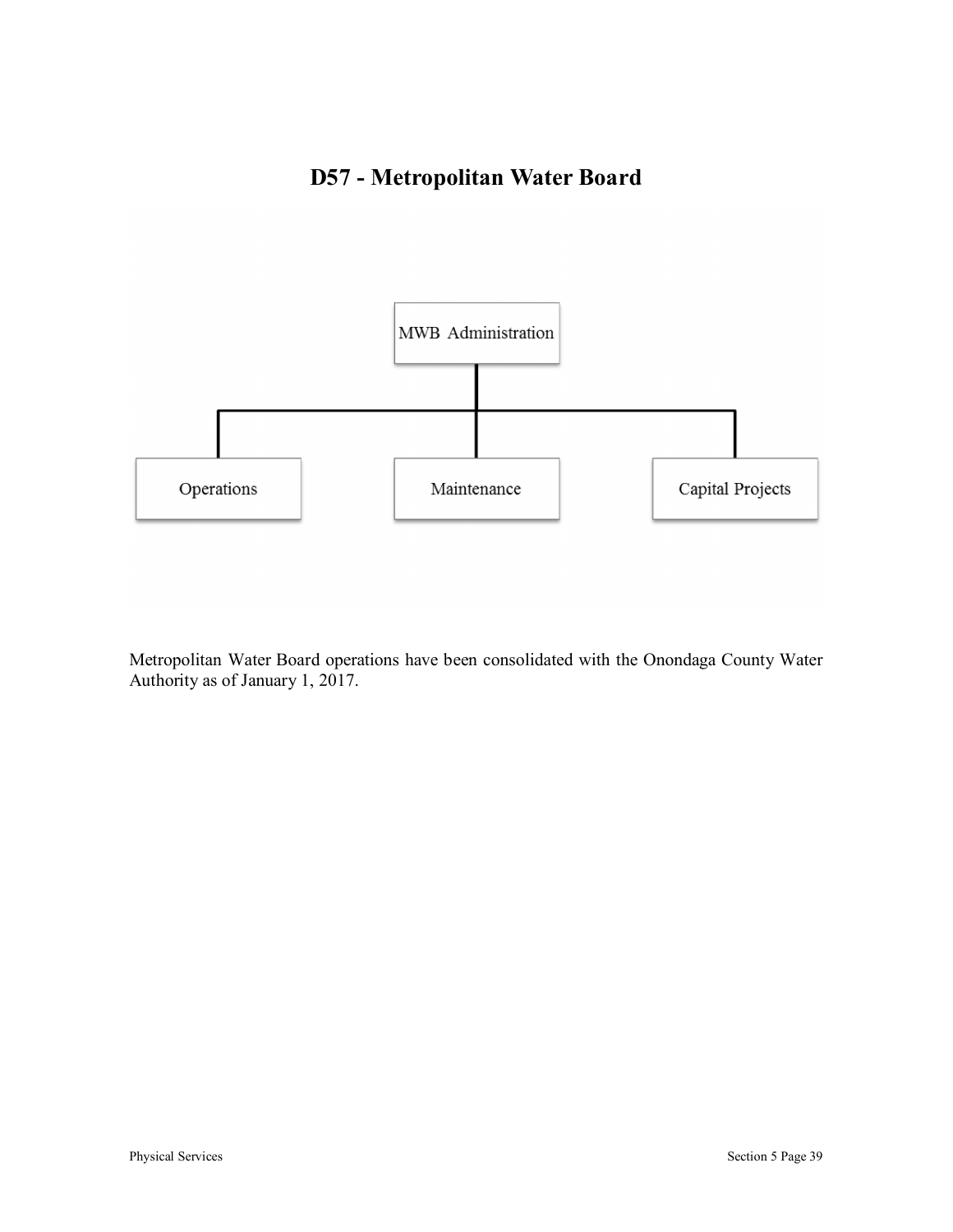## **D57-Metropolitan Water Board F20011-Water Fund**

|                                              | 2019             | 2020           | 2021         | 2021            | 2022             | 2022         |
|----------------------------------------------|------------------|----------------|--------------|-----------------|------------------|--------------|
|                                              | Actual           | <b>Adopted</b> | Adopted      | <b>Modified</b> | <b>Executive</b> | Adopted      |
| <b>Account Code - Description</b>            |                  |                |              |                 |                  |              |
| A641010 Total-Total Salaries                 | 1,030            | $\mathbf{0}$   | $\mathbf{0}$ | $\mathbf{0}$    | $\mathbf{0}$     | $\mathbf{0}$ |
| A694100-All Other Expenses                   | 191              | 164            | $\mathbf{0}$ | $\Omega$        | $\theta$         | $\theta$     |
| A667110-Certiorari Proceedings               | 384              | 1,000          | 1,000        | 1,000           | 1,000            | 1,000        |
| A668790-Transfer to General Fund             | 1,300,000        | $\mathbf{0}$   | $\mathbf{0}$ | $\mathbf{0}$    | $\mathbf{0}$     | $\mathbf{0}$ |
| A668800-Transfer to Comm Dev Fund            | 1,500,000        | $\mathbf{0}$   | $\mathbf{0}$ | $\mathbf{0}$    | $\mathbf{0}$     | $\theta$     |
| <b>Subtotal Direct Appropriations</b>        | 2,801,605        | 1,164          | 1,000        | 1,000           | 1,000            | 1,000        |
| A691200-Employee Benefits-Interdepart        | 254,045          | $\mathbf{0}$   | 250,000      | 250,000         | 250,000          | 250,000      |
| A694950-Interdepart Charges                  | 91,399           | 143,158        | 132,119      | 132,119         | 131,373          | 131,373      |
| A699690-Transfer to Debt Service Fund        | 2,747,917        | 2,927,063      | 3,349,096    | 3,349,096       | 3,282,241        | 3,282,241    |
| <b>Subtotal Interdepartl Appropriations</b>  | 3,093,361        | 3,070,221      | 3,731,215    | 3,731,215       | 3,663,614        | 3,663,614    |
| <b>Total Appropriations</b>                  | 5,894,966        | 3,071,385      | 3,732,215    | 3,732,215       | 3,664,614        | 3,664,614    |
| A590002-Real Property Tax - Special District | 1,677,492        | 1,659,413      | 1,645,923    | 1,645,923       | 1,645,923        | 1,645,923    |
| A590050-Interest and Earnings on Invest      | 45,648           | 38,969         | 28,338       | 28,338          | 2,075            | 2,075        |
| A590057-Other Misc Revenues                  | 171,826          | 173,003        | 1,057,954    | 1,057,954       | 1,016,616        | 1,016,616    |
| A590083-Appropriated Fund Balance            | $\boldsymbol{0}$ | 1,200,000      | 1,000,000    | 1,000,000       | 1,000,000        | 1,000,000    |
| <b>Subtotal Direct Revenues</b>              | 1,894,966        | 3,071,385      | 3,732,215    | 3,732,215       | 3,664,614        | 3,664,614    |
| <b>Total Revenues</b>                        | 1,894,966        | 3,071,385      | 3,732,215    | 3,732,215       | 3,664,614        | 3,664,614    |
| <b>Local (Appropriations - Revenues)</b>     | 4,000,000        | 0              | $\bf{0}$     | $\bf{0}$        | 0                | 0            |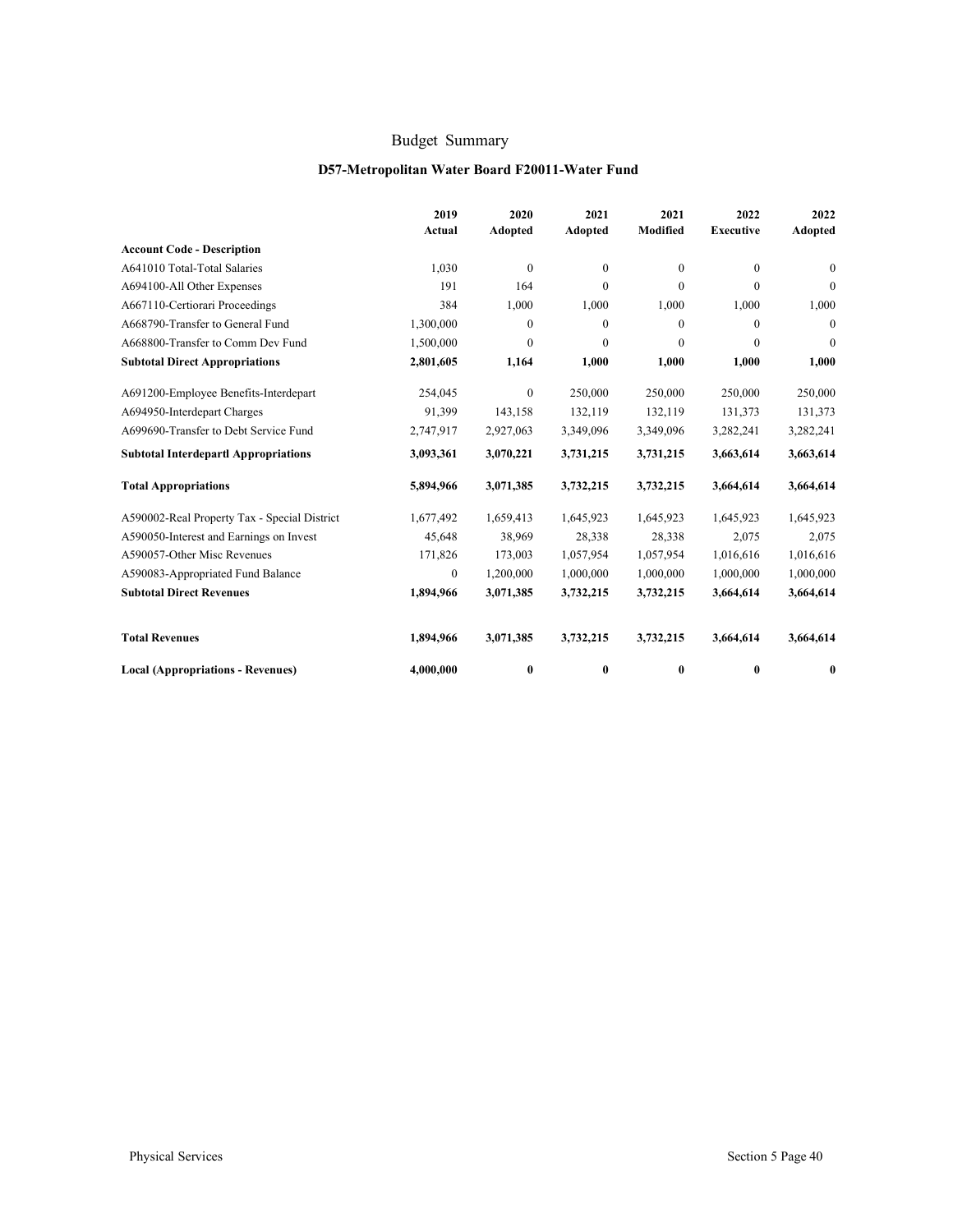# **D69 - Parks and Recreation**



## **Department Mission**

To enhance the quality of life for the entire community by providing safe and enjoyable recreational opportunities while being responsible stewards of our natural, historic, and cultural resources

#### **Department Vision**

A sustainable and accessible parks system that is integrated into our community's culture and lifestyle

#### **Department Goals**

- Maintain and preserve buildings and grounds for safe, enjoyable recreation today and for future generations
- Sustainable principles are used in department operations
- Use current and innovative information technology to enhance visitor experience and communicate information on regular programming and special events
- § Increase opportunities for citizens to connect with natural surroundings year-round
- Establish positive relationships through ongoing collaboration with community groups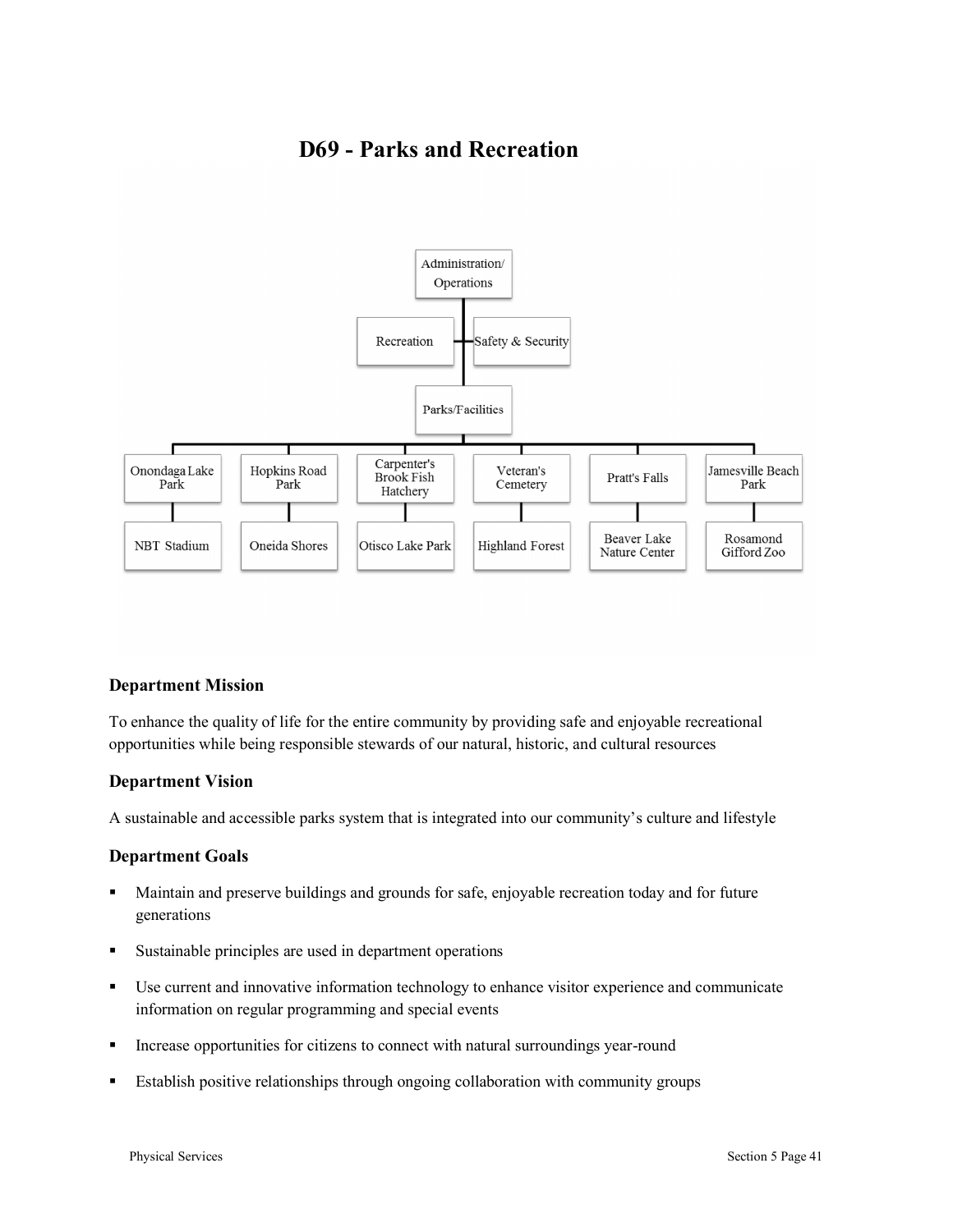## **D69-Parks & Recreation F10001-General Fund**

|                                             | 2019             | 2020             | 2021             | 2021             | 2022             | 2022             |
|---------------------------------------------|------------------|------------------|------------------|------------------|------------------|------------------|
|                                             | Actual           | Adopted          | Adopted          | Modified         | <b>Executive</b> | Adopted          |
| <b>Account Code - Description</b>           |                  |                  |                  |                  |                  |                  |
| A641010 Total-Total Salaries                | 4,146,068        | 4,407,184        | 4,125,730        | 4,125,730        | 4,616,009        | 4,616,009        |
| A641020-Overtime Wages                      | 101,223          | 138,210          | 119,709          | 119,709          | 122,104          | 122,104          |
| A641030-Other Employee Wages                | 1,285,035        | 1,434,101        | 1,104,048        | 1,104,048        | 1,334,445        | 1,334,445        |
| A693000-Supplies & Materials                | 1,119,857        | 1,271,304        | 1,090,561        | 1,117,535        | 1,308,735        | 1,308,735        |
| A694130-Maint, Utilities, Rents             | 1,348,803        | 1,503,657        | 1,373,998        | 1,383,135        | 1,611,452        | 1,611,452        |
| A694080-Professional Services               | 184,741          | 211,043          | 199,693          | 223,060          | 206,867          | 206,867          |
| A694100-All Other Expenses                  | 586,221          | 800,890          | 657,431          | 749,520          | 741,797          | 741,797          |
| A694010-Travel & Training                   | 13,633           | 15,400           | 3,283            | 3,283            | 24,671           | 24,671           |
| A666500-Contingent Account                  | $\boldsymbol{0}$ | $\boldsymbol{0}$ | $\boldsymbol{0}$ | $\boldsymbol{0}$ | $\boldsymbol{0}$ | 2,000,000        |
| A668720-Transfer to Grant Expend            | $\overline{0}$   | $\mathbf{0}$     | $\boldsymbol{0}$ | $\mathbf{0}$     | 2,000,000        | $\boldsymbol{0}$ |
| A671500-Automotive Equipment                | 65,848           | 400,000          | $\mathbf{0}$     | $\overline{0}$   | 160,000          | 160,000          |
| A674600-Provision for Capital Projects      | $\overline{0}$   | 312,500          | 312,500          | 312,500          | 312,500          | 312,500          |
| <b>Subtotal Direct Appropriations</b>       | 8,851,429        | 10,494,289       | 8,986,953        | 9,138,520        | 12,438,580       | 12,438,580       |
| A691200-Employee Benefits-Interdepart       | 2,922,644        | 2,998,871        | 2,392,065        | 2,392,065        | 2,322,329        | 2,322,329        |
| A694950-Interdepart Charges                 | 2,577,432        | 2,757,297        | 2,569,232        | 2,569,232        | 3,153,287        | 3,153,287        |
| A684680-Prov For Res For Bonded Debt        | 150,000          | 150,000          | 150,000          | 150,000          | 150,000          | 150,000          |
| A699690-Transfer to Debt Service Fund       | 2,203,439        | 2,758,933        | 2,998,294        | 2,998,294        | 3,354,000        | 3,354,000        |
| <b>Subtotal Interdepartl Appropriations</b> | 7,853,515        | 8,665,101        | 8,109,591        | 8,109,591        | 8,979,616        | 8,979,616        |
| <b>Total Appropriations</b>                 | 16,704,944       | 19,159,390       | 17,096,544       | 17,248,111       | 21,418,196       | 21,418,196       |
| A590005-Non Real Prop Tax Items             | 50,000           | 50,000           | 50,000           | 50,000           | 50,000           | 50,000           |
| A590027-State Aid - Culture & Rec           | 311,505          | 311,505          | 262,730          | 262,730          | 328,413          | 328,413          |
| A590037-County Svc Rev - Culture & Rec      | 1,940,146        | 2,121,752        | 1,673,999        | 1,673,999        | 2,116,233        | 2,116,233        |
| A590038-County Svc Rev - Home & Comm Svc    | 19,675           | $\boldsymbol{0}$ | $\boldsymbol{0}$ | $\boldsymbol{0}$ | $\boldsymbol{0}$ | $\boldsymbol{0}$ |
| A590051-Rental Income                       | 210,735          | 211,680          | 214,066          | 214,066          | 214,066          | 214,066          |
| A590052-Commissions                         | 191,533          | 191,650          | 190,996          | 190,996          | 190,996          | 190,996          |
| A590056-Sales of Prop and Comp for Loss     | 77,628           | 50,560           | 72,861           | 72,861           | 72,861           | 72,861           |
| A590057-Other Misc Revenues                 | 21,897           | 336,904          | 336,351          | 336,351          | 336,351          | 336,351          |
| <b>Subtotal Direct Revenues</b>             | 2,823,118        | 3,274,051        | 2,801,003        | 2,801,003        | 3,308,920        | 3,308,920        |
| <b>Total Revenues</b>                       | 2,823,118        | 3,274,051        | 2,801,003        | 2,801,003        | 3,308,920        | 3,308,920        |
| <b>Local (Appropriations - Revenues)</b>    | 13,881,826       | 15,885,339       | 14,295,541       | 14,447,108       | 18,109,276       | 18,109,276       |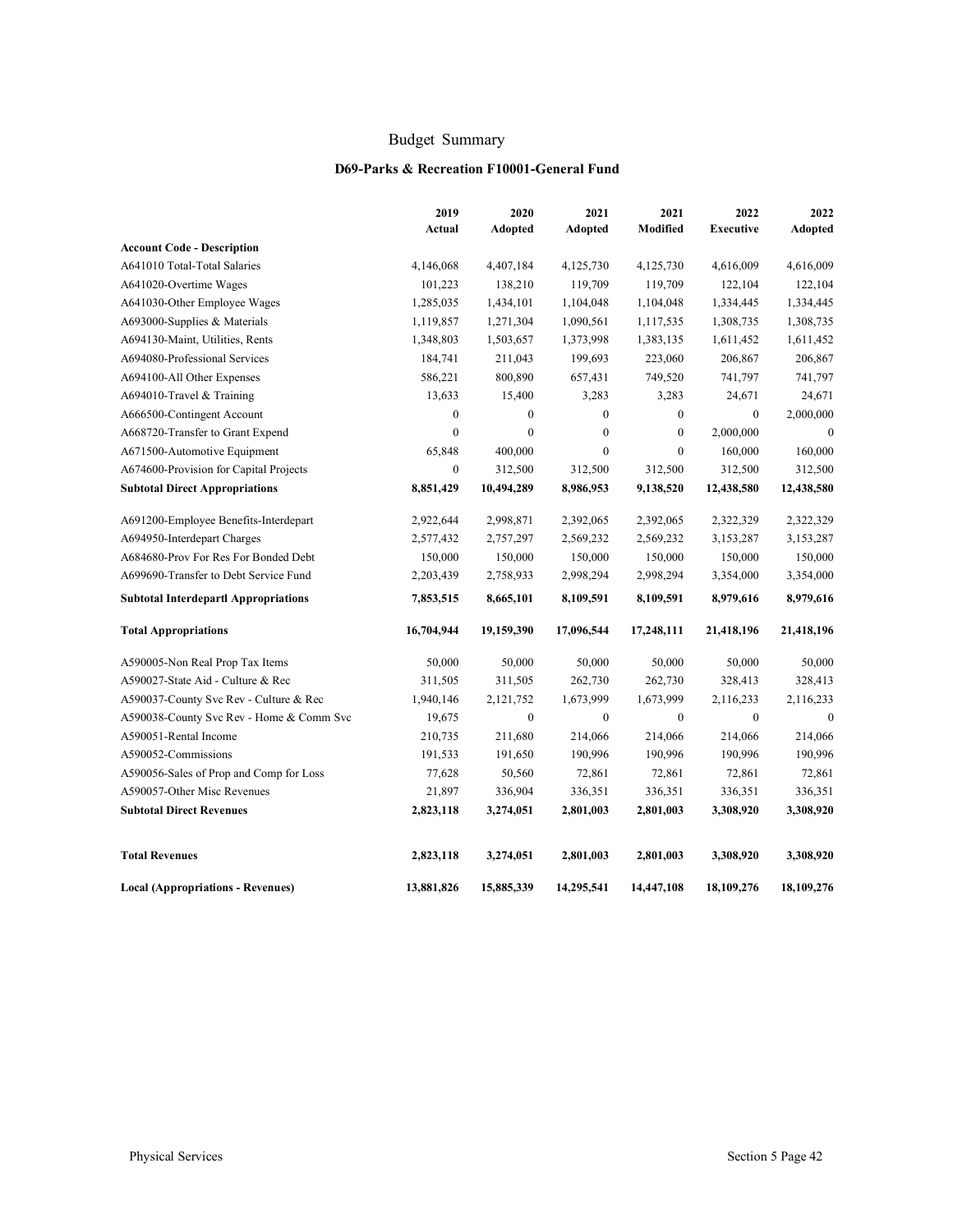## **D69-Parks & Recreation F10030-General Grants Projects Fund**

|                                             | 2019       | 2020           | 2021             | 2021            | 2022             | 2022           |
|---------------------------------------------|------------|----------------|------------------|-----------------|------------------|----------------|
|                                             | Actual     | <b>Adopted</b> | <b>Adopted</b>   | <b>Modified</b> | <b>Executive</b> | <b>Adopted</b> |
| <b>Account Code - Description</b>           |            |                |                  |                 |                  |                |
| A641010 Total-Total Salaries                | 1,408      | $\mathbf{0}$   | $\mathbf{0}$     | $\mathbf{0}$    | $\theta$         | $\mathbf{0}$   |
| A641020-Overtime Wages                      | 45.693     | $\mathbf{0}$   | $\boldsymbol{0}$ | $\theta$        | 0                | $\mathbf{0}$   |
| A641030-Other Employee Wages                | 63,728     | $\Omega$       | 0                | $\Omega$        | 0                | $\theta$       |
| A693000-Supplies & Materials                | 61,590     | $\mathbf{0}$   | $\mathbf{0}$     | 175,000         | 0                | $\Omega$       |
| A694130-Maint, Utilities, Rents             | 118,373    | $\mathbf{0}$   | $\mathbf{0}$     | 155,000         | $\theta$         | $\Omega$       |
| A694080-Professional Services               | 1,428,222  | 200,000        | 100,000          | 120,000         | 100,000          | 100,000        |
| A694100-All Other Expenses                  | 2,316,517  | $\mathbf{0}$   | $\mathbf{0}$     | $\Omega$        | 0                | $\mathbf{0}$   |
| A694010-Travel & Training                   | 2,752      | $\mathbf{0}$   | $\mathbf{0}$     | $\mathbf{0}$    | 0                | $\mathbf{0}$   |
| A692150-Furn, Furnishings & Equip           | 144,747    | $\mathbf{0}$   | $\mathbf{0}$     | $\mathbf{0}$    | 0                | $\mathbf{0}$   |
| A671500-Automotive Equipment                | 33,799     | $\mathbf{0}$   | $\mathbf{0}$     | $\mathbf{0}$    | $\boldsymbol{0}$ | $\mathbf{0}$   |
| <b>Subtotal Direct Appropriations</b>       | 4,216,829  | 200,000        | 100,000          | 450,000         | 100,000          | 100,000        |
| A691200-Employee Benefits-Interdepart       | 12,580     | $\mathbf{0}$   | $\mathbf{0}$     | $\theta$        | $\theta$         | $\mathbf{0}$   |
| <b>Subtotal Interdepartl Appropriations</b> | 12,580     | $\bf{0}$       | 0                | $\mathbf{0}$    | 0                | 0              |
| <b>Total Appropriations</b>                 | 4,229,409  | 200,000        | 100,000          | 450,000         | 100,000          | 100,000        |
| A590024-State Aid - Transportation          | 83,099     | 100,000        | 100,000          | 100,000         | 100,000          | 100,000        |
| A590037-County Svc Rev - Culture & Rec      | 560,654    | $\mathbf{0}$   | $\Omega$         | 350,000         | 0                | $\Omega$       |
| A590050-Interest and Earnings on Invest     | 1,586      | $\mathbf{0}$   | 0                | $\mathbf{0}$    | 0                | $\mathbf{0}$   |
| A590052-Commissions                         | 1,400,913  | $\Omega$       | $\Omega$         | $\Omega$        | 0                | $\Omega$       |
| A590056-Sales of Prop and Comp for Loss     | 1,660,694  | $\theta$       | $\Omega$         | $\Omega$        | 0                | $\Omega$       |
| A590057-Other Misc Revenues                 | 675,880    | 100,000        | 0                | $\Omega$        | $\Omega$         | $\Omega$       |
| <b>Subtotal Direct Revenues</b>             | 4,382,825  | 200,000        | 100,000          | 450,000         | 100,000          | 100,000        |
| <b>Total Revenues</b>                       | 4,382,825  | 200,000        | 100,000          | 450,000         | 100,000          | 100,000        |
| <b>Local (Appropriations - Revenues)</b>    | (153, 415) | $\bf{0}$       | $\bf{0}$         | $\bf{0}$        | 0                | 0              |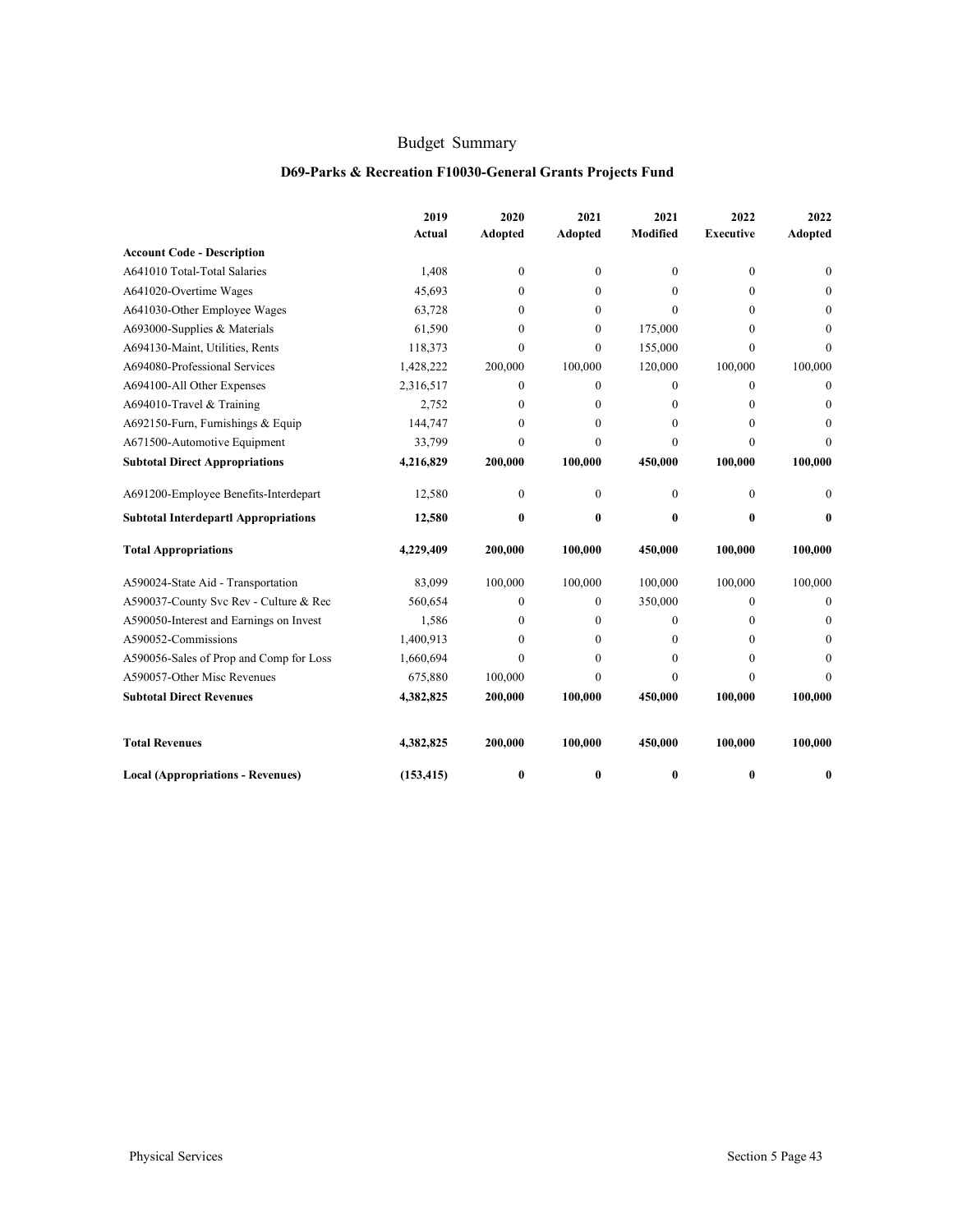## Budgeted Positions

#### **D69-Parks & Recreation F10001-General Fund**

|                                                       |                | 2020                           |                | 2021                                  |         | 2022<br>2022                          |         |                                |                              |                                  |
|-------------------------------------------------------|----------------|--------------------------------|----------------|---------------------------------------|---------|---------------------------------------|---------|--------------------------------|------------------------------|----------------------------------|
|                                                       |                | <b>Adopted</b>                 |                | Modified                              |         | <b>Executive</b>                      |         | Adopted                        |                              | <b>Variance to Adopted</b>       |
|                                                       | Grade          | Authorized<br><b>Positions</b> | Grade          | <b>Authorized</b><br><b>Positions</b> | Grade   | <b>Authorized</b><br><b>Positions</b> | Grade   | Authorized<br><b>Positions</b> | Grade                        | Authorized<br><b>Positions</b>   |
| JC00110-CLERK 2                                       |                |                                |                |                                       | 5       | $\overline{2}$                        | 5       | 2                              | $\boldsymbol{0}$             | 2                                |
| JC01010-TYPIST 2                                      | 5              | $\mathbf{1}$                   |                |                                       |         |                                       |         |                                | $\boldsymbol{0}$             | (1)                              |
| JC02000-ACCOUNT CLERK 1                               | 4              | 3                              | 4              | $\overline{c}$                        | 4       | $\overline{2}$                        | 4       | $\overline{2}$                 | $\boldsymbol{0}$             | (1)                              |
| JC02020-ACCOUNT CLERK 2                               | $\tau$         | $\overline{2}$                 | $\tau$         | $\mathbf{1}$                          | 7       | $\mathbf{1}$                          | 7       | $\mathbf{1}$                   | $\boldsymbol{0}$             | (1)                              |
| JC60070-INFORMATION AIDE                              | 2              | 3                              | 2              | $\overline{2}$                        | 2       | $\overline{2}$                        | 2       | $\overline{2}$                 | $\boldsymbol{0}$             | (1)                              |
| <b>JC69188-GENERAL CURATOR</b>                        | 32             | $\mathbf{1}$                   | 32             | $\mathbf{1}$                          | 32      | $\mathbf{1}$                          | 32      | $\mathbf{1}$                   | $\boldsymbol{0}$             | $\mathbf{0}$                     |
| JC10570-COMM OF PARKS & REC                           | 37             | $\mathbf{1}$                   | 37             | $\mathbf{1}$                          | 38      | $\mathbf{1}$                          | 38      | $\mathbf{1}$                   | $\mathbf{1}$                 | $\mathbf{0}$                     |
| JC22425-DIR OF OPER -PARKS-                           | 34             | $\mathbf{1}$                   | 34             | $\mathbf{1}$                          | 34      | $\mathbf{1}$                          | 34      | $\mathbf{1}$                   | $\boldsymbol{0}$             | $\mathbf{0}$                     |
| JC38650-DEPUTY COMM (PARKS)                           | 35             | $\mathbf{1}$                   | 35             | $\overline{2}$                        | 35      | $\overline{2}$                        | 35      | $\overline{2}$                 | $\mathbf{0}$                 | 1                                |
| JC04040-PUB INFOR SPECIALIST                          | 11             | 1                              | 11             | $\mathbf{1}$                          | 11      | $\mathbf{1}$                          | 11      | $\mathbf{1}$                   | $\mathbf{0}$                 | $\mathbf{0}$                     |
| JC38320-REC SUPERVISOR                                | 10             | $\overline{3}$                 | 10             | 3                                     | 10      | 3                                     | 10      | 3                              | $\mathbf{0}$                 | $\mathbf{0}$                     |
| <b>JC38330-DIR RECREATION</b>                         | 35             | $\mathbf{1}$                   | 35             | $\mathbf{1}$                          | 35      | $\mathbf{1}$                          | 35      | $\mathbf{1}$                   | $\boldsymbol{0}$             | $\mathbf{0}$                     |
| JC38340-ADMIN DIR -PKS & RE-                          | 33             | $\mathbf{1}$                   | 35             | $\mathbf{1}$                          | 35      | $\mathbf{1}$                          | 35      | $\mathbf{1}$                   | $\overline{2}$               | $\mathbf{0}$                     |
| JC38350-ADMIN OFCR PKS & REC                          | 29             | 1                              | 29             | $\mathbf{1}$                          | 29      | $\mathbf{1}$                          | 29      | $\mathbf{1}$                   | $\mathbf{0}$                 | $\theta$                         |
| JC38400-DIR PARKS PLAN & DEV                          | 35             | $\mathbf{1}$                   | 35             | $\mathbf{1}$                          | 35      | $\mathbf{1}$                          | 35      | $\mathbf{1}$                   | $\bf{0}$                     | $\mathbf{0}$                     |
| <b>JC38900-PARK NATURALIST 2</b>                      | 10             | $\mathbf{1}$                   | 10             | $\mathbf{1}$                          | 10      | $\mathbf{1}$                          | 10      | $\mathbf{1}$                   | $\boldsymbol{0}$             | $\theta$                         |
| JC38910-PARK NATURALIST 1                             | 9              | $\mathbf{1}$                   | 9              | $\mathbf{1}$                          | 9       | $\mathbf{1}$                          | 9       | $\mathbf{1}$                   | $\boldsymbol{0}$             | $\mathbf{0}$                     |
| JC63131-PARK SUPT I                                   | 31             | $\overline{4}$                 | 31             | $\overline{4}$                        | 31      | $\overline{4}$                        | 31      | $\overline{4}$                 | $\mathbf{0}$                 | $\theta$                         |
| JC63141-PARK SUPT II                                  | 33             | $\overline{2}$                 | 33             | $\overline{2}$                        | 33      | $\overline{2}$                        | 33      | 2                              | $\boldsymbol{0}$             | $\mathbf{0}$                     |
| JC63145-PARK SUPT III                                 | 34             | $\overline{c}$                 | 34             | $\overline{2}$                        | 34      | $\overline{c}$                        | 34      | $\overline{2}$                 | $\boldsymbol{0}$             | $\mathbf{0}$                     |
| JC69170-NATURE CENTER SUPT                            | 33             | $\mathbf{1}$                   | 33             | $\mathbf{1}$                          | 33      | $\mathbf{1}$                          | 33      | $\mathbf{1}$                   | $\boldsymbol{0}$             | $\mathbf{0}$                     |
| <b>JC69180-CURATOR OF ANIMALS</b>                     | 10             | $\mathbf{1}$                   | 10             | $\mathbf{1}$                          | 10      | $\mathbf{1}$                          | 10      | $\mathbf{1}$                   | $\mathbf{0}$                 | $\mathbf{0}$                     |
| JC69270-DIR NAT RES FAC SVS                           | 34             | $\mathbf{1}$                   | 34             | $\mathbf{1}$                          | 34      | $\mathbf{1}$                          | 34      | $\mathbf{1}$                   | $\boldsymbol{0}$             | $\mathbf{0}$                     |
| <b>JC69260-VETERINARY TECH</b>                        | 7              | $\mathbf{1}$                   | 7              | $\mathbf{1}$                          | 7       | $\mathbf{1}$                          | 7       | $\mathbf{1}$                   | $\boldsymbol{0}$             | $\mathbf{0}$                     |
| JC38170-RECREATION LEADER                             |                |                                |                |                                       | 7       | $\mathbf{1}$                          | 7       | $\mathbf{1}$                   | $\boldsymbol{0}$             | 1                                |
| JC40860-PARK RANGER 2                                 | 9              | $\mathbf{1}$                   | 9              | $\mathbf{1}$                          | 9       | $\mathbf{1}$                          | 9       | $\mathbf{1}$                   | $\mathbf{0}$                 | $\mathbf{0}$                     |
| JC42130-SAFETY OFFICER                                | 11             | $\mathbf{1}$                   | 11             | $\mathbf{1}$                          | 11      | $\mathbf{1}$                          | 11      | $\mathbf{1}$                   | $\mathbf{0}$                 | $\theta$                         |
| JC01760-SECRETARY                                     | 24             | $\mathbf{1}$                   | 24             | $\mathbf{1}$                          | 24      | $\mathbf{1}$                          | 24      | $\mathbf{1}$                   | $\boldsymbol{0}$             | $\mathbf{0}$                     |
| JC10540-BLDG MTCE OPER AST                            | 10             | $\mathbf{1}$                   | 10             | $\mathbf{1}$                          | 10      | $\mathbf{1}$                          | 10      | $\mathbf{1}$                   | $\boldsymbol{0}$             | $\mathbf{0}$                     |
|                                                       | 9              | $\overline{2}$                 | 9              | $\overline{2}$                        | 9       | $\overline{2}$                        | 9       | $\overline{2}$                 | $\mathbf{0}$                 | $\mathbf{0}$                     |
| JC60150-MTCE WORKER 2                                 | 9              |                                | 9              |                                       | 9       | $\mathbf{1}$                          | 9       | $\mathbf{1}$                   | $\mathbf{0}$                 | $\theta$                         |
| JC60490-HATCHERY OPER SUP                             | 7              | 1                              | 7              | 1                                     | 7       | $\mathbf{1}$                          | 7       | $\mathbf{1}$                   |                              | $\mathbf{0}$                     |
| JC61380-MTCE CARPENTER<br>JC61390-MTCE CARPTR CRW LDR | 9              | 1<br>$\mathbf{1}$              | 9              | 1<br>$\mathbf{1}$                     | 9       | $\mathbf{1}$                          | 9       | $\mathbf{1}$                   | $\bf{0}$<br>$\boldsymbol{0}$ | $\mathbf{0}$                     |
| JC60145-Maintenance Worker 1 (Trainee)                |                |                                | $\overline{4}$ | 3                                     | 4       | 3                                     | 4       | 3                              | $\bf{0}$                     | 3                                |
| JC38420-SR REC LEADER                                 | 8              | 4                              | 8              | 4                                     | 8       | 4                                     | 8       | $\overline{4}$                 | $\mathbf{0}$                 | $\mathbf{0}$                     |
|                                                       |                |                                | 4              |                                       | 4       |                                       |         |                                | $\boldsymbol{0}$             | $\mathbf{0}$                     |
| JC38810-VISITOR CENT SUPER                            | 4<br>5         | 1<br>2                         | 5              | 1<br>$\overline{c}$                   | 5       | $\mathbf{1}$<br>$\overline{c}$        | 4<br>5  | 1<br>$\overline{2}$            | $\boldsymbol{0}$             | $\mathbf{0}$                     |
| JC60140-MTCE WORKER 1<br>JC60420-HATCHERY AIDE 2      | $\tau$         | $\mathbf{1}$                   | $\overline{7}$ | $\mathbf{1}$                          | 7       | $\mathbf{1}$                          | $\tau$  | $\mathbf{1}$                   | $\Omega$                     | $\Omega$                         |
| JC60550-ZOO ATTENDANT                                 | 5              | 22                             | 5              |                                       | 5       | 22                                    | 5       | 22                             | $\boldsymbol{0}$             | $\boldsymbol{0}$                 |
| JC62100-MOTOR EQUIP OPER 1                            | 5              | 3                              | 5              | 22<br>3                               | 5       | 3                                     | 5       | 3                              | $\boldsymbol{0}$             | $\boldsymbol{0}$                 |
|                                                       | 3              | 20                             | 3              | 20                                    | 3       | 20                                    | 3       |                                |                              |                                  |
| JC62990-PARK LABORER<br>JC63000-PARK LABOR CRW LDR    | 8              | 4                              | 8              | $\overline{4}$                        | 8       | 4                                     | 8       | 20<br>4                        | $\boldsymbol{0}$<br>0        | 0<br>$\overline{0}$              |
|                                                       |                |                                |                |                                       |         |                                       |         |                                |                              |                                  |
| JC63100-PARK MTCE CREW LEADER<br>JC63125-PARK SUPV    | 10<br>9        | $\mathbf{1}$<br>3              | 10<br>9        | 1<br>3                                | 10<br>9 | $\mathbf{1}$<br>3                     | 10<br>9 | $\mathbf{1}$<br>3              | $\mathbf{0}$<br>$\mathbf{0}$ | $\overline{0}$<br>$\overline{0}$ |
| JC63180-GROUNDS SUPERVISOR                            | 11             | $\mathbf{1}$                   | 11             | $\mathbf{1}$                          | 11      | $\mathbf{1}$                          | 11      | $\mathbf{1}$                   | $\boldsymbol{0}$             | $\overline{0}$                   |
| JC69230-SR ZOO ATTENDANT                              | 9              | 4                              | 9              | $\overline{4}$                        | 9       | 5                                     | 9       | 5                              | $\boldsymbol{0}$             | $\mathbf{1}$                     |
| JC71020-FOOD SVC HELPER 2                             | $\overline{4}$ | $\mathbf{1}$                   | 4              | $\mathbf{1}$                          | 4       | $\mathbf{1}$                          | 4       | $\mathbf{1}$                   | $\boldsymbol{0}$             | $\overline{0}$                   |
| <b>Total Authorized Positions</b>                     |                | 111                            |                | 111                                   |         | 115                                   |         | 115                            |                              | 4                                |
|                                                       |                |                                |                |                                       |         |                                       |         |                                |                              |                                  |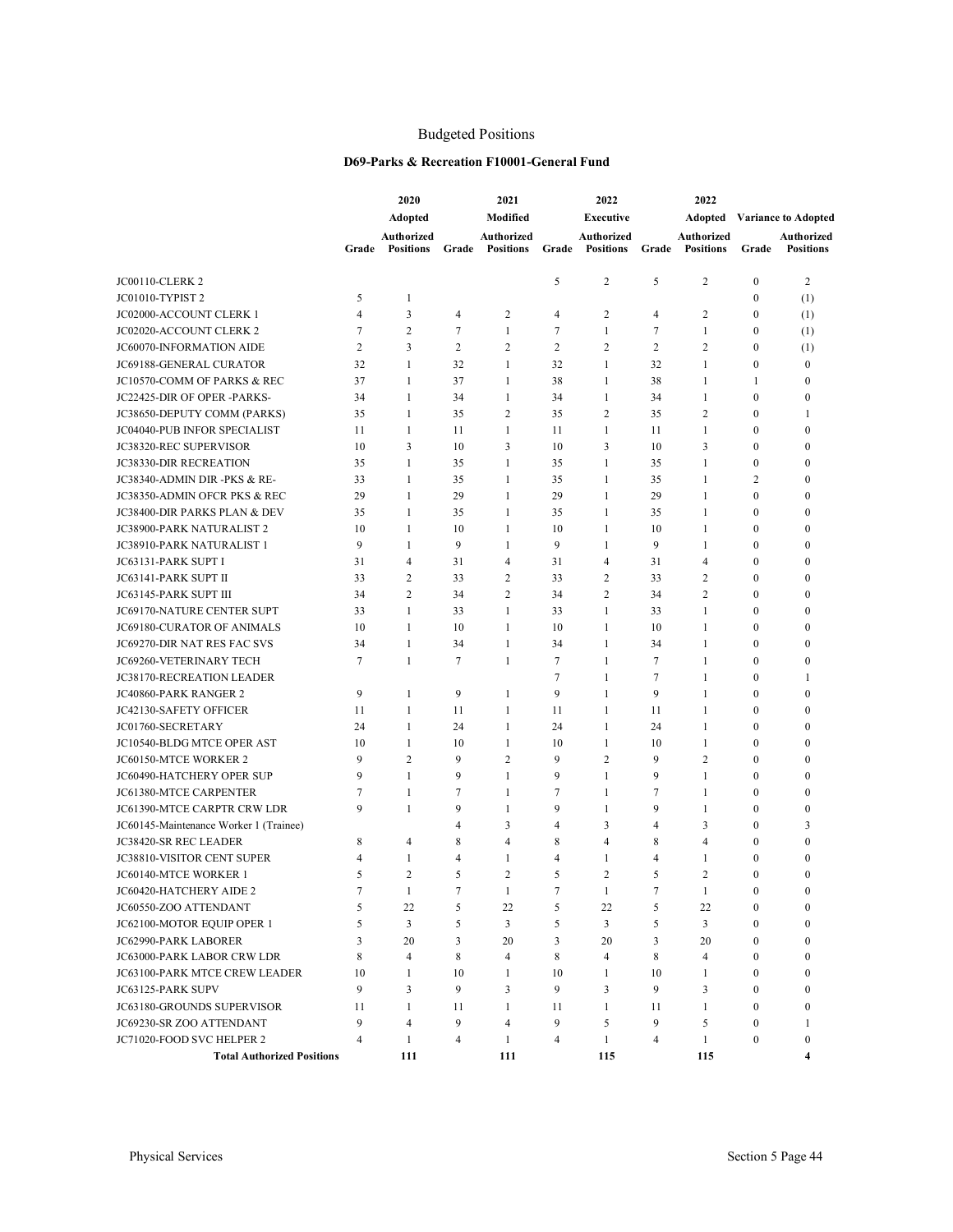## **Parks and Recreation**

## **Program Narrative**

|                                             | 2022<br><b>Adopted</b>      |                      |                  |  |  |  |  |
|---------------------------------------------|-----------------------------|----------------------|------------------|--|--|--|--|
|                                             | <b>Gross Appropriations</b> | <b>Local Dollars</b> | <b>Staffing</b>  |  |  |  |  |
| <b>D69-Parks &amp; Recreation</b>           | 21,518,196                  | 18,109,276           | 94               |  |  |  |  |
| D6901000000-Administration                  | 8,581,872                   | 8,154,782            | 8                |  |  |  |  |
| D6902000000-Beaver Lake Nature Center       | 938,523                     | 777,649              | 7                |  |  |  |  |
| D6903000000-Rosamond Gifford Zoo            | 5,417,006                   | 3,783,352            | 39               |  |  |  |  |
| D6904000000-Carpenter's Brook Fish Hatchery | 424,988                     | 367,615              | 3                |  |  |  |  |
| D6905000000-Veterans Cemetery               | 373,318                     | 373,318              | 3                |  |  |  |  |
| D6907000000-Highland Forest                 | 991,728                     | 801,089              | 7                |  |  |  |  |
| D6910000000-Jamesville Beach                | 312,298                     | 241,195              | 1                |  |  |  |  |
| D6911000000-Oneida Shores                   | 778,754                     | 471,071              | $\overline{4}$   |  |  |  |  |
| D6912000000-Onondaga Lake Park              | 2,180,362                   | 1,861,112            | 16               |  |  |  |  |
| D6913000000-Otisco Lake Park                | 12,689                      | 12,689               | $\theta$         |  |  |  |  |
| D6914000000-NBT Stadium                     | 542,461                     | 367,461              | 1                |  |  |  |  |
| D6915000000-Hopkins Sports Facility         | 47,428                      | 22,170               | $\boldsymbol{0}$ |  |  |  |  |
| D6916000000-Pratt's Falls Park              | 176,274                     | 135,278              | 1                |  |  |  |  |
| D6917000000-Rangers                         | 485,128                     | 485,128              | $\overline{2}$   |  |  |  |  |
| D6918000000-Recreation Division             | 255,367                     | 255,367              | $\overline{2}$   |  |  |  |  |
|                                             |                             |                      |                  |  |  |  |  |

**Administration:** Provides administrative support to the entire parks system. This includes management functions of the Commissioner's office and its three administrative divisions: Accounting and Personnel; Recreation and Public Programs; and Operations, Planning and Development.

**Beaver Lake Nature Center:** This Park provides over 400 environmental education and recreation programs in a 700 acre facility, including trails, boardwalk, canoe tours, interpretive center and a Harvest Festival program. It also provides school group tour programs. The Friends of Beaver Lake provide significant financial and volunteer support.

**Rosamond Gifford Zoo:** The Rosamond Gifford Zoo encompasses nearly 1,000 live animals including a primate island exhibit, elephant facilities, an education conservation center, gift shop, and newly constructed animal medical center. The Friends of the Zoo provide significant financial and volunteer support.

Carpenter's Brook Fish Hatchery**:** The Hatchery rears approximately 60,000 brook, brown and rainbow trout for stocking in County streams and lakes. Educational tours and a fishing program for the disabled are also provided. Otisco Lake Park is also administered by the staff at this park. The Friends of Carpenters Brook Fish Hatchery, SUNY ESF, and the Onondaga County Federation of Sportsmen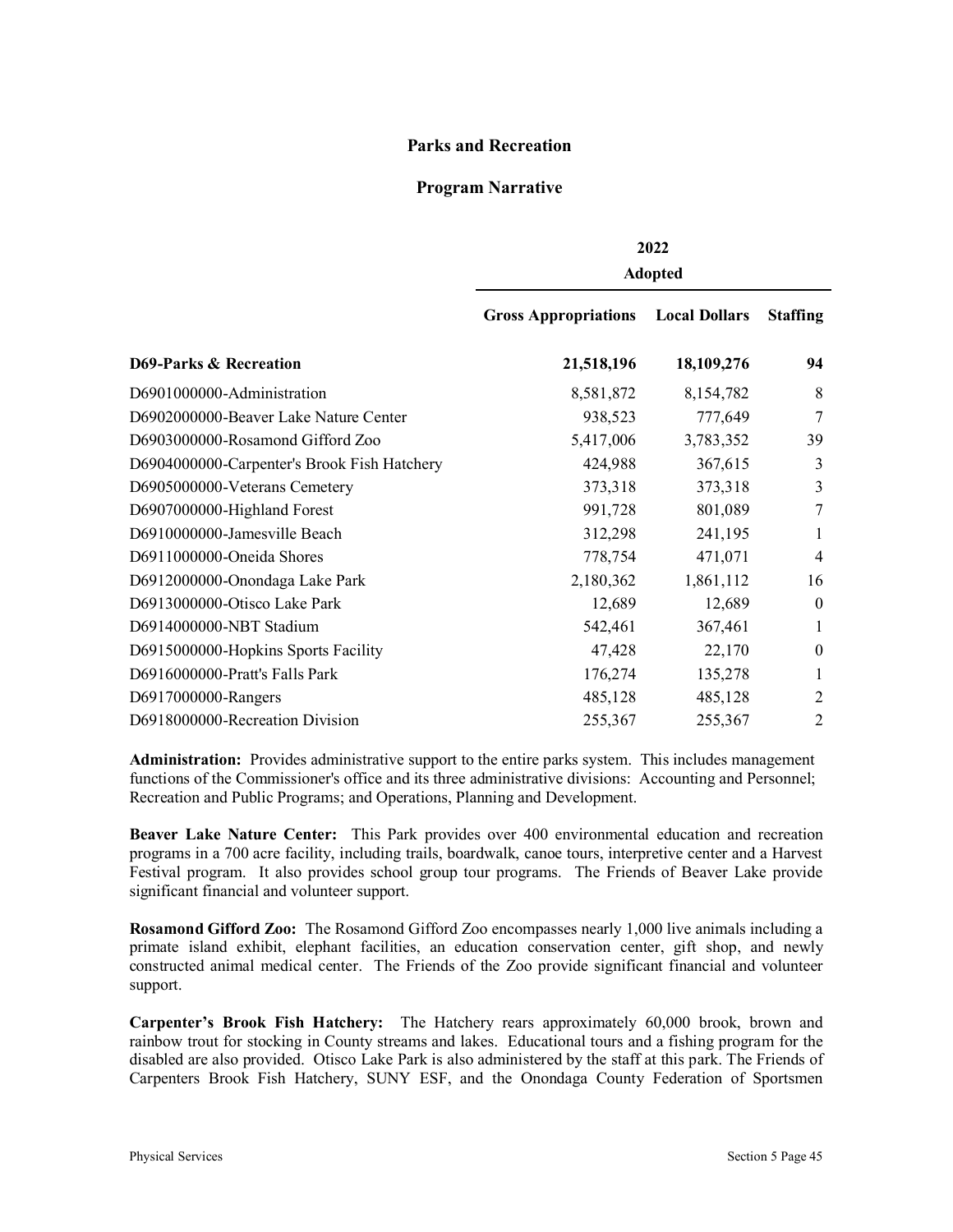provide significant support to this park.

**Veterans Cemetery:** Operation of two cemeteries: Veteran's Memorial Cemetery, which accommodates the burial of U.S. service men and women and Loomis Hill, which provides a resting place for indigents.

**Highland Forest**:This area encompasses 3,600 acres of forest recreation. Patrons can enjoy hiking, mountain biking and cross-country skiing. Facility rentals are also available at this venue, with Skyline Lodge being the premier feature.

**Jamesville Beach:** Jamesville Beach provides one of two County swimming beaches. It includes two reserved areas, disc golf and is the site of the annual Balloon Festival.

**Oneida Shores:** Oneida Shores provides boat launching, fishing, beach, volleyball, campgrounds, six reserved pavilions and Arrowhead Lodge, a year round reserved facility.

**Onondaga Lake Park**: Onondaga Lake Park is an 8.5 mile linear greenway waterfront park, featuring four great trails. The East Shore Recreational, Shoreline Walking, Lakeland Nature and West Shore trails include stunning views of Onondaga Lake, local wildlife, and the Syracuse City skyline. The Park is bustling with special events and activity year-round, as it contains such diverse recreational venues as: Lakeview Park and Amphitheater, Long Branch Park, Onondaga Lake Marina, Onondaga Yacht Club, Syracuse University and Syracuse Chargers Boat Houses, the Salt Museum, Skä•noñh-Great Law of Peace Center, Wegman's Good Dog Park, Onondaga Lake Skate Park, and the Wegman's Boundless Playground, along with several pavilions, ball fields and picnic areas.

**Otisco Lake Park**: A three acre wayside park featuring shoreline access and a great view.

**NBT Bank Stadium:** This natural grass stadium is home to the Syracuse Mets professional baseball team as well as select, high level amateur baseball play. The stadium is also host of non-sports community events.

**Hopkins Road Sports Facility:** This park consists of five tournament quality softball/kickball fields and one fenced baseball field. The fields are available on a reservation basis for youth and adult team and league play.

Pratt's Falls Park: Pratt's Falls provides picnicking, hiking, falls viewing, reserved pavilions and Camp Brockway Lodge.

**Rangers**: Park rangers are our park ambassadors assisting patrons while providing law enforcement and security functions for the park system. A Safety Officer oversees employee and public safety standards along with risk management for the park system.

**Recreation Division**: Recreation staff manage public relations, the reservation system for all of the parks, and assists with large scale events.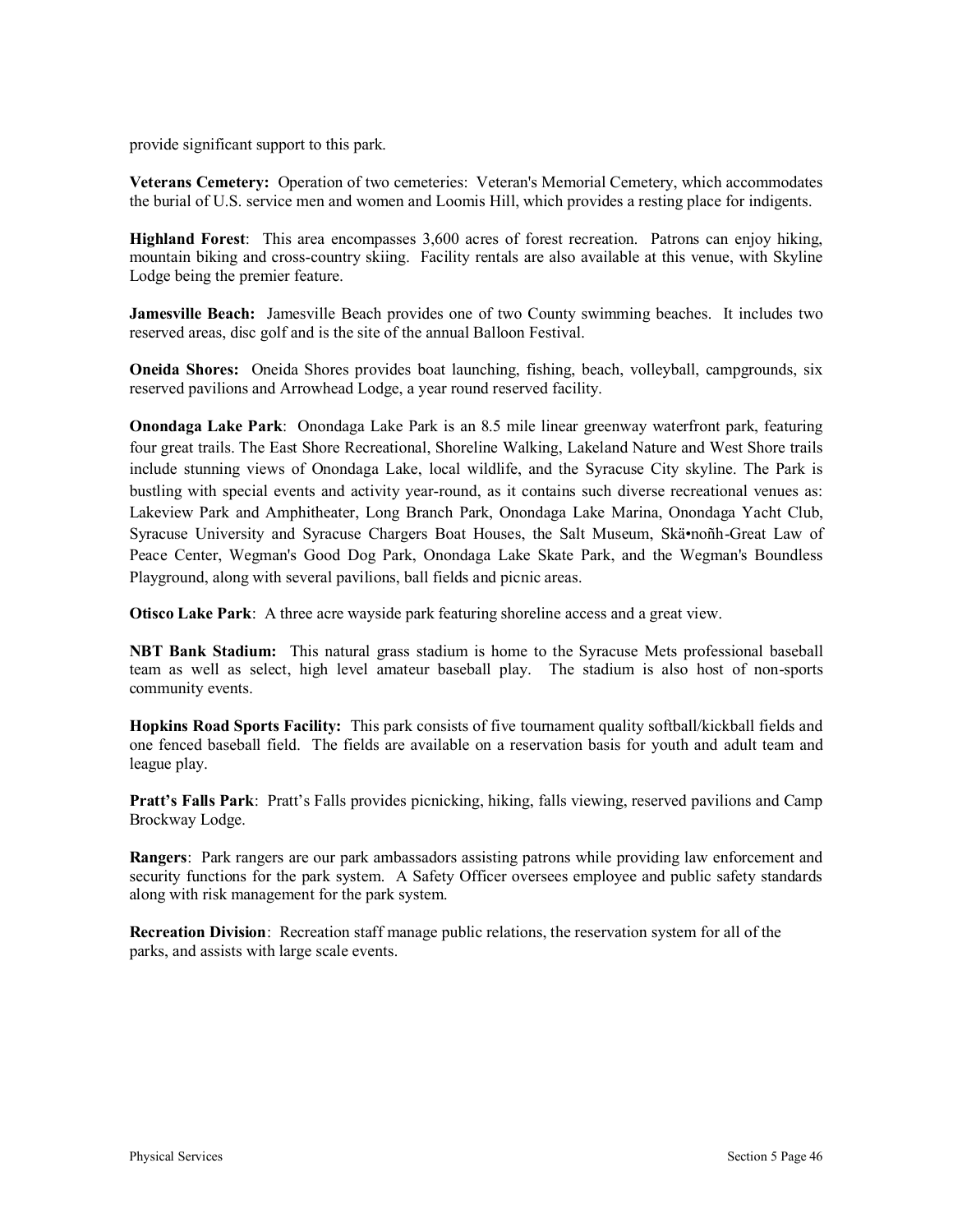# **D87 - Syracuse-Onondaga County Planning Agency (SOCPA)**



#### **Department Mission**

To provide and promote effective professional planning within the County, its City, Towns, and Villages to create thriving, healthy communities that attract and support economic growth and opportunity

#### **Department Vision**

A capable, well trained staff that excels at serving county government and the 35 municipalities in Onondaga County as well as other agencies.

#### **Department Goals**

- § Develop, complete, and implement an updated countywide plan that is adopted by the county and local municipalities
- Create planning projects and provide technical assistance to enhance the quality of life in Onondaga County and to increase economic development by creating places where people want to live, work and recreate
- Help to protect and promote the counties extensive natural resources
- Protect and promote agriculture in Onondaga County
- Provide sound planning rationale to assist in guiding infrastructure investments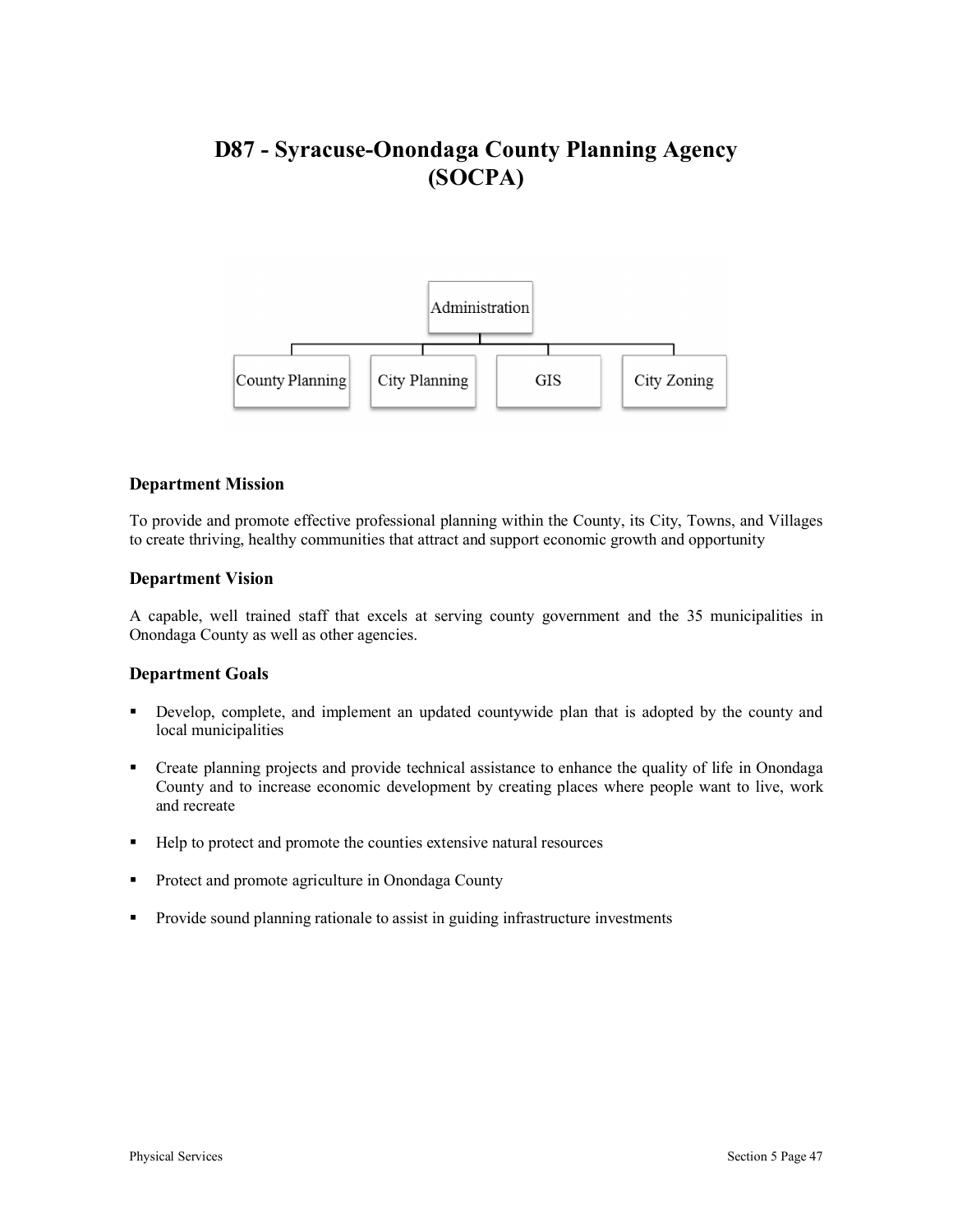## **D87-Syracuse-Onondaga Planning Agency F10001-General Fund**

|                                             | 2019      | 2020             | 2021             | 2021         | 2022             | 2022           |
|---------------------------------------------|-----------|------------------|------------------|--------------|------------------|----------------|
|                                             | Actual    | Adopted          | Adopted          | Modified     | <b>Executive</b> | <b>Adopted</b> |
| <b>Account Code - Description</b>           |           |                  |                  |              |                  |                |
| A641010 Total-Total Salaries                | 1,118,175 | 1,285,101        | 1,149,564        | 1,149,564    | 1,318,041        | 1,318,041      |
| A693000-Supplies & Materials                | 12,136    | 9,915            | 6,169            | 6,169        | 48,479           | 48,479         |
| A695700-Contractual Expenses Non-Govt       | 2,515,904 | 2,535,905        | 2,535,905        | 2,535,905    | 2,535,905        | 2,535,905      |
| A694130-Maint, Utilities, Rents             | 9.894     | 10,000           | 10,412           | 10,412       | 10,412           | 10,412         |
| A694080-Professional Services               | 35,999    | 36,950           | 36,749           | 36,749       | 36,749           | 36,749         |
| A694100-All Other Expenses                  | 4,042     | 7,125            | 2,787            | 2,787        | 2,787            | 2,787          |
| A694010-Travel & Training                   | 2,986     | 6,000            | 879              | 879          | 7.000            | 7,000          |
| A668720-Transfer to Grant Expend            | 300,000   | $\overline{0}$   | $\boldsymbol{0}$ | $\mathbf{0}$ | 350,000          | 350,000        |
| <b>Subtotal Direct Appropriations</b>       | 3,999,137 | 3,890,996        | 3,742,465        | 3,742,465    | 4.309.373        | 4,309,373      |
| A691200-Employee Benefits-Interdepart       | 674,283   | 762,069          | 589,509          | 589,509      | 568,845          | 568,845        |
| A694950-Interdepart Charges                 | 282,984   | 292,784          | 285,806          | 285,806      | 265,614          | 265,614        |
| <b>Subtotal Interdepartl Appropriations</b> | 957,267   | 1,054,853        | 875,315          | 875,315      | 834,459          | 834,459        |
| <b>Total Appropriations</b>                 | 4,956,404 | 4,945,849        | 4,617,780        | 4,617,780    | 5,143,832        | 5,143,832      |
| A590048-Svcs Other Govts - Home & Comm Svcs | 1,162,733 | 1,180,121        | 902,281          | 902,281      | 959,700          | 959,700        |
| A590056-Sales of Prop and Comp for Loss     | 60        | 1,500            | 1,500            | 1,500        | 1,500            | 1,500          |
| <b>Subtotal Direct Revenues</b>             | 1,162,793 | 1,181,621        | 903,781          | 903,781      | 961,200          | 961,200        |
| A590060-Interdepart Revenue                 | 167,807   | 284,366          | 289,671          | 289,671      | 291,479          | 291,479        |
| A590070-Interfund Trans - Non Debt Svc      | 300,000   | $\boldsymbol{0}$ | $\boldsymbol{0}$ | $\mathbf{0}$ | $\boldsymbol{0}$ | $\mathbf{0}$   |
| <b>Subtotal Interdepartl Revenues</b>       | 467,807   | 284,366          | 289,671          | 289,671      | 291,479          | 291,479        |
| <b>Total Revenues</b>                       | 1,630,600 | 1,465,987        | 1,193,452        | 1,193,452    | 1,252,679        | 1,252,679      |
| <b>Local (Appropriations - Revenues)</b>    | 3,325,803 | 3,479,862        | 3,424,328        | 3,424,328    | 3,891,153        | 3,891,153      |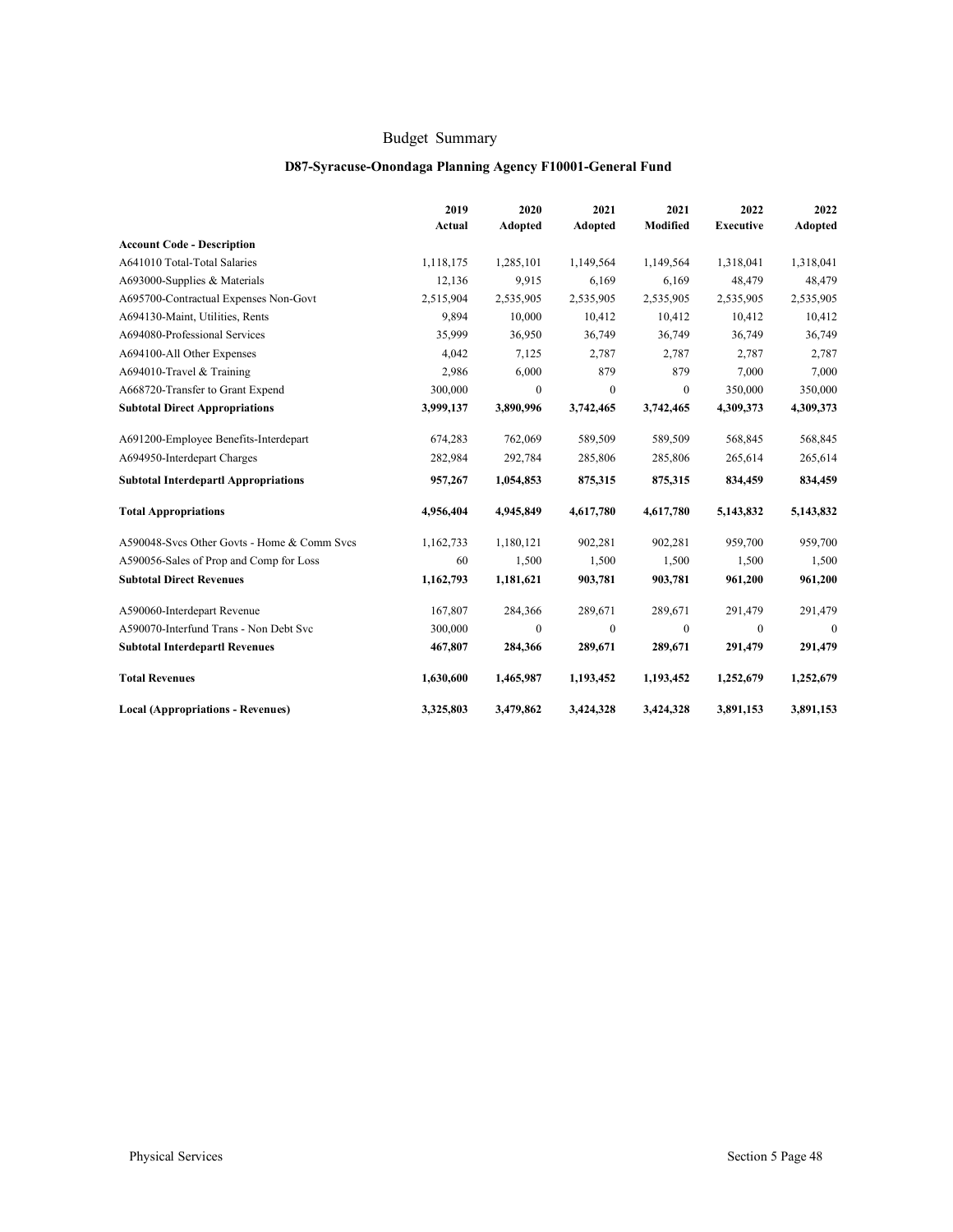## **D87-Syracuse-Onondaga Planning Agency F10030-General Grants Projects Fund**

|                                          | 2019<br>Actual | 2020<br>Adopted | 2021<br>Adopted  | 2021<br>Modified | 2022<br><b>Executive</b> | 2022<br>Adopted  |
|------------------------------------------|----------------|-----------------|------------------|------------------|--------------------------|------------------|
| <b>Account Code - Description</b>        |                |                 |                  |                  |                          |                  |
| A695700-Contractual Expenses Non-Govt    | 1,333,115      | 1,686,878       | 1,536,878        | 1,536,878        | 1,536,878                | 1,536,878        |
| <b>Subtotal Direct Appropriations</b>    | 1,333,115      | 1,686,878       | 1,536,878        | 1,536,878        | 1,536,878                | 1,536,878        |
| <b>Total Appropriations</b>              | 1,333,115      | 1,686,878       | 1,536,878        | 1,536,878        | 1,536,878                | 1,536,878        |
| A590018-Federal Aid - Home & Comm Svc    | 1,319,676      | 1,536,878       | 1,536,878        | 1,536,878        | 1,536,878                | 1,536,878        |
| A590020-State Aid - General Govt Support | 0              | 150,000         | $\mathbf{0}$     | $\mathbf{0}$     | $\mathbf{0}$             | $\mathbf{0}$     |
| <b>Subtotal Direct Revenues</b>          | 1,319,676      | 1,686,878       | 1,536,878        | 1,536,878        | 1,536,878                | 1,536,878        |
| A590070-Interfund Trans - Non Debt Svc   | 300,000        | $\mathbf{0}$    | $\boldsymbol{0}$ | $\overline{0}$   | $\mathbf{0}$             | $\boldsymbol{0}$ |
| <b>Subtotal Interdepartl Revenues</b>    | 300,000        | $\bf{0}$        | 0                | $\bf{0}$         | 0                        | $\bf{0}$         |
| <b>Total Revenues</b>                    | 1,619,676      | 1,686,878       | 1,536,878        | 1,536,878        | 1,536,878                | 1,536,878        |
| Local (Appropriations - Revenues)        | (286, 561)     | $\bf{0}$        | 0                | $\bf{0}$         | 0                        | $\bf{0}$         |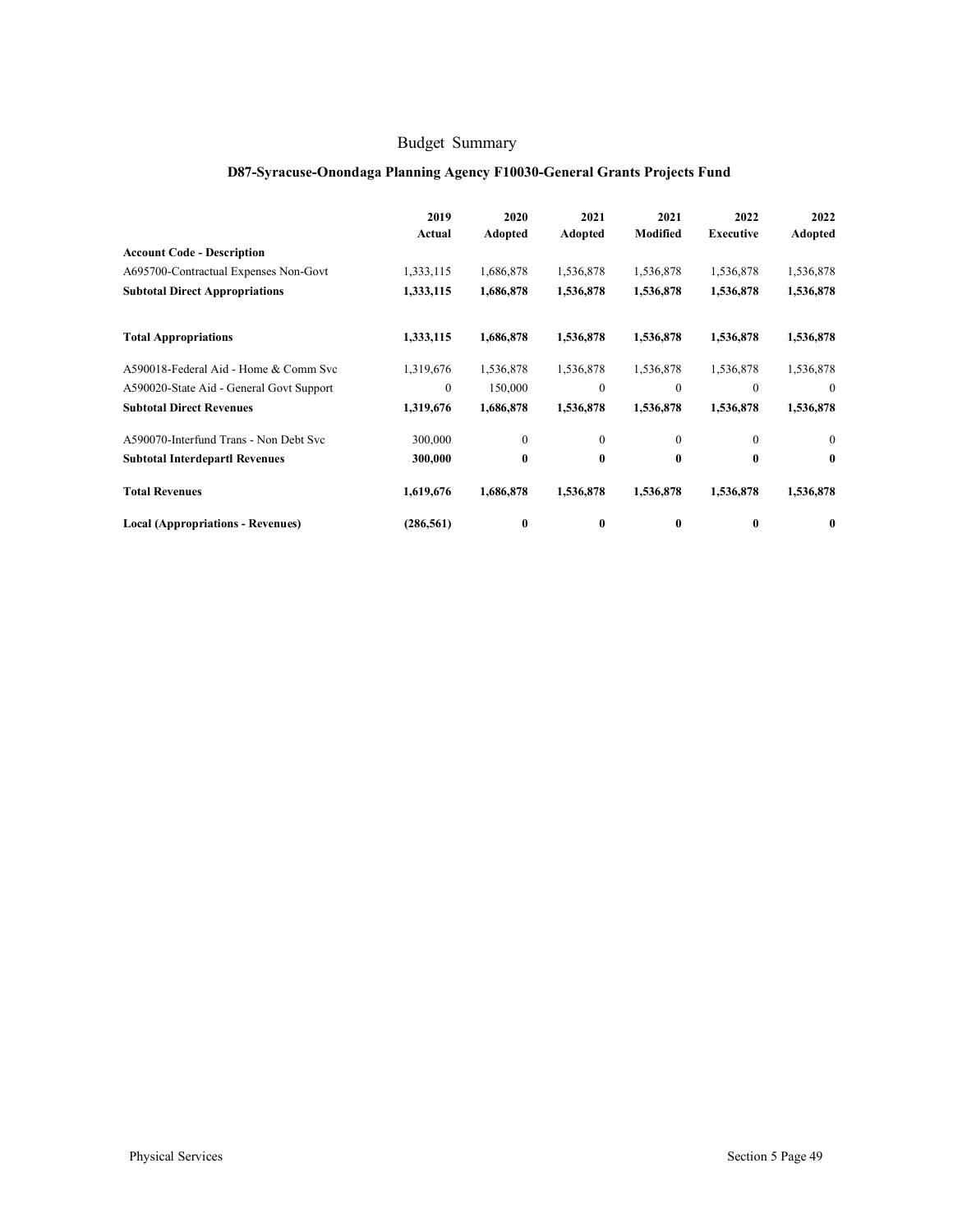## Budgeted Positions

## **D87-Syracuse-Onondaga Planning Agency F10001-General Fund**

|                                         |       | 2020                           |       | 2021                                  |       | 2022                                  |       | 2022                                  |          |                                       |
|-----------------------------------------|-------|--------------------------------|-------|---------------------------------------|-------|---------------------------------------|-------|---------------------------------------|----------|---------------------------------------|
|                                         |       | Adopted                        |       | Modified                              |       | <b>Executive</b>                      |       | Adopted                               |          | <b>Variance to Adopted</b>            |
|                                         | Grade | Authorized<br><b>Positions</b> | Grade | <b>Authorized</b><br><b>Positions</b> | Grade | <b>Authorized</b><br><b>Positions</b> | Grade | <b>Authorized</b><br><b>Positions</b> | Grade    | <b>Authorized</b><br><b>Positions</b> |
| <b>JC00110-CLERK 2</b>                  | 5     |                                | 5     |                                       | 5     |                                       | 5     |                                       | $\Omega$ |                                       |
| <b>JC00120-CLERK 3</b>                  |       |                                |       |                                       |       |                                       |       |                                       | 0        |                                       |
| <b>JC15140-DEPUTY PLANNING DIRECTOR</b> | 36    |                                | 36    |                                       | 36    |                                       | 36    |                                       | 0        |                                       |
| <b>JC15150-PLANNING DIRECTOR</b>        | 37    |                                | 37    |                                       | 37    |                                       | 37    |                                       | 0        |                                       |
| <b>JC04100-RESEARCH TECH 1</b>          | 9     |                                | 9     |                                       | 9     |                                       | 9     |                                       |          |                                       |
| <b>JC07110-ADMIN ASSISTANT</b>          | 9     |                                | 9     |                                       | 9     |                                       | 9     |                                       |          |                                       |
| <b>JC15060-ADMIN FOR SPEC PROJ</b>      | 33    |                                | 33    |                                       | 33    |                                       | 33    |                                       | 0        |                                       |
| JC15100-PLANNER 1                       | 11    | 6                              | 11    | 6                                     | 11    | 6                                     | 11    | 6                                     | 0        |                                       |
| <b>JC15110-PLANNER 2</b>                | 13    | $\overline{c}$                 | 13    | 2                                     | 13    |                                       | 13    | 3                                     | 0        |                                       |
| <b>JC15120-PLANNER 3</b>                | 14    | $\mathfrak{D}$                 | 14    | $\mathfrak{D}$                        | 14    |                                       | 14    | $\mathfrak{D}$                        | 0        |                                       |
| JC15310-GEO INFO SYS SPEC 2             | 13    |                                | 13    |                                       | 13    |                                       | 13    |                                       | $\Omega$ |                                       |
| <b>JC15500-GIS PROG MANAGER</b>         | 33    |                                | 33    |                                       | 33    |                                       | 33    |                                       | 0        |                                       |
| <b>JC04090-RESEARCH AIDE</b>            | 7     |                                | 7     |                                       | 7     |                                       | 7     |                                       | $\theta$ |                                       |
| <b>Total Authorized Positions</b>       |       | 19                             |       | 19                                    |       | 21                                    |       | 21                                    |          |                                       |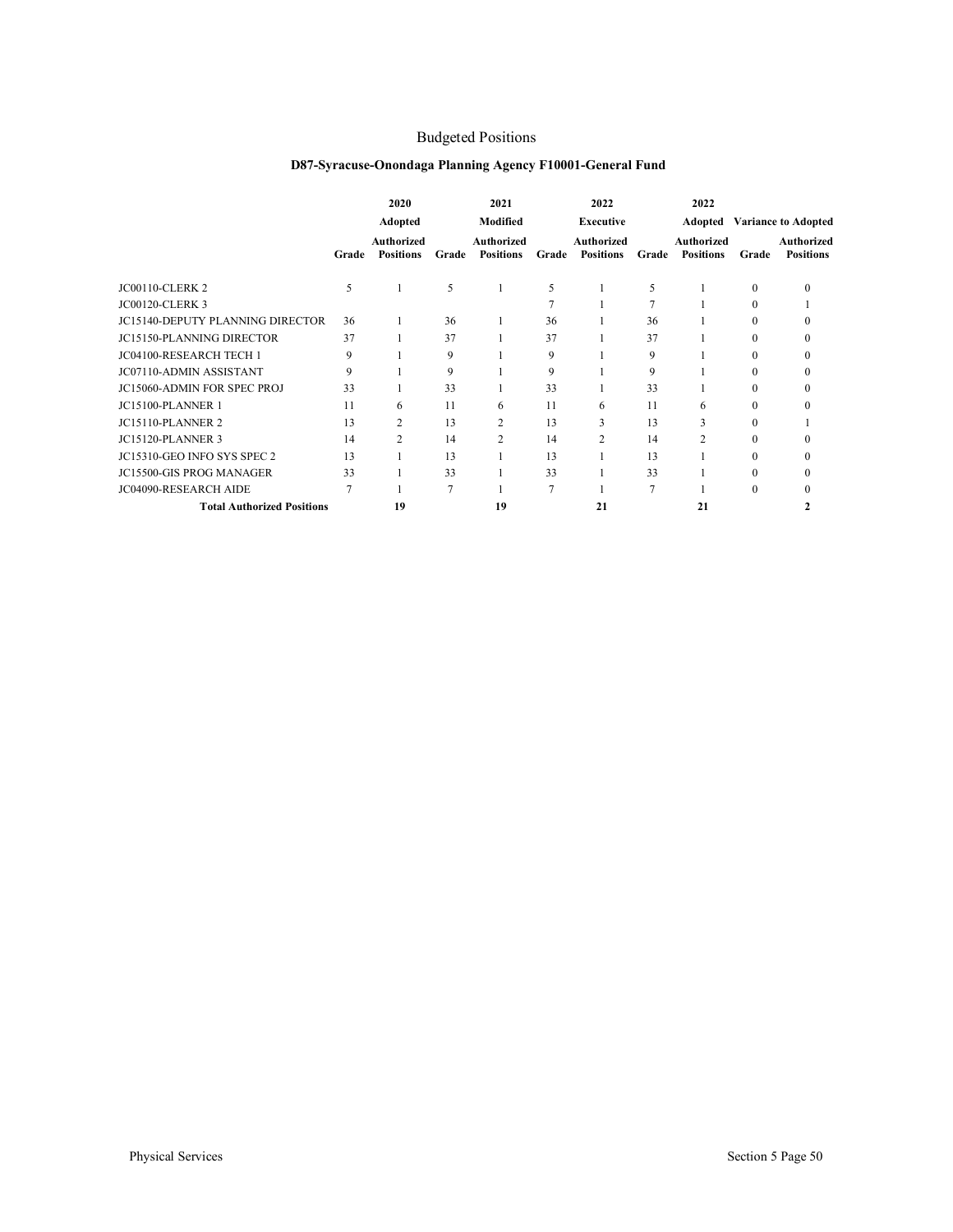## **Syracuse-Onondaga County Planning Agency (SOCPA)**

#### **Program Narrative**

|                                              | 2022                                      |           |                 |  |  |  |  |  |
|----------------------------------------------|-------------------------------------------|-----------|-----------------|--|--|--|--|--|
|                                              | <b>Adopted</b>                            |           |                 |  |  |  |  |  |
|                                              | <b>Gross Appropriations</b> Local Dollars |           | <b>Staffing</b> |  |  |  |  |  |
| D87-Syracuse-Onondaga Planning Agency        | 6,680,710                                 | 3,891,153 | 18              |  |  |  |  |  |
| D8720100000-SOCPA Administration             | 299,607                                   | 192,675   | 2               |  |  |  |  |  |
| D8720200000-County Planning                  | 793,132                                   | 785,632   | 3               |  |  |  |  |  |
| D8720250000-City Zoning                      | 662,630                                   | 81,146    | 6               |  |  |  |  |  |
| D8720260000-City Planning                    | 309,142                                   | 37,858    | 3               |  |  |  |  |  |
| D8720400000-Geographic Information Systems   | 543,416                                   | 257,937   | $\overline{4}$  |  |  |  |  |  |
| D8760100000-CNY Regional Transportation Auth | 2,409,878                                 | 2,409,878 | $\theta$        |  |  |  |  |  |
| D8760200000-CNY Regional Planning Dev Board  | 1,662,905                                 | 126,027   | $\theta$        |  |  |  |  |  |

**Administration:** The Administration program determines the long-term direction of the Agency; oversees its four main programs - County Planning, City Planning, City Zoning, and Geographic Information Systems; and coordinates with other City and County departments. This program is responsible for budgeting, accounting, contracts, purchasing, payroll, personnel decisions and other administrative functions required by the Agency.

**County Planning:** The County Planning division carries out the primary function of the Agency to facilitate and promote sound development practices and policies within Onondaga County government and within the County's 34 towns and villages. Planning staff engage with county departments, state and regional agencies, municipalities, and community and economic organizations in a variety of formats, including the Onondaga County Planning Board, Onondaga County Planning Federation, participation on numerous committees and boards, and through focused planning projects. SOCPA is responsible for the creation and maintenance of a comprehensive plan for the County. SOCPA also administers all agricultural programs.

**City Planning:** SOCPA provides dedicated planning services to the City of Syracuse through the City Planning program. City Planning staff are charged with the creation and/or implementation of plans and other administrative tools related to land use, zoning, historic preservation, public art, brownfield management, and urban architectural and landscape design. Staff also work with individual City departments to assist in the creation of plans that will help guide operations in the most effective and efficient manner. The City Planning division provides staff to the city's Landmark Preservation Board.

City Planning staff also advance initiatives including parks, trails, energy, clean air, clean water, stormwater management, natural resource protection, as well as interaction with local, state and federal agencies.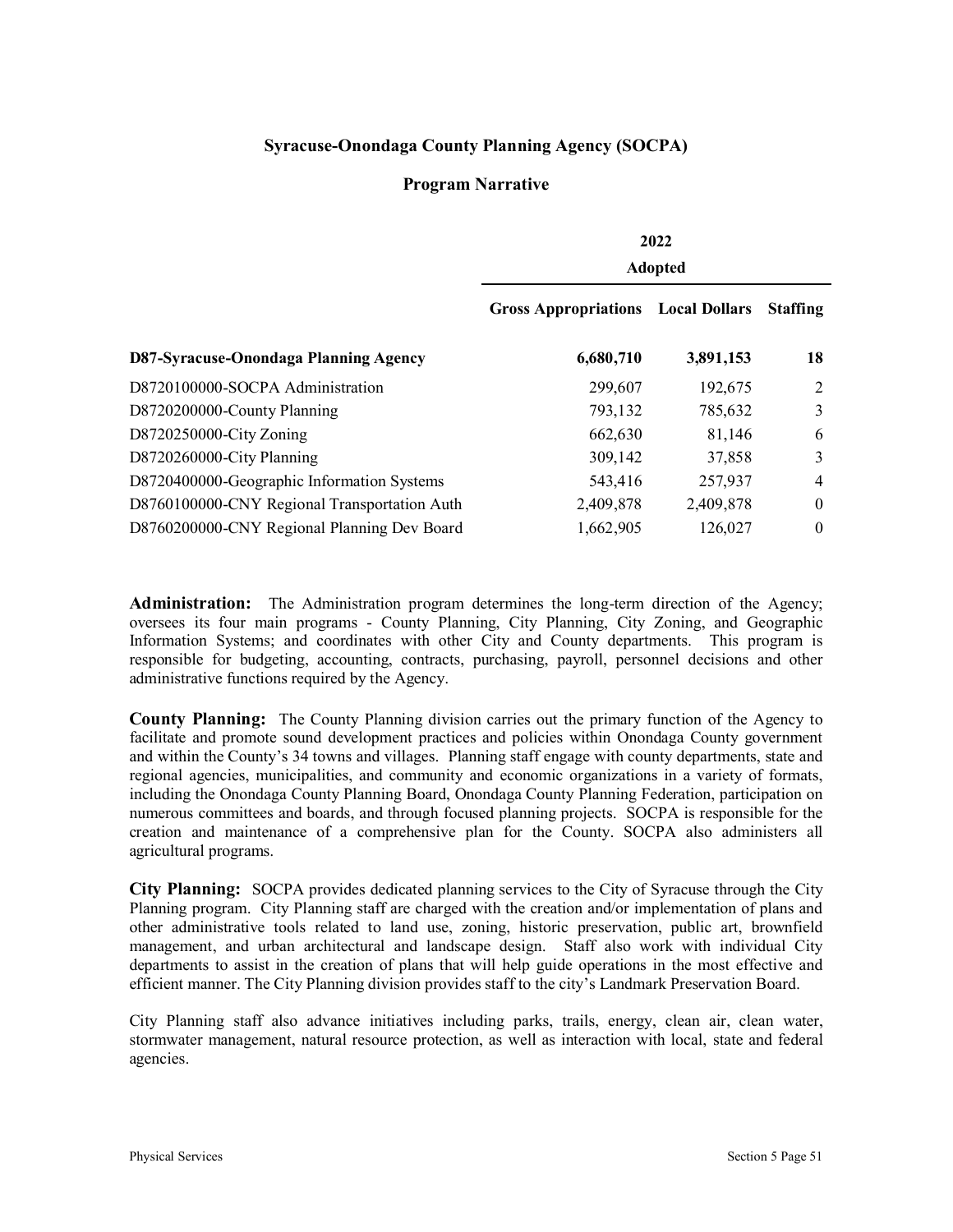**City Zoning:** The Syracuse Office of Zoning Administration is staffed by SOCPA and provides staff to the City Planning Commission and the Board of Zoning Appeals. Zoning staff process a large volume of inquiries and development applications. Staff coordinates and works closely with other city departments and agencies, guiding applicants through review of their proposals, answers questions, and conducts research accordingly.

**Geographic Information Systems:** The Geographic Information System is a computerized system for managing, updating, and analyzing spatial data and presenting it graphically for planning projects and to other County departments and the public. Program staff administers the distribution of county geographic data, including the County's digital tax map files and digital aerial photography (Pictometry and NYS Digital Orthoimagery). GIS staff maintains the County's public GIS website which is used extensively by County employees, municipalities, businesses, and citizens worldwide.

GIS staff also coordinates software licensing and maintenance between user departments. GIS staff have partnered with other departments to implement an enterprise GIS in Onondaga County. This system allows GIS users to access and share the most current spatial datasets as various departments throughout the County update them. This initiative enables greater geographic communication, reduced data redundancy among departments, and more seamless integration of spatial information with other county applications.

The GIS program also supports the County 9-1-1 Computer Aided Dispatch (CAD) system with three major program activities: address administration, telephone data base quality control, and digital mapping file development. Staff provide quality control for the 9-1-1 ANI/ALI database and Master Street Address Guide, provide addressing services for local municipalities under service contracts, administer the County Street Name Duplication Law, and support a land development monitoring system that tabulates local building permit data and supports address numbering quality. The digital mapping files increase the information available to dispatchers and permit new functions including vehicle routing.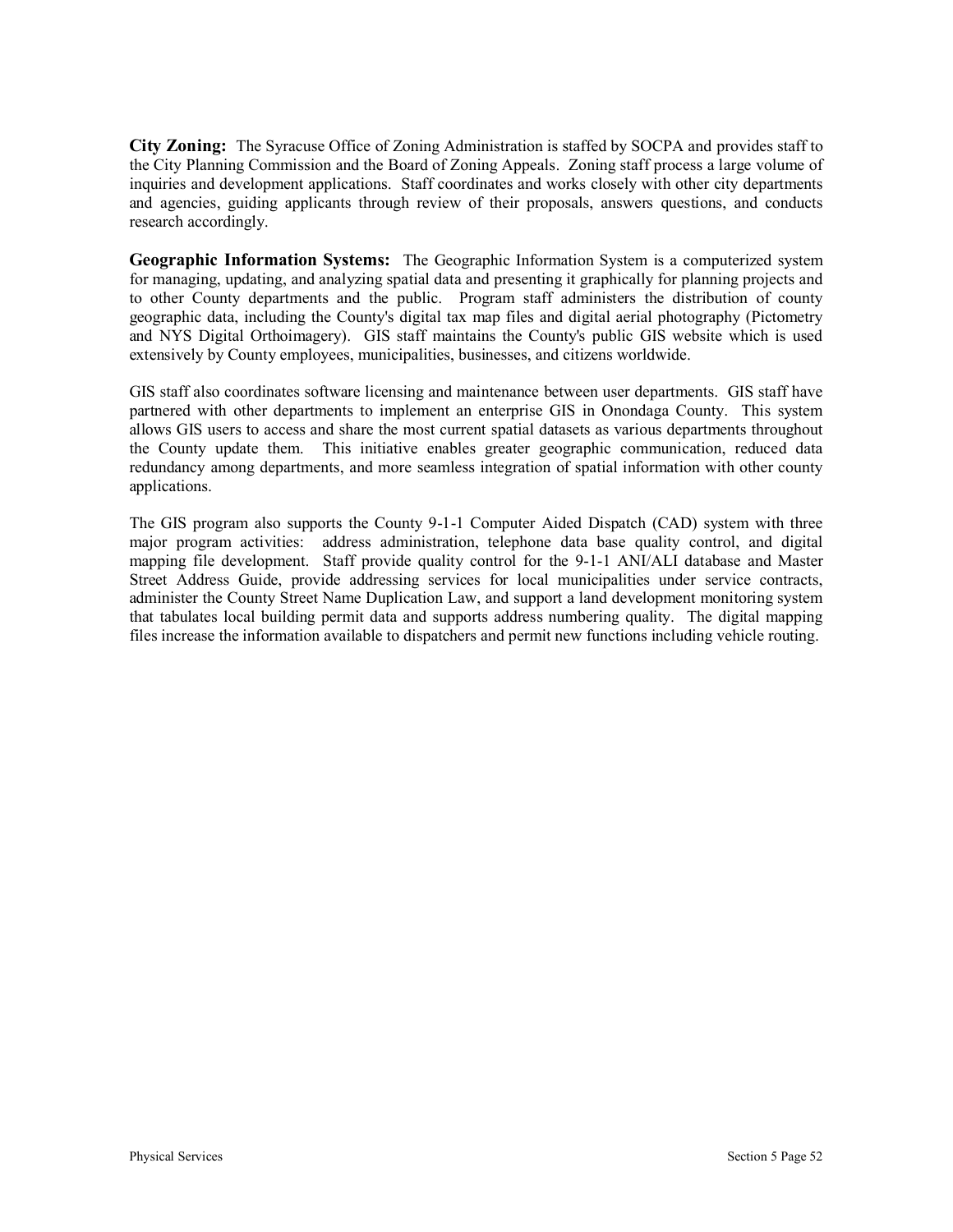# **D93 - Department of Transportation**



## **Department Mission**

Provide the traveling public with a safe, efficient, and reliable network of highways and bridges

## **Department Vision**

A dynamic workforce that leverages innovative solutions and comprehensive planning to move people and products across the County safely and seamlessly

## **Department Goals**

- § Highway system and fleet are maintained in a safe operating condition to minimize vehicle downtime, increase driver satisfaction, and control maintenance costs
- § Management and operational staff are highly trained to perform daily operations in a seamless manner
- § Mobility decisions are made in a manner that seeks to improve the environment, support a vibrant economy, and incorporate principles of the County's sustainable development plan
- Innovative technologies and best practices are used to maximize safety and efficiency for the traveling public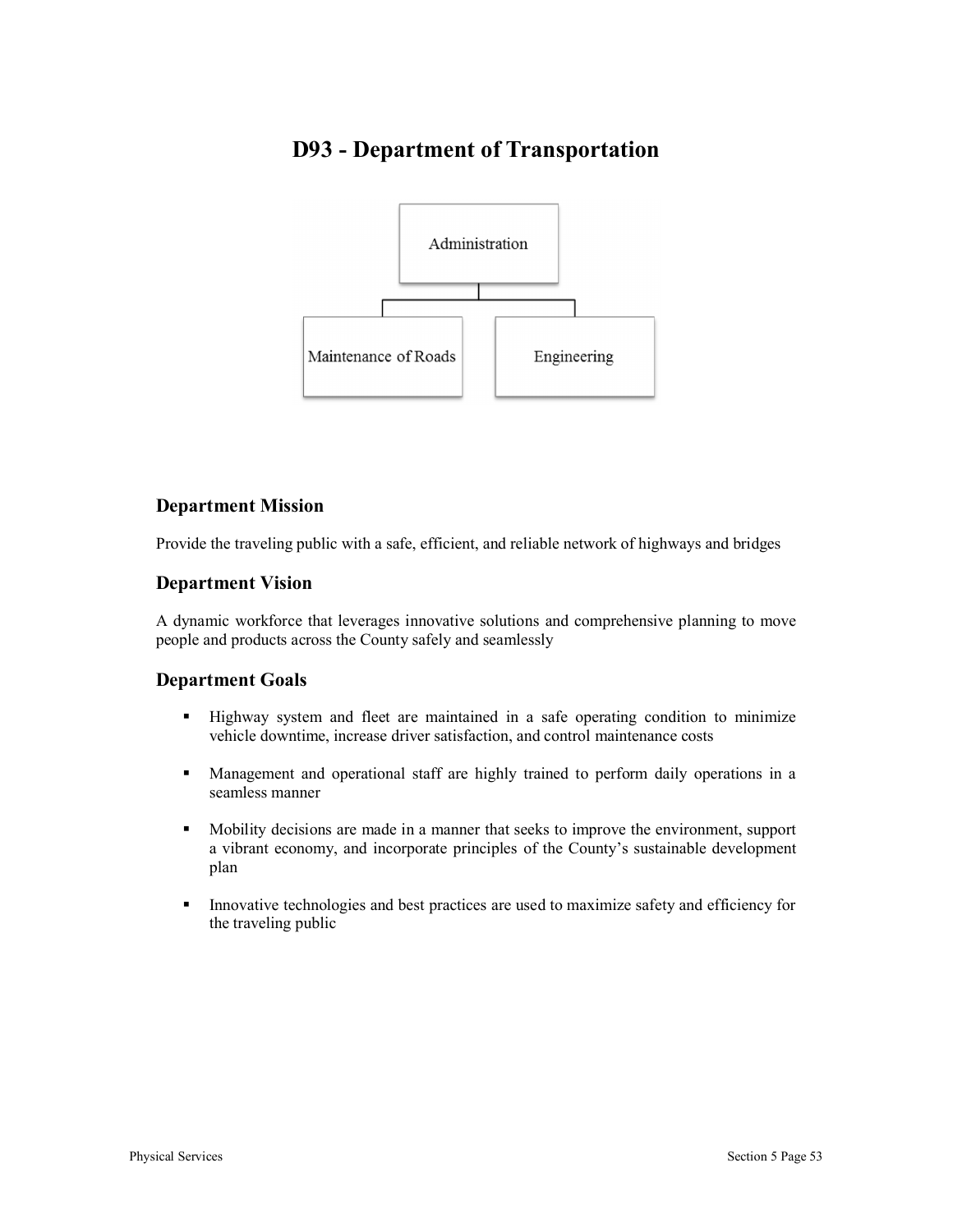## **D9310-Transportation F10007-County Road Fund**

|                                             | 2019<br>Actual | 2020<br><b>Adopted</b> | 2021<br><b>Adopted</b> | 2021<br>Modified | 2022<br><b>Executive</b> | 2022<br><b>Adopted</b> |
|---------------------------------------------|----------------|------------------------|------------------------|------------------|--------------------------|------------------------|
| <b>Account Code - Description</b>           |                |                        |                        |                  |                          |                        |
| A641010 Total-Total Salaries                | 7,118,113      | 7,649,547              | 7,554,017              | 7,554,017        | 8,407,362                | 8,407,362              |
| A641020-Overtime Wages                      | 1,065,005      | 1,045,898              | 1,045,898              | 1,045,898        | 1,066,816                | 1,066,816              |
| A641030-Other Employee Wages                | 109,613        | 180,369                | 110,000                | 110,000          | 112,200                  | 112,200                |
| A693000-Supplies & Materials                | 3,454,830      | 3,222,185              | 3,222,185              | 3,222,978        | 3,278,162                | 3,278,162              |
| A695700-Contractual Expenses Non-Govt       | 4,212,621      | 2,562,839              | 2,616,163              | 2,616,163        | 2,668,450                | 2,668,450              |
| A694130-Maint, Utilities, Rents             | 79,345         | 78,464                 | 76,790                 | 76,790           | 76,790                   | 76,790                 |
| A694080-Professional Services               | 30,935         | 28,196                 | 28,196                 | 28,822           | 28,196                   | 28,196                 |
| A694100-All Other Expenses                  | 12,878         | 28,185                 | 28,185                 | 31,439           | 28,185                   | 28,185                 |
| A694010-Travel & Training                   | 61,015         | 64,674                 | 60,190                 | 60,190           | 62,290                   | 62,290                 |
| A674600-Provision for Capital Projects      | 8,892,729      | 8,212,624              | 6,249,210              | 10,506,128       | 7,781,223                | 7,781,223              |
| <b>Subtotal Direct Appropriations</b>       | 25,037,086     | 23,072,981             | 20,990,834             | 25, 252, 426     | 23,509,674               | 23,509,674             |
| A691200-Employee Benefits-Interdepart       | 5,558,795      | 5,204,227              | 4,475,884              | 4,475,884        | 4,593,797                | 4,593,797              |
| A694950-Interdepart Charges                 | 7,642,272      | 7,426,894              | 7,449,823              | 7,449,823        | 7,379,354                | 7,379,354              |
| A699690-Transfer to Debt Service Fund       | 9,717,204      | 10,457,764             | 10,482,865             | 10,482,865       | 10,512,740               | 10,512,740             |
| <b>Subtotal Interdepartl Appropriations</b> | 22,918,270     | 23,088,885             | 22,408,572             | 22,408,572       | 22,485,891               | 22,485,891             |
| <b>Total Appropriations</b>                 | 47,955,356     | 46,161,866             | 43,399,406             | 47,660,998       | 45,995,565               | 45,995,565             |
| A590005-Non Real Prop Tax Items             | 2,758,070      | 2,820,765              | 2,600,959              | 2,600,959        | 2,600,959                | 2,600,959              |
| A590024-State Aid - Transportation          | 7,652,957      | 5,612,624              | 4,491,368              | 8,748,286        | 6,781,223                | 6,781,223              |
| A590044-Svcs Other Govts - Transportation   | 3,638,474      | 1,933,302              | 3,946,079              | 3,946,079        | 3,946,079                | 3,946,079              |
| A590054-Permits                             | 19,944         | 28,693                 | 20,203                 | 20,203           | 20,203                   | 20,203                 |
| A590056-Sales of Prop and Comp for Loss     | 21,253         | 10,246                 | 16,921                 | 16,921           | 16,921                   | 16,921                 |
| A590057-Other Misc Revenues                 | 13,557         | 14,660                 | 14,660                 | 14,660           | 14,660                   | 14,660                 |
| <b>Subtotal Direct Revenues</b>             | 14, 104, 255   | 10,420,290             | 11,090,190             | 15,347,108       | 13,380,045               | 13,380,045             |
| A590060-Interdepart Revenue                 | 3,794,161      | 3,541,082              | 3,580,942              | 3,580,942        | 3,581,363                | 3,581,363              |
| A590070-Interfund Trans - Non Debt Svc      | 29,801,119     | 32,200,494             | 28,728,274             | 28,728,274       | 29,034,157               | 29,034,157             |
| <b>Subtotal Interdepartl Revenues</b>       | 33,595,279     | 35,741,576             | 32,309,216             | 32,309,216       | 32,615,520               | 32,615,520             |
| <b>Total Revenues</b>                       | 47,699,534     | 46,161,866             | 43,399,406             | 47,656,324       | 45,995,565               | 45,995,565             |
| <b>Local (Appropriations - Revenues)</b>    | 255,822        | $\bf{0}$               | $\bf{0}$               | 4,674            | $\bf{0}$                 | $\bf{0}$               |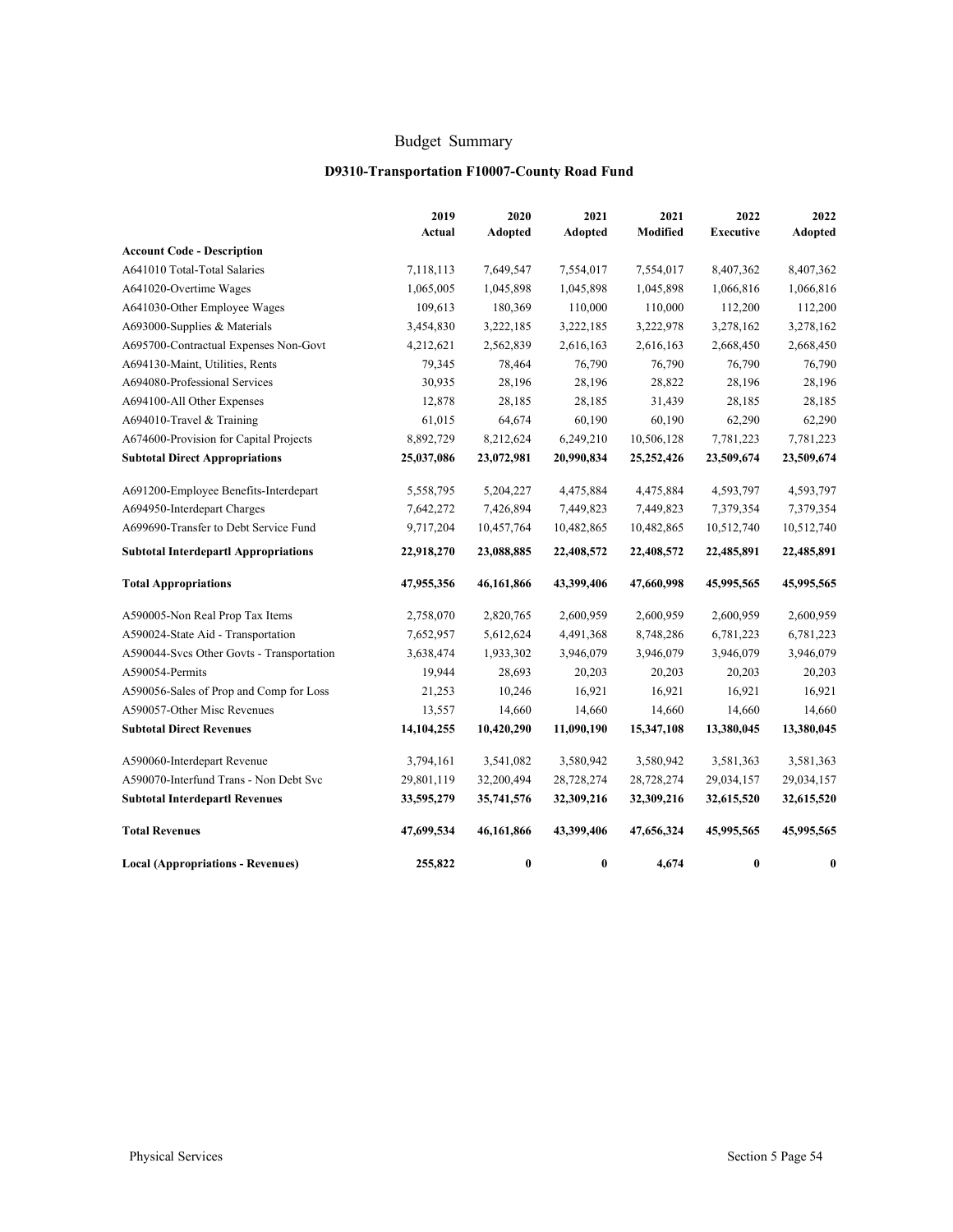## **D9320000000-Road Machinery Expenses F10009-Road Machinery Fund**

|                                             | 2019      | 2020           | 2021         | 2021<br>Modified | 2022<br><b>Executive</b> | 2022         |
|---------------------------------------------|-----------|----------------|--------------|------------------|--------------------------|--------------|
| <b>Account Code - Description</b>           | Actual    | <b>Adopted</b> | Adopted      |                  |                          | Adopted      |
| A693000-Supplies & Materials                | 2,225,906 | 2,263,201      | 2,179,973    | 2,193,835        | 2,202,442                | 2,202,442    |
| A694130-Maint, Utilities, Rents             | 655,598   | 671,694        | 623,072      | 658,162          | 819,654                  | 819,654      |
| A694100-All Other Expenses                  | 50,466    | 48,652         | 48,652       | 48,652           | 48,652                   | 48,652       |
| A671500-Automotive Equipment                | 2,444,819 | 2,265,000      |              | 1,254,989        | 1,400,000                | 1,400,000    |
|                                             |           |                | $\bf{0}$     |                  |                          |              |
| <b>Subtotal Direct Appropriations</b>       | 5,376,790 | 5,248,547      | 2,851,697    | 4,155,638        | 4,470,748                | 4,470,748    |
| A694950-Interdepart Charges                 | 3,875,048 | 3,649,254      | 3,656,851    | 3,656,851        | 3,659,054                | 3,659,054    |
| <b>Subtotal Interdepartl Appropriations</b> | 3,875,048 | 3,649,254      | 3,656,851    | 3,656,851        | 3,659,054                | 3,659,054    |
| <b>Total Appropriations</b>                 | 9,251,838 | 8,897,801      | 6,508,548    | 7,812,489        | 8,129,802                | 8,129,802    |
| A590026-State Aid - Other Econ Assistance   | 39,125    | $\mathbf{0}$   | $\mathbf{0}$ | $\mathbf{0}$     | $\mathbf{0}$             | $\mathbf{0}$ |
| A590051-Rental Income                       | 5,000     | 5,000          | 5,000        | 5,000            | 5,000                    | 5,000        |
| A590056-Sales of Prop and Comp for Loss     | 334,420   | 557,565        | 473,048      | 477,367          | 473,048                  | 473,048      |
| <b>Subtotal Direct Revenues</b>             | 378,545   | 562,565        | 478,048      | 482,367          | 478,048                  | 478,048      |
| A590060-Interdepart Revenue                 | 6,122,829 | 5,564,697      | 5,991,558    | 5,991,558        | 6,009,594                | 6,009,594    |
| A590070-Interfund Trans - Non Debt Svc      | 2,663,499 | 2,770,539      | 38,942       | 38,942           | 1,642,160                | 1,642,160    |
| <b>Subtotal Interdepartl Revenues</b>       | 8,786,329 | 8,335,236      | 6,030,500    | 6,030,500        | 7,651,754                | 7,651,754    |
| <b>Total Revenues</b>                       | 9,164,873 | 8,897,801      | 6,508,548    | 6,512,867        | 8,129,802                | 8,129,802    |
| <b>Local (Appropriations - Revenues)</b>    | 86,964    | $\bf{0}$       | $\bf{0}$     | 1,299,622        | $\bf{0}$                 | $\bf{0}$     |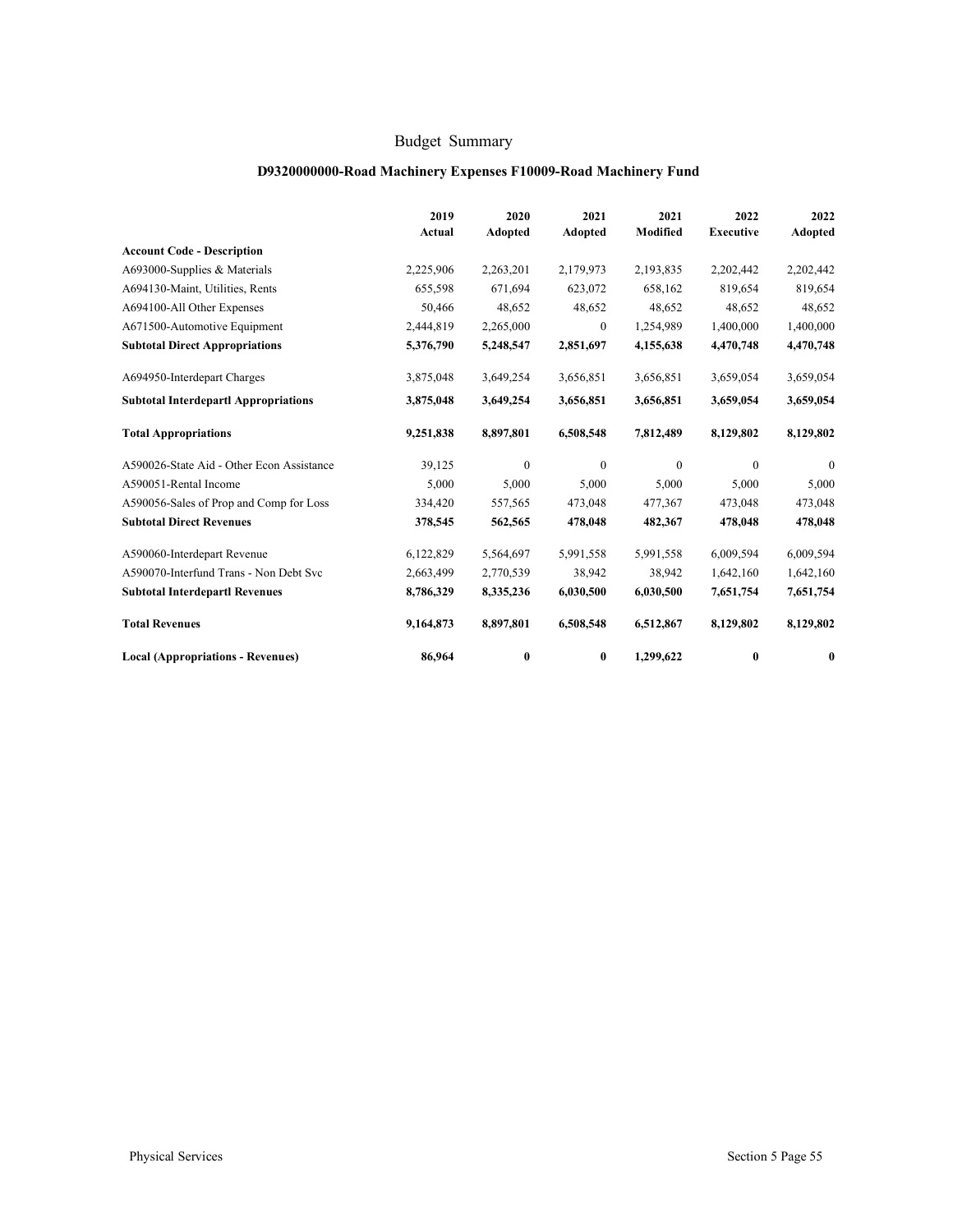#### Budgeted Positions

#### **D9310-Transportation F10007-County Road Fund**

|                                        |                | 2020             |                | 2021             |                | 2022              |                | 2022             |                  |                                    |
|----------------------------------------|----------------|------------------|----------------|------------------|----------------|-------------------|----------------|------------------|------------------|------------------------------------|
|                                        |                | <b>Adopted</b>   |                | Modified         |                | <b>Executive</b>  |                |                  |                  | <b>Adopted</b> Variance to Adopted |
|                                        |                | Authorized       |                | Authorized       |                | <b>Authorized</b> |                | Authorized       |                  | Authorized                         |
|                                        | Grade          | <b>Positions</b> | Grade          | <b>Positions</b> | Grade          | <b>Positions</b>  | Grade          | <b>Positions</b> | Grade            | <b>Positions</b>                   |
| <b>JC00110-CLERK 2</b>                 | 5              | 1                | 5              | 1                | 5              | 1                 | 5              | 1                | $\boldsymbol{0}$ | 0                                  |
| JC60210-MOTOR EQUIP DISPATCH           | $\overline{4}$ | $\overline{4}$   | $\overline{4}$ | 4                | $\overline{4}$ | $\overline{4}$    | $\overline{4}$ | $\overline{4}$   | $\mathbf{0}$     | $\mathbf{0}$                       |
| JC10580-DEP COMM TRANS-ENGIN           | 35             | $\mathbf{1}$     | 35             | 1                | 35             | 1                 | 35             | 1                | $\mathbf{0}$     | 0                                  |
| JC10620-DEPUTY COMM OF TRANSP-HIGHWY   | 35             | $\mathbf{1}$     | 35             | 1                | 35             | $\mathbf{1}$      | 35             | $\mathbf{1}$     | $\mathbf{0}$     | 0                                  |
| JC10650-TRAN OPERS OFFICER             | 9              | $\mathbf{1}$     | 9              | $\mathbf{1}$     | 9              | 1                 | 9              | 1                | $\mathbf{0}$     | 0                                  |
| JC10910-COMM OF TRANSPORT              | 37             | $\mathbf{1}$     | 37             | $\mathbf{1}$     | 38             | 1                 | 38             | 1                | 1                | 0                                  |
| JC63563-PROJECT COORD                  | 31             | $\mathbf{1}$     | 31             | 1                | 31             | 1                 | 31             | 1                | $\mathbf{0}$     | 0                                  |
| <b>JC04040-PUB INFOR SPECIALIST</b>    | 11             | $\mathbf{1}$     | 11             | 1                | 11             | 1                 | 11             | 1                | 0                | 0                                  |
| JC04320-ADMIN DIR -TRANSP-             | 35             | 1                | 35             | 1                | 35             | 1                 | 35             | 1                | $\mathbf{0}$     | 0                                  |
| JC07110-ADMIN ASSISTANT                | 9              | $\mathbf{1}$     | 9              | 1                | 9              | 1                 | 9              | 1                | $\boldsymbol{0}$ | 0                                  |
| JC10200-CIVIL ENGINEER 1               | 11             | $\overline{4}$   | 11             | 4                | 11             | $\overline{4}$    | 11             | 4                | $\mathbf{0}$     | $\mathbf{0}$                       |
| JC10210-CIVIL ENGINEER 2               | 13             | 5                | 13             | 5                | 13             | 5                 | 13             | 5                | $\mathbf{0}$     | 0                                  |
| JC10220-CIVIL ENGINEER 3               | 15             | 3                | 15             | 3                | 15             | $\overline{4}$    | 15             | $\overline{4}$   | $\mathbf{0}$     | 1                                  |
| JC10250-CIVIL ENG-LND SURVEY           | 15             | $\mathbf{1}$     | 15             | 1                | 15             | $\mathbf{1}$      | 15             | 1                | $\mathbf{0}$     | $\bf{0}$                           |
| <b>JC42120-SAFETY TRNG INS</b>         | 9              | $\overline{c}$   | 9              | $\overline{c}$   | 9              | $\overline{2}$    | 9              | $\overline{2}$   | $\mathbf{0}$     | $\boldsymbol{0}$                   |
| JC63575-SENIOR PROJECT COORDINATOR     |                |                  |                |                  | 34             | 1                 | 34             | 1                | $\mathbf{0}$     | 1                                  |
| JC10110-ENGINEERING AIDE 2             | $\tau$         | $\overline{c}$   | 7              | $\overline{c}$   | 7              | $\overline{2}$    | 7              | $\overline{2}$   | $\boldsymbol{0}$ | 0                                  |
| JC10120-ENGINEERING AIDE 3             | 9              | $\mathbf{1}$     | 9              | 1                | 9              | 1                 | 9              | $\mathbf{1}$     | $\mathbf{0}$     | $\bf{0}$                           |
| JC63590-TRAF SIGN REPR SUPV            | 10             | 1                | 10             | 1                | 10             | 1                 | 10             | 1                | $\boldsymbol{0}$ | 0                                  |
| JC63900-TRAF SIG REPR WRKR 1           | 6              | $\overline{4}$   | 6              | 4                | 6              | $\overline{4}$    | 6              | 4                | $\mathbf{0}$     | 0                                  |
| JC63910-TRAF SIGN REPR WKR 2           | 8              | $\overline{4}$   | 8              | 4                | 8              | $\overline{4}$    | 8              | $\overline{4}$   | $\boldsymbol{0}$ | 0                                  |
| JC42130-SAFETY OFFICER                 | 11             | $\mathbf{1}$     | 11             | 1                | 11             | 1                 | 11             | $\mathbf{1}$     | $\mathbf{0}$     | $\mathbf{0}$                       |
| JC00020-INV CTL SUPV                   | 8              | $\mathbf{1}$     | 8              | 1                | 8              | 1                 | 8              | 1                | $\mathbf{0}$     | 0                                  |
| JC01760-SECRETARY                      | 24             | $\mathbf{1}$     | 24             | $\mathbf{1}$     | 24             | $\mathbf{1}$      | 24             | 1                | $\mathbf{0}$     | $\mathbf{0}$                       |
| JC07140-ADMIN AIDE                     | $\overline{7}$ | $\mathbf{1}$     | 7              | 1                | 7              | 1                 | 7              | 1                | $\mathbf{0}$     | $\mathbf{0}$                       |
| JC60150-MTCE WORKER 2                  | 9              | $\mathbf{1}$     | 9              | 1                | 9              | 1                 | 9              | $\mathbf{1}$     | $\mathbf{0}$     | $\boldsymbol{0}$                   |
| JC61070-HEAVY EQUIP MECH 1             | 8              | 6                | 8              | 6                | 8              | 6                 | 8              | 6                | $\mathbf{0}$     | $\mathbf{0}$                       |
| JC61080-HEAVY EQUIP MECH 2             | 9              | 6                | 9              | 6                | 9              | 6                 | 9              | 6                | $\boldsymbol{0}$ | 0                                  |
| JC61110-HEAVY EQUIP MECH C L           | 11             | 1                | 11             | 1                | 11             | 1                 | 11             | 1                | $\mathbf{0}$     | $\mathbf{0}$                       |
| JC61150-WELDER                         | 8              | $\overline{c}$   | 8              | $\overline{c}$   | 8              | $\overline{2}$    | 8              | $\overline{2}$   | $\boldsymbol{0}$ | 0                                  |
| JC61170-MASON                          | 8              | $\overline{c}$   | 8              | $\overline{c}$   | 8              | $\overline{2}$    | 8              | $\overline{2}$   | $\mathbf{0}$     | 0                                  |
| JC62120-MOTOR EQUIP OPER 2             | 6              | 26               | 6              | 26               | 6              | 26                | 6              | 26               | $\mathbf{0}$     | $\mathbf{0}$                       |
| JC62140-MOTOR EQUIP OPER 3             | $\overline{7}$ | 8                | 7              | 8                | 7              | 8                 | $\overline{7}$ | 8                | $\mathbf{0}$     | $\mathbf{0}$                       |
| JC62195-HIGHWAY SHIFT SUPV             | 9              | $\overline{7}$   | 9              | 7                | 9              | 7                 | 9              | 7                | $\mathbf{0}$     | 0                                  |
| JC62110-Motor Equipment Operator 1 (Tr |                |                  | $\overline{4}$ | 4                | 4              | $\overline{4}$    | 4              | 4                | $\mathbf{0}$     | 4                                  |
| <b>JC05400-STOCK CLERK</b>             | $\overline{4}$ | $\overline{c}$   | $\overline{4}$ | $\overline{c}$   | $\overline{4}$ | $\overline{2}$    | $\overline{4}$ | $\overline{2}$   | $\mathbf{0}$     | 0                                  |
| JC05410-STOREKEEPER                    | 7              | $\mathbf{1}$     | $\overline{7}$ | 1                | 7              | $\mathbf{1}$      | 7              | $\mathbf{1}$     | $\mathbf{0}$     | $\mathbf{0}$                       |
| JC10100-ENGINEERING AIDE 1             | 5              | 1                | 5              | 1                | 5              | 1                 | 5              | 1                | $\theta$         | 0                                  |
| JC60030-STOCK ATTENDANT                | 2              | 3                | 2              | 3                | 2              | 3                 | 2              | 3                | $\boldsymbol{0}$ | 0                                  |
| JC60100-LABORER 1                      | 1              | 6                | 1              | 6                | $\mathbf{1}$   | 6                 | $\mathbf{1}$   | 6                | $\boldsymbol{0}$ | $\mathbf{0}$                       |
| JC60215-SEN MOT EQ DISP                | $\overline{7}$ | $\mathbf{1}$     | $\tau$         | 1                | $\tau$         | $\mathbf{1}$      | $\tau$         | $\mathbf{1}$     | $\boldsymbol{0}$ | 0                                  |
| JC62100-MOTOR EQUIP OPER 1             | 5              | 64               | 5              | 64               | 5              | 64                | 5              | 64               | $\boldsymbol{0}$ | $\mathbf{0}$                       |
| JC63010-LABOR CREW LEADER              | 8              | 14               | 8              | 14               | 8              | 14                | 8              | 14               | $\boldsymbol{0}$ | $\mathbf{0}$                       |
| JC63020-BRIDGE MTCE CREW LDR           | 9              | $\mathbf{1}$     | 9              | $\mathbf{1}$     | 9              | $\mathbf{1}$      | 9              | $\mathbf{1}$     | $\boldsymbol{0}$ | $\mathbf{0}$                       |
| JC63040-BRIDGE CONS SUPV               | 10             | $\mathbf{1}$     | 10             | $\mathbf{1}$     | 10             | $\mathbf{1}$      | 10             | 1                | $\boldsymbol{0}$ | $\bf{0}$                           |
| JC63050-HIGHWAY SECT CR LDR            | 11             | $\overline{4}$   | 11             | 4                | 11             | $\overline{4}$    | 11             | 4                | $\boldsymbol{0}$ | $\mathbf{0}$                       |
| JC63070-HIGHWAY MTCE SUPV              | 34             | $\mathfrak{2}$   | 34             | 2                | 34             | $\overline{2}$    | 34             | 2                | $\boldsymbol{0}$ | $\mathbf{0}$                       |
| JC63640-MTCE SUPV -TRANS-              | 33             | $\mathbf{1}$     | 33             | $\mathbf{1}$     | 33             | $\mathbf{1}$      | 33             | $\mathbf{1}$     | $\boldsymbol{0}$ | $\boldsymbol{0}$                   |
| JC42125-EQUIPMENT OPERATOR INSTRUCTORS |                |                  |                |                  | 8              | 2                 | 8              | 2                | $\mathbf{0}$     | 2                                  |
| <b>Total Authorized Positions</b>      |                | 204              |                | 208              |                | 212               |                | 212              |                  | 8                                  |
|                                        |                |                  |                |                  |                |                   |                |                  |                  |                                    |